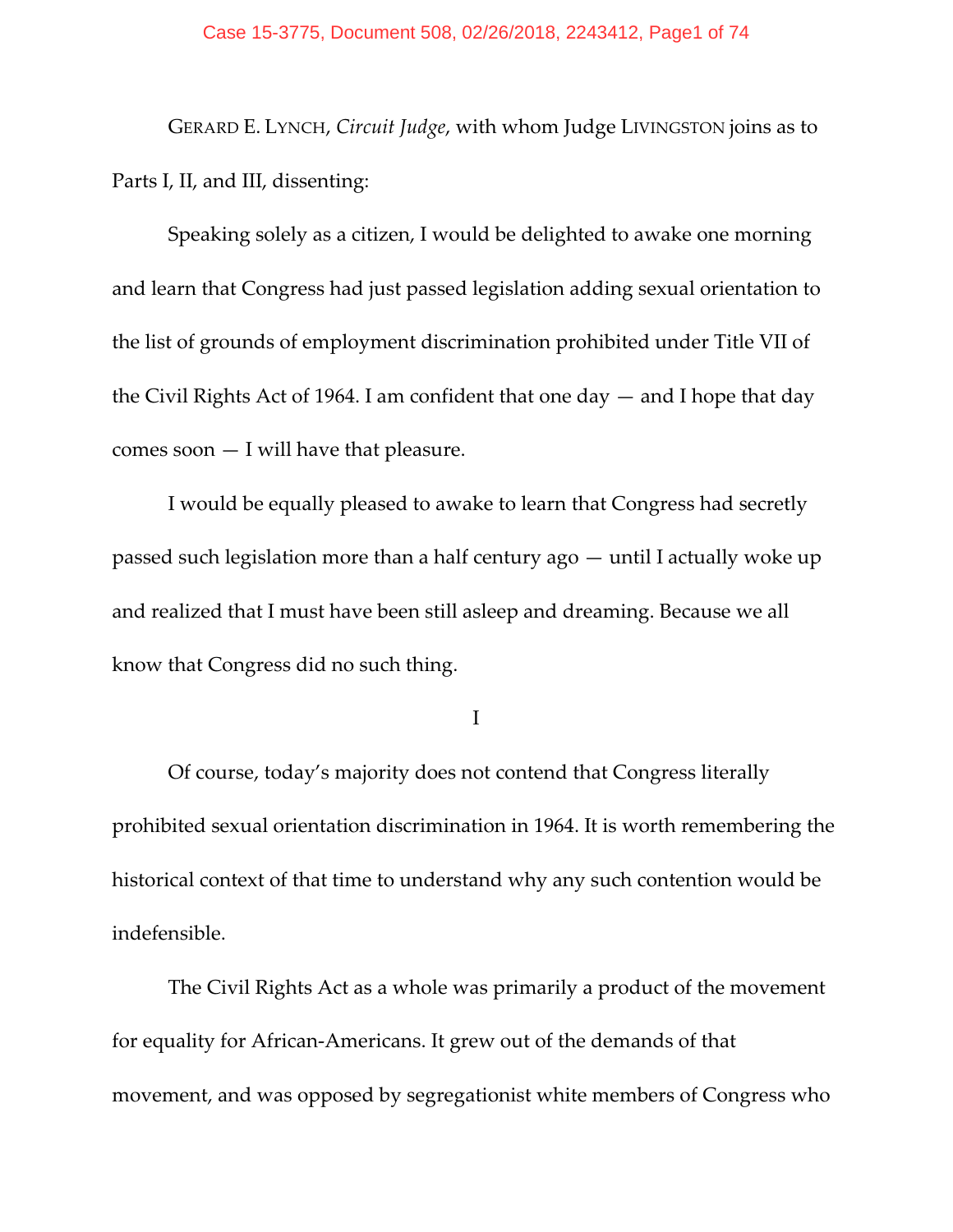opposed racial equality. Although the bill, even before it included a prohibition against sex discrimination, went beyond race to prohibit discrimination based on religion and national origin, there is no question that it would not have been under consideration at all but for the national effort to reckon to some degree with America's heritage of race-based slavery and government-enforced segregation.

It is perhaps difficult for people not then alive to understand that before the Civil Rights Act of 1964 became law, an employer could post a sign saying "Help Wanted; No Negroes Need Apply" without violating any federal law  $$ and many employers did. Even the original House bill, introduced with the support of President Kennedy's Administration in 1963, did not prohibit racial discrimination by private employers. Language prohibiting employment discrimination by private employers on the grounds of "race, color, religion or national origin" was added later by a House subcommittee. *See* Francis J. Vaas, *Title VII: Legislative History*, 7 B.C. Indus. & Comm. L. Rev. 431, 434–35 (1966); Chuck Henson, *Title VII Works–That's Why We Don't Like It*, 2 U. Miami Race & Soc. Just. L. Rev. 41, 62–63, 64 n.103 (2012).

Movement on the bill was slow. It was only after the March on Washington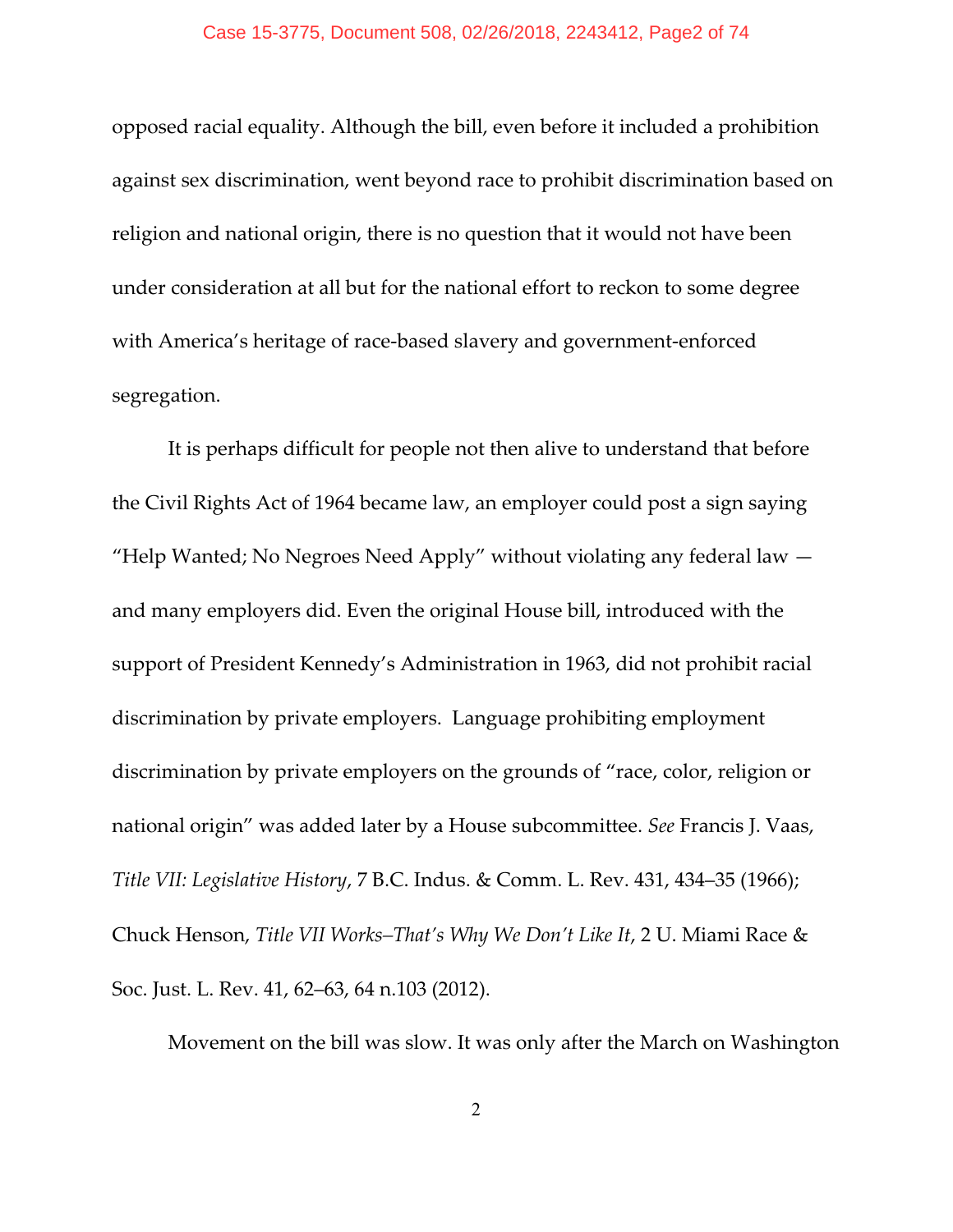in the summer of 1963, the assassination of President Kennedy in November of that year, and President Johnson's strong support for a civil rights bill that prohibited racial discrimination in employment, that the legislation made progress in Congress. Todd. S. Purdum, *An Idea Whose Time Has Come* 111–13, 151 (2014). But the private employment discrimination provision, like other sections of the bill prohibiting racial discrimination in public accommodations and federally funded programs, was openly and bitterly opposed by a large contingent of southern members of Congress. *See* Louis Menand, *The Sex Amendment*, The New Yorker (July 21, 2014), http://www.newyorker .com/magazine/2014/07/21/sex-amendment. Its passage was by no means assured when the floor debates in the House began.

From the moment President Kennedy proposed the Civil Rights Act in 1963, women's rights groups, with the support of some members of Congress, had urged that sex discrimination be included as a target of the legislation. Purdum, *supra*, at 196. The movements in the United States for gender and racial equality have not always marched in tandem — although there was some overlap between abolitionists and supporters of women's suffrage, suffragists often relied on the racially offensive argument that it was outrageous that white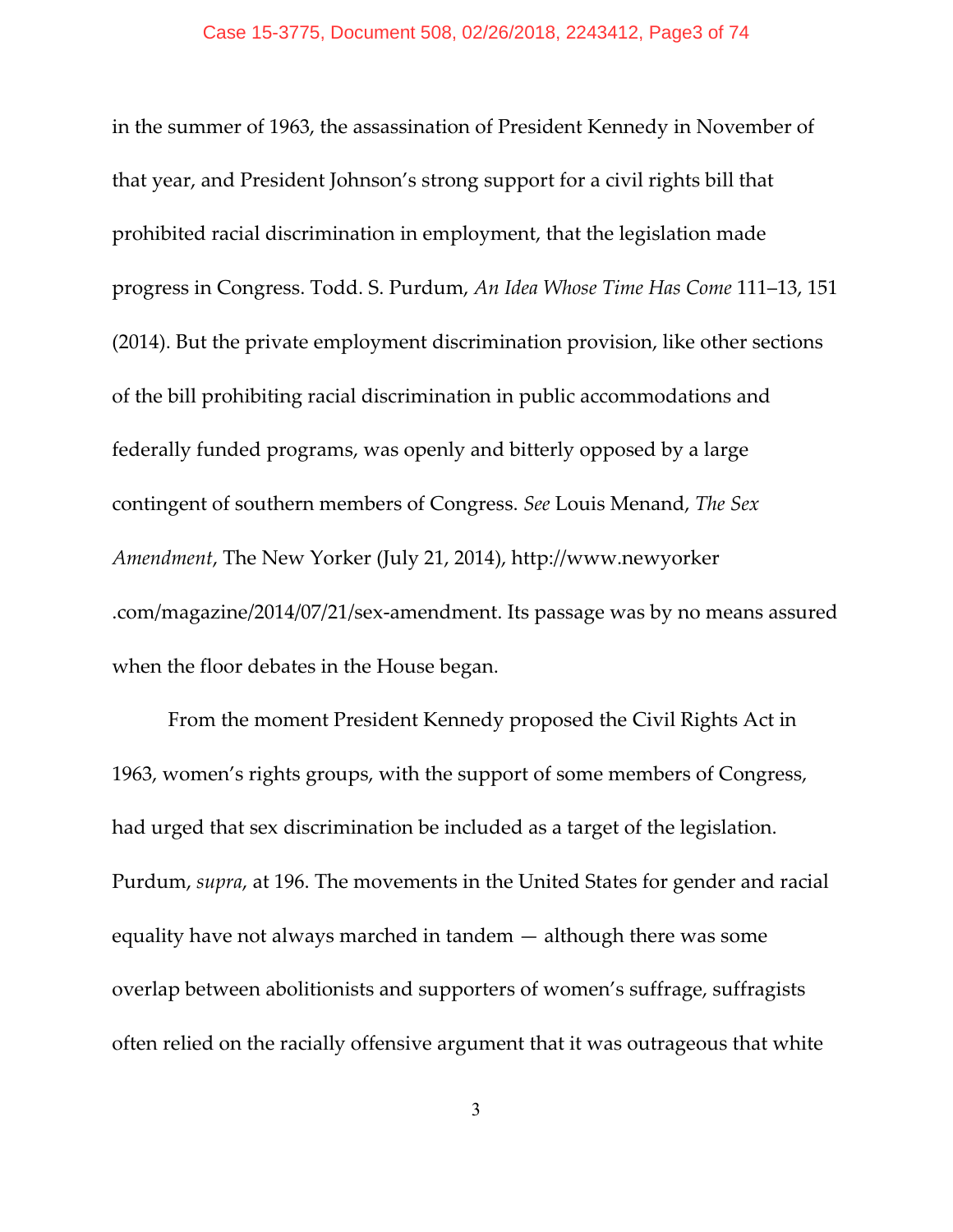women could not vote when black men could. $<sup>1</sup>$  But by the 1960s, many feminist</sup> advocates consciously adopted arguments parallel to those of the civil rights movement, and there was growing recognition that the two causes were linked in fundamental ways.<sup>2</sup>

 $<sup>1</sup>$  For example, Susan B. Anthony herself stated, in a dialogue with Frederick Douglass:</sup>

The old anti-slavery school say [*sic*] women must stand back and wait until the negroes shall be recognized. But we say, if you will not give the whole loaf of suffrage to the entire people, give it to the most intelligent first. If intelligence, justice, and morality are to have precedence in the Government, let the question of woman be brought up first and that of the negro last.

Transcript of Annual Meeting of American Equal Rights Association (1869), reprinted in *History of Woman Suffrage: 1861–1876*, 383 (Elizabeth Cady Stanton et al. eds.) (1882). During the debate over the addition of "sex" to Title VII, it was similarly argued that if sex was not added to the prohibited categories of discrimination, white women would have fewer protections than black men. As Representative Martha Griffiths, an early supporter of the amendment, warned during congressional hearings, "A vote against this amendment today by a white man is a vote against his wife, or his widow, or his daughter, or his sister." Gillian Thomas*, Because of Sex* 2 (2016). And both the civil rights and the women's movements have persistently overlooked the intersectional existence of black women and other women of color. *See* Kimberlé Crenshaw, *Mapping the Margins*: *Intersectionality, Identity Politics, and Violence Against Women of Color*, 43 Stanford L. Rev. 1241, 1242–43 & n.3 (1991).

 $^2$  Pauli Murray and Mary O. Eastwood, lawyers and women's rights activists, exemplified that recognition, writing:

> [I]n matters of discrimination, the problems of women are not as unique as has been generally assumed. That manifestations of racial prejudice have been more brutal than the more subtle manifestations of prejudice by reason of sex in no way diminishes the force of the equally obvious fact that the rights of women and the rights of Negroes are only different phases of the fundamental and indivisible issue of human rights.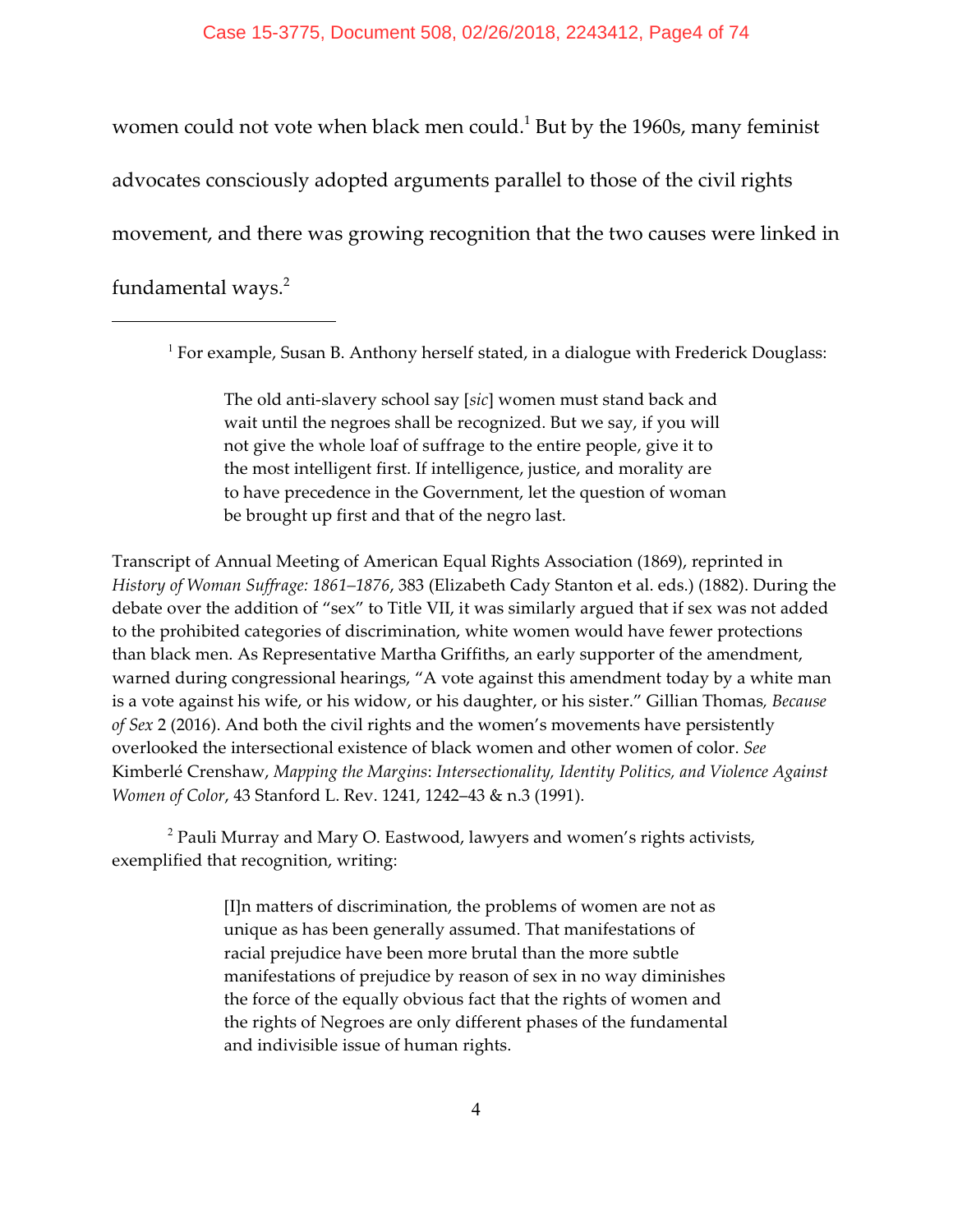Women's rights groups had been arguing for laws prohibiting sex discrimination since at least World War II, and had been gaining recognition for the agenda of the women's rights movement in other arenas. In addition to supporting (at least rhetorically) civil rights for African-Americans, President Kennedy had taken tentative steps towards support of women's rights as well. In December 1961, he created the President's Commission on the Status of Women, chaired until her death by Eleanor Roosevelt. Exec. Order No. 10980, 26 Fed. Reg. 12,059 (Dec. 14, 1961). Among other goals, the Commission was charged with developing recommendations for "overcoming discriminations in . . . employment on the basis of sex," and suggesting "services which will enable women to continue their role []as wives and mothers while making a maximum contribution to the world around them." *Id.*

The Commission's report highlighted the increasing role of women in the workplace, noting (in an era when the primacy of women's role in child-rearing and home-making was taken for granted) that even women with children generally spent no more than a decade or so of their lives engaged in full-time

Pauli Murray & Mary O. Eastwood*, Jane Crow and the Law: Sex Discrimination and Title VII*, 34 Geo. Wash. L. Rev. 232, 235 (1965) (footnote omitted).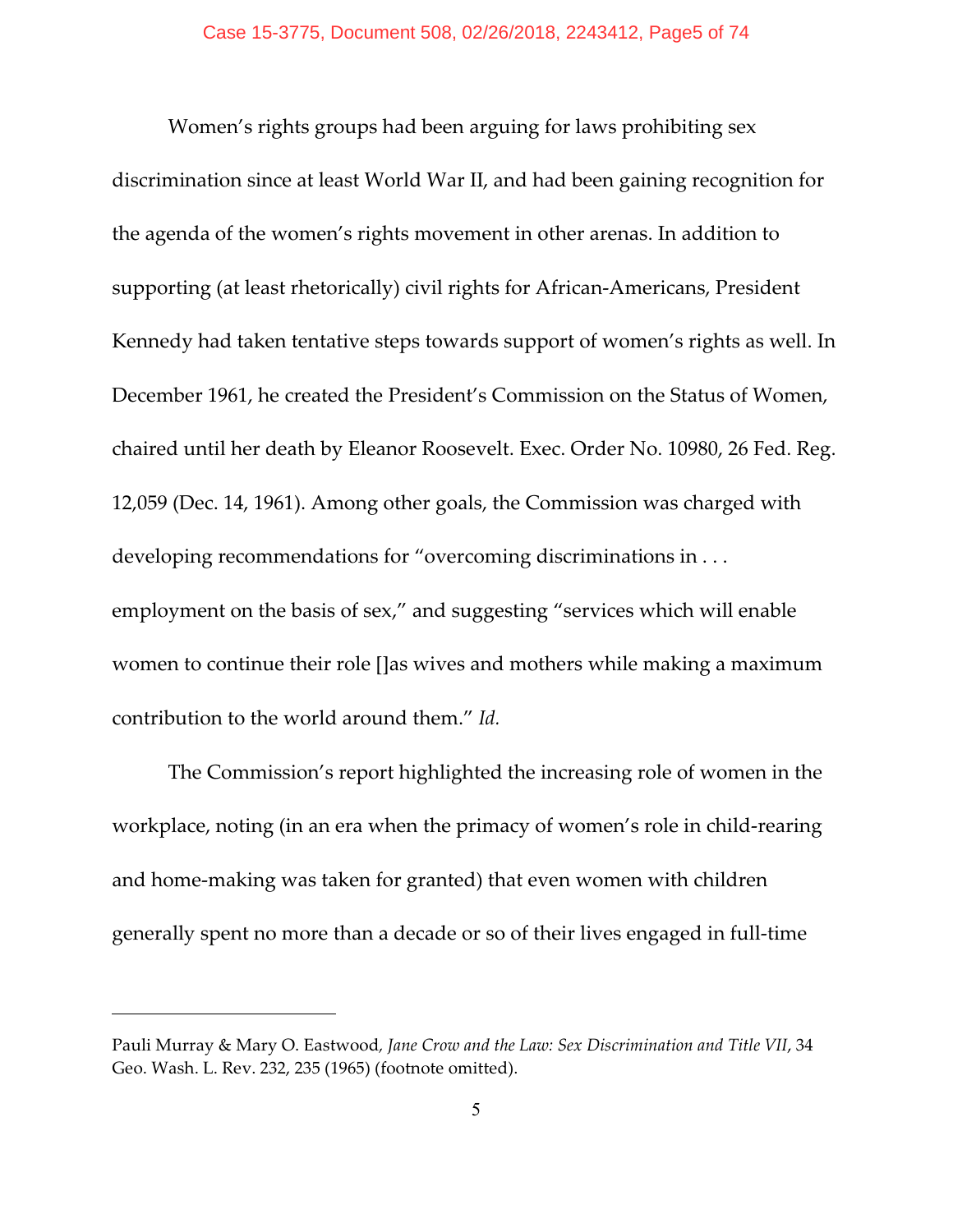child care, allowing a significant portion of women's lives to be dedicated to education and employment. *American Women*: *Report of The President's Commission on the Status of Women* 6–7 (1963). Accordingly, the Commission advocated a variety of steps to improve women's economic position. *Id.* at 6–7, 10. While those recommendations did not include federal legislation prohibiting employment discrimination on the basis of sex, they did include a commitment to equal opportunity in employment by federal contractors and proposed such equality as a goal for private employers — as well as proposing other innovations, such as paid maternity leave and universal high-quality public child care, that have yet to become the law of the land. *Id.* at 20, 30, 43.

Nevertheless, the notion that women should be treated equally at work remained controversial. By 1964, only two states, Hawaii and Wisconsin, prohibited sex discrimination in employment. Purdum, *supra*, at 196. Although decades had passed since the Supreme Court announced in *Muller v. Oregon*, 208 U.S. 412 (1908), that laws limiting the hours that women could work did not violate the Fourteenth Amendment, but rather were an appropriate accommodation for women's fragile constitutions and more pressing maternal obligations, *id.* at 420–21, state laws "protecting" women from the rigors of the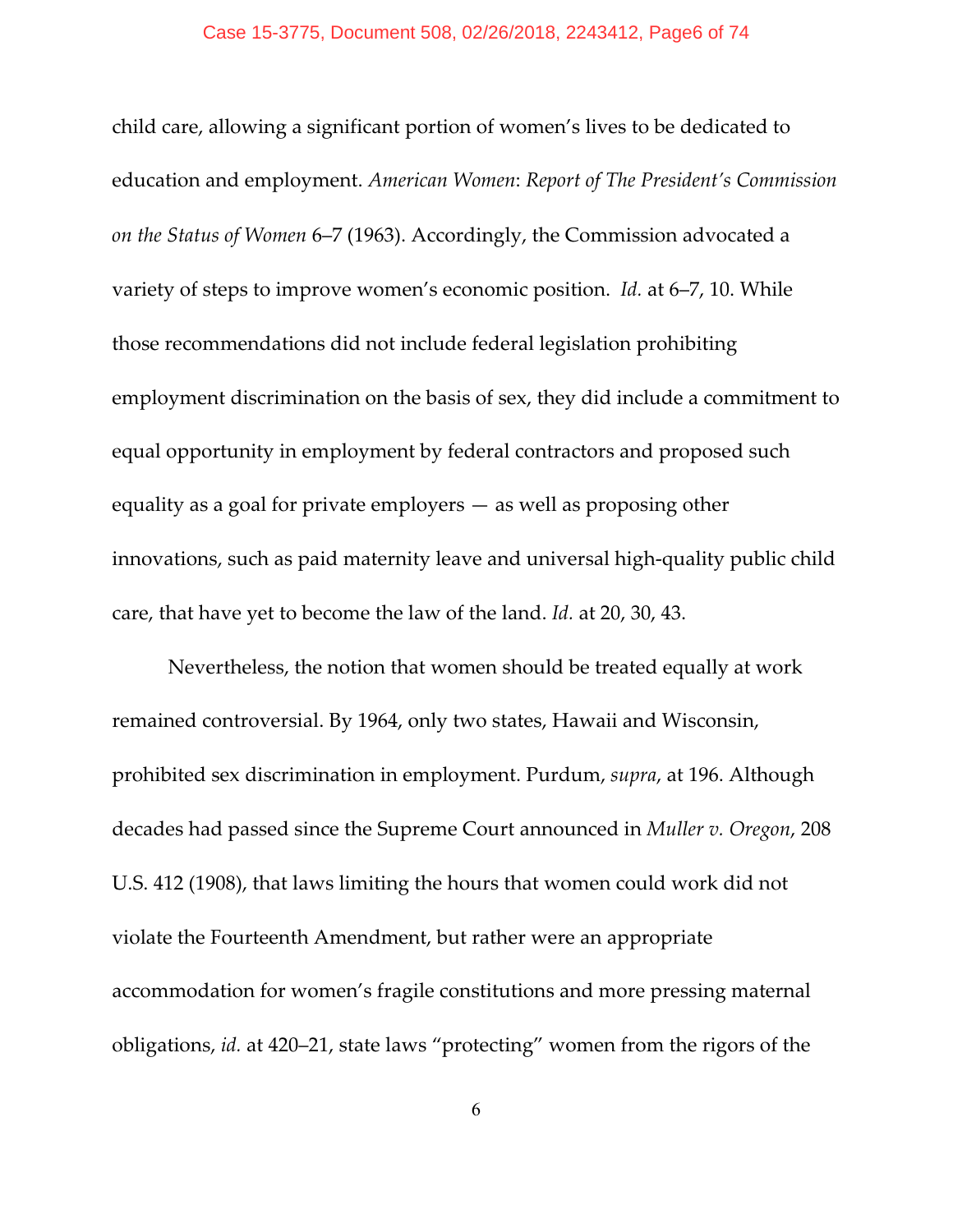workplace remained commonplace. Purdum, *supra*, at 196; *see also Hoyt v. Florida*, 368 U.S. 57, 62 (1961) (upholding a law requiring women, specifically, to opt in to jury service, in part because "woman is still regarded as the center of home and family life").

Accordingly, when Representative Howard W. Smith of Virginia, a diehard opponent of integration and federal legislation to enforce civil rights for African-Americans, proposed that "sex" be added to the prohibited grounds of discrimination in the Civil Rights Act, there was reason to suspect that his amendment was an intentional effort to render the Act so divisive and controversial that it would be impossible to pass. *See*, *e.g.*, *Ulane v. E. Airlines, Inc*., 742 F.2d 1081, 1085 (7th Cir. 1984) (suggesting that the "sex amendment was the gambit of a congressman seeking to scuttle adoption of the Civil Rights Act"); Comment, *Sex Discrimination in Employment*, 35 Fordham L. Rev. 503, 504 n.16 (1967). That might not have been the case, however. Like those early suffragettes who were ambivalent about, or hostile to, racial equality, Smith also had a prior history of support for (presumably white) women's equality. For example, he had been a longstanding supporter of a constitutional amendment guaranteeing equal rights to women. Purdum, *supra*, at 196; *see also* Gillian Thomas, *Because of*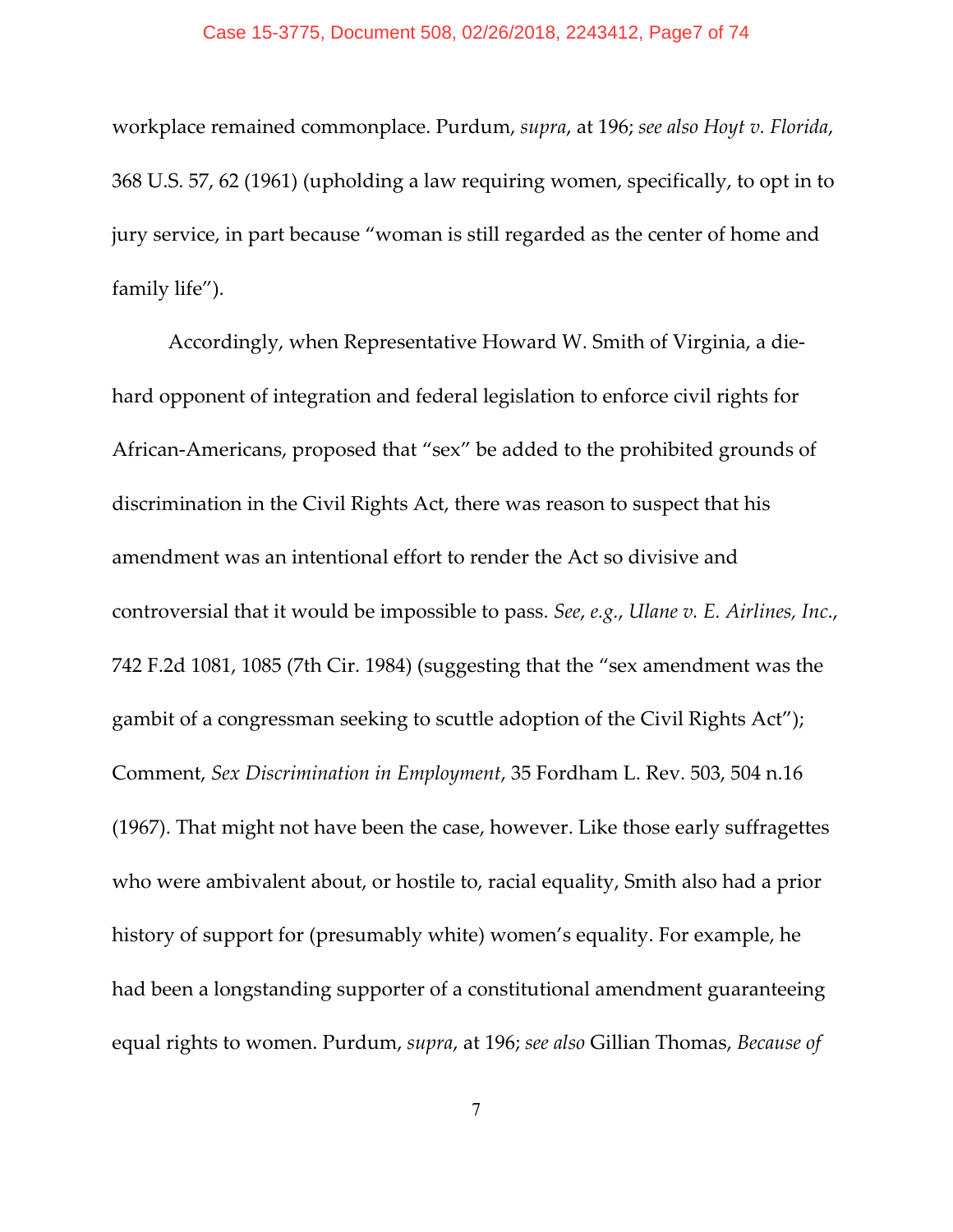*Sex* 2 (2016).

Whatever Smith's subjective motivations for proposing it, the amendment was adamantly opposed by many northern liberals on the ground that it would undermine support for the Act as a whole. Purdum, *supra*, at 197; Menand, *supra*. Indeed, the *New York Times* ridiculed the amendment, suggesting that, among other alleged absurdities, it would require Radio City Music Hall to hire male Rockettes, and concluding that "it would have been better if Congress had just abolished sex itself." Editorial, *De-Sexing the Job Market*, N.Y. Times, August 21, 1965.

But despite its contested origins, the adoption of the amendment prohibiting sex discrimination was not an accident or a stunt. Once the amendment was on the floor, it was aggressively championed by a coalition comprising most of the (few) women members of the House. Purdum, *supra*, at 197. Its subsequent adoption was consistent with a long history of women's rights advocacy that had increasingly been gaining mainstream recognition and acceptance.

Discrimination against gay women and men, by contrast, was not on the table for public debate. In those dark, pre-Stonewall days, same-sex sexual

8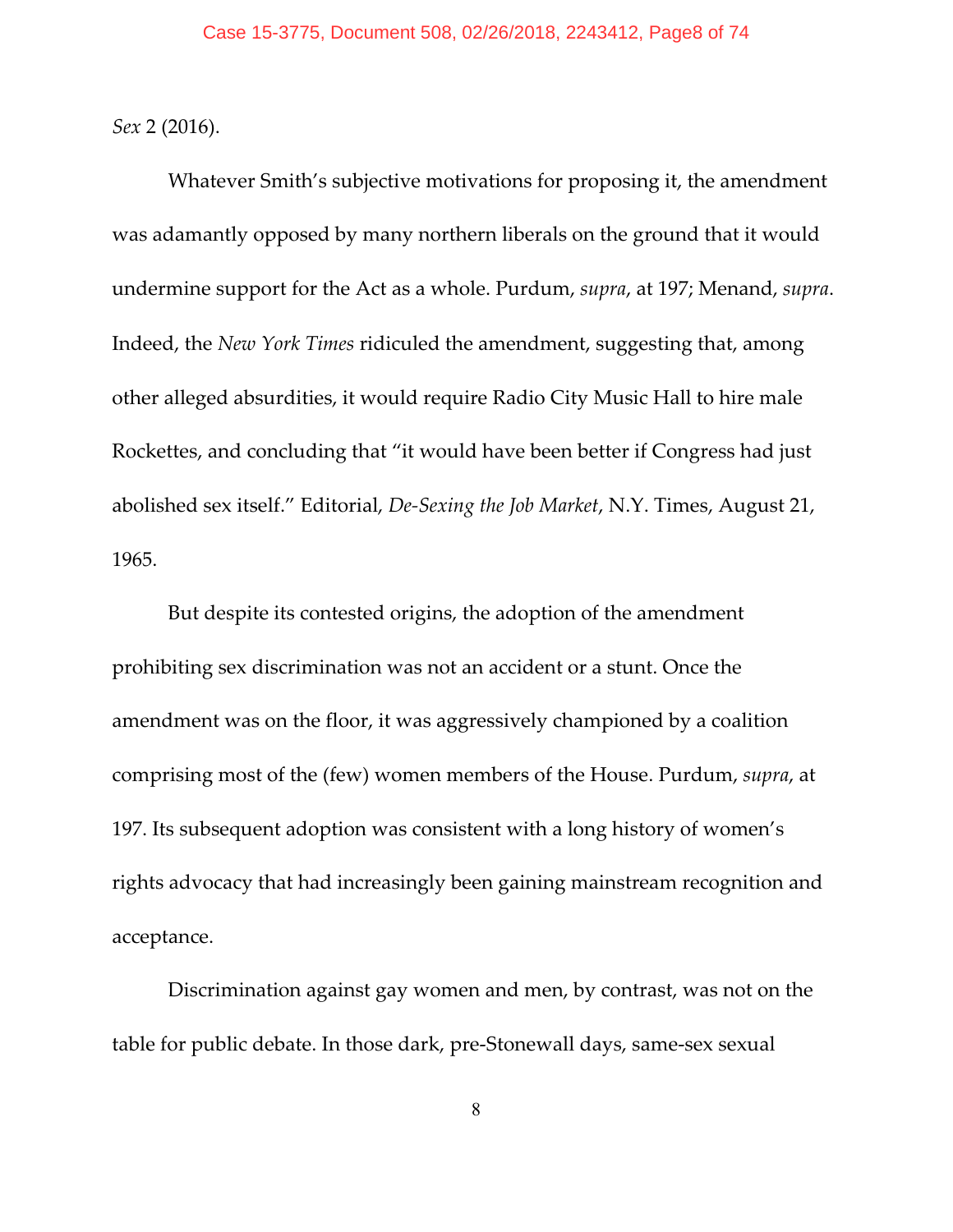relations were criminalized in nearly all states. Only three years before the passage of Title VII, Illinois, under the influence of the American Law Institute's proposed Model Penal Code, had become the first state to repeal laws prohibiting private consensual adult relations between members of the same sex. Salvatore J. Licata, *The Homosexual Rights Movement in the United States: A Traditionally Overlooked Area of American History*, 6 J. Homosexuality 161, 171 (1981).

In addition to criminalization, gay men and women were stigmatized as suffering from mental illness. In 1964, both the American Psychiatric Association and the American Psychological Association regrettably classified homosexuality as a mental illness or disorder. As the Supreme Court recently explained, "[f]or much of the 20th century . . . homosexuality was treated as an illness. When the American Psychiatric Association published the first Diagnostic and Statistical Manual of Mental Disorders in 1952, homosexuality was classified as a mental disorder, a position adhered to until 1973." *Obergefell v. Hodges*, 135 S. Ct. 2584, 2596 (2015), citing Position Statement on Homosexuality and Civil Rights, 1973, in 131 Am. J. Psychiatry 497 (1974). It was not until two years later, in 1975, that the American Psychological Association followed suit and "adopted the same position [as the American Psychiatric Association], urging all mental health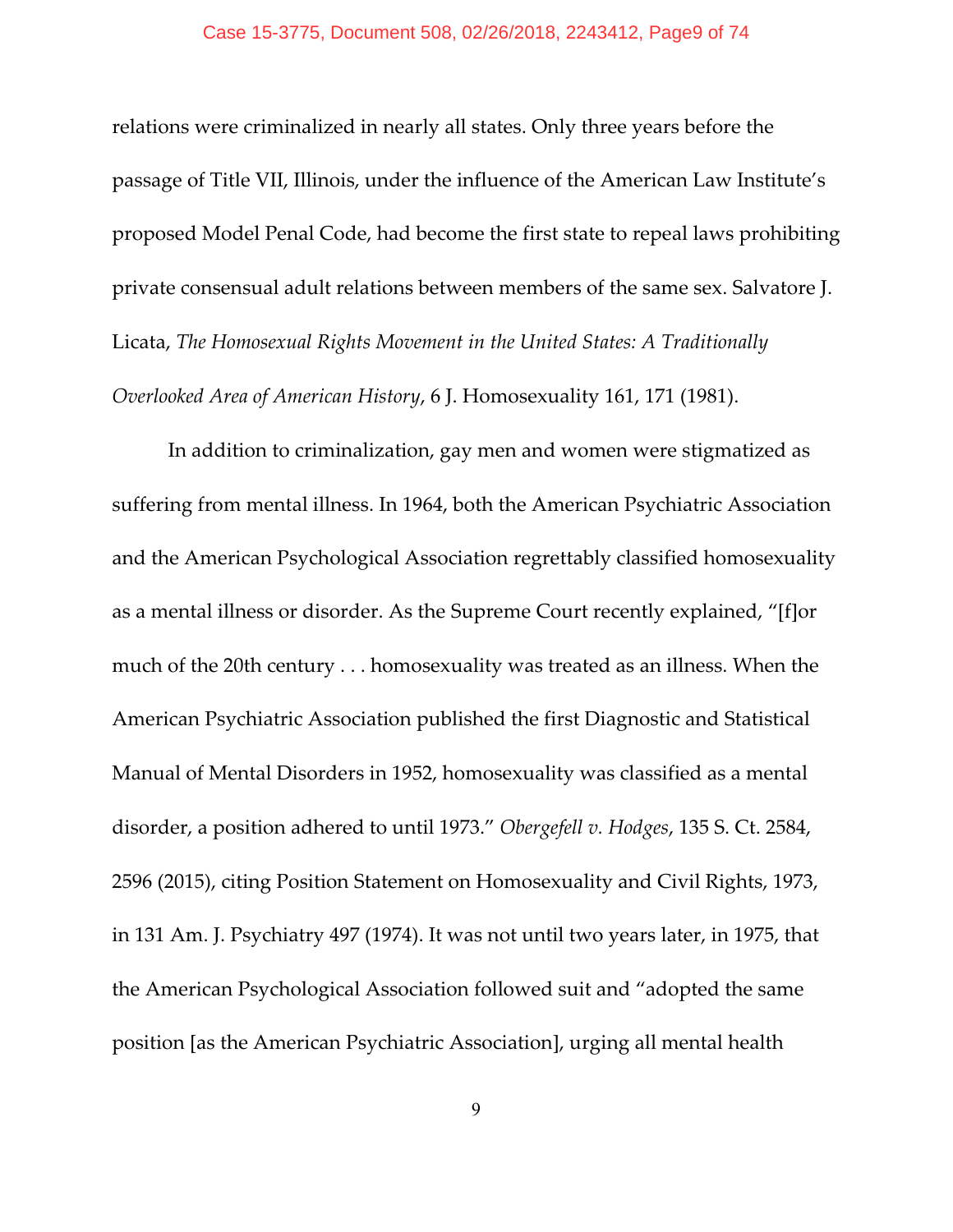#### Case 15-3775, Document 508, 02/26/2018, 2243412, Page10 of 74

professionals to work to dispel the stigma of mental illness long associated with homosexual orientation." Brief of Am. Psychological Ass'n as *Amicus Curiae*, *Boy Scouts of Am. v. Dale*, 530 U.S. 640, 2000 WL 339884, at \*8 (2000), citing Am. Psychological Ass'n, *Minutes of the Annual Meeting of the Council of Representatives*, in 30 Am. Psychologist 620, 633 (1975). Because gay identity was viewed as a mental illness and was, in effect, defined by participation in a criminal act, the employment situation for openly gay Americans was bleak.

Consider the rules regarding employment by the federal government. Starting in the 1940s and continuing through the 1960s, thanks to a series of executive orders repealing long-standing discriminatory policies, federal employment opportunities for African-Americans began to open up significantly. *See, e.g.*, Exec. Order No. 9980, 13 Fed. Reg. 4,311 (July 26, 1948) (prohibiting racial discrimination in civilian agencies); Exec. Order No. 10308, 16 Fed. Reg. 12,303 (December 3, 1951) (creating the Committee on Government Compliance to enforce the prohibition against racial discrimination by firms contracting with the government); Exec. Order No. 11114, 28 Fed. Reg. 6,485 (June 22, 1963) (extending prohibition against discrimination to all federally-funded construction projects). In sharp contrast, in 1953 President Eisenhower signed an executive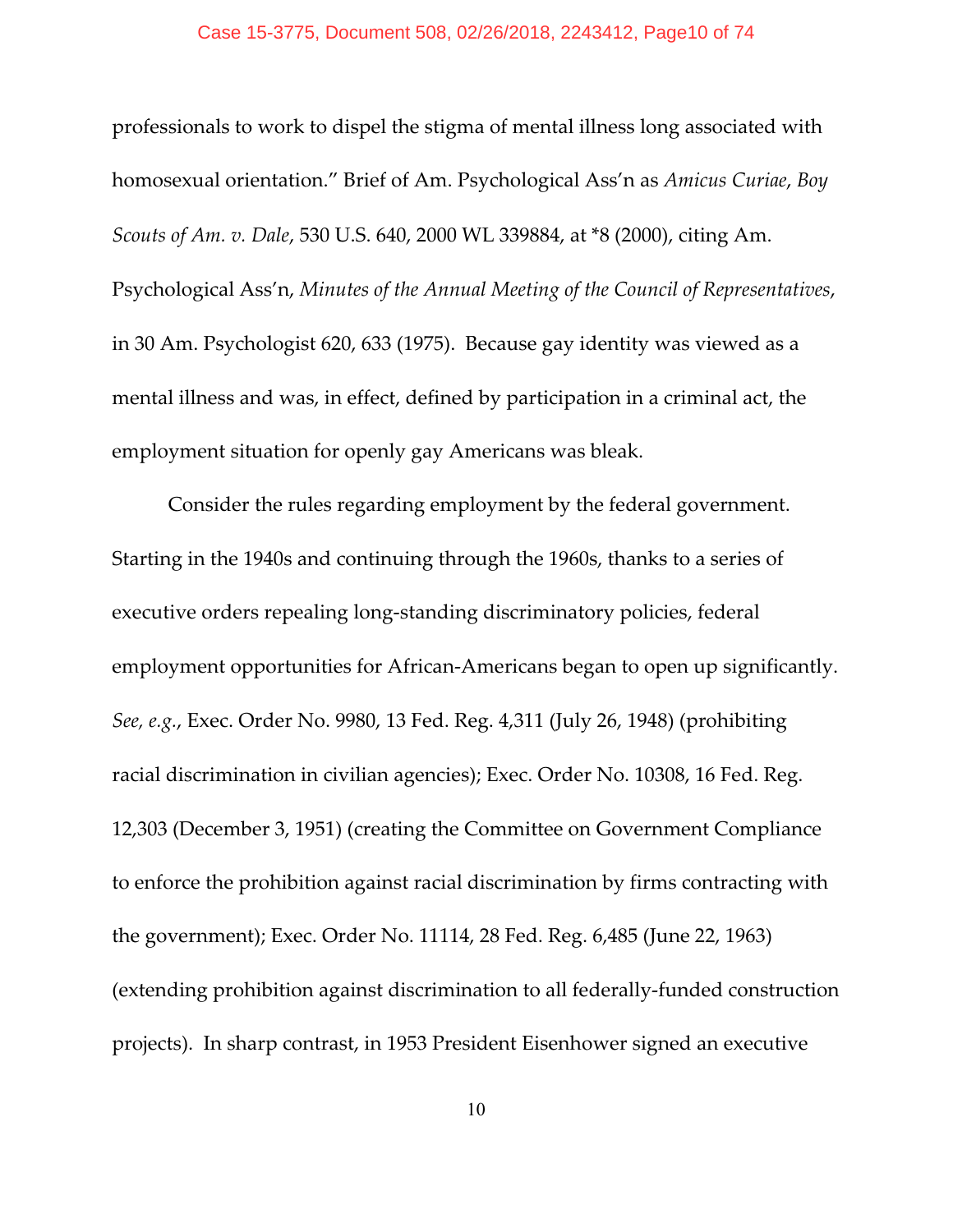## Case 15-3775, Document 508, 02/26/2018, 2243412, Page11 of 74

order *excluding* persons guilty of "sexual perversion" from government employment. Exec. Order No. 10450, 18 Fed. Reg. 2,489 (April 27, 1953); *see also* Licata, *supra*, at 167–68. During the same period, gay federal employees, or employees even suspected of being gay, were systematically hounded out of the service as "security risks" during Cold-War witchhunts. Licata, *supra*, at 167–68.

Civil rights and civil liberties organizations were largely silent.<sup>3</sup> Licata, *supra*, at 168. In an influential book about the political plight of gay people, Edward Sagarin, writing under the pseudonym Donald Webster Cory, sharply criticized the silence of the bar. Donald Webster Cory, *The Homosexual in America: A Subjective Approach* (1951). For instance, he described the response to the abusive tactics used against members of the military discharged for homosexual conduct as follows: "And who raises a voice in protest against such

 $^3$  In fact, many civil rights and women's rights organizations were reluctant to support gay rights. *See, e.g.*, Bhaskar A. Shukla, *Feminism: From Mary Wollstonecraft to Betty Friedan* 111 (2007) (describing how Betty Friedan had opposed "equating feminism with lesbianism," and is said to have coined the anti-lesbian phrase "Lavender Menace" during a 1969 National Organization for Women meeting). Similarly, some civil rights leaders were uncomfortable with according public prominence to Bayard Rustin, a gay black man, despite his formidable organizing skills. Rustin was a leading strategist of the civil rights movement, and was the chief organizer of the 1963 March on Washington. John D'Emilio, *Lost Prophet: The Life and Times of Bayard Rustin* 2–3 (2003). Although Rustin spent most of his life fighting for civil rights for African-Americans, "[p]rejudice of another sort, still not named as such in mid century America, had curtailed his opportunities and limited his effectiveness." *Id.* at 326–27 (2003).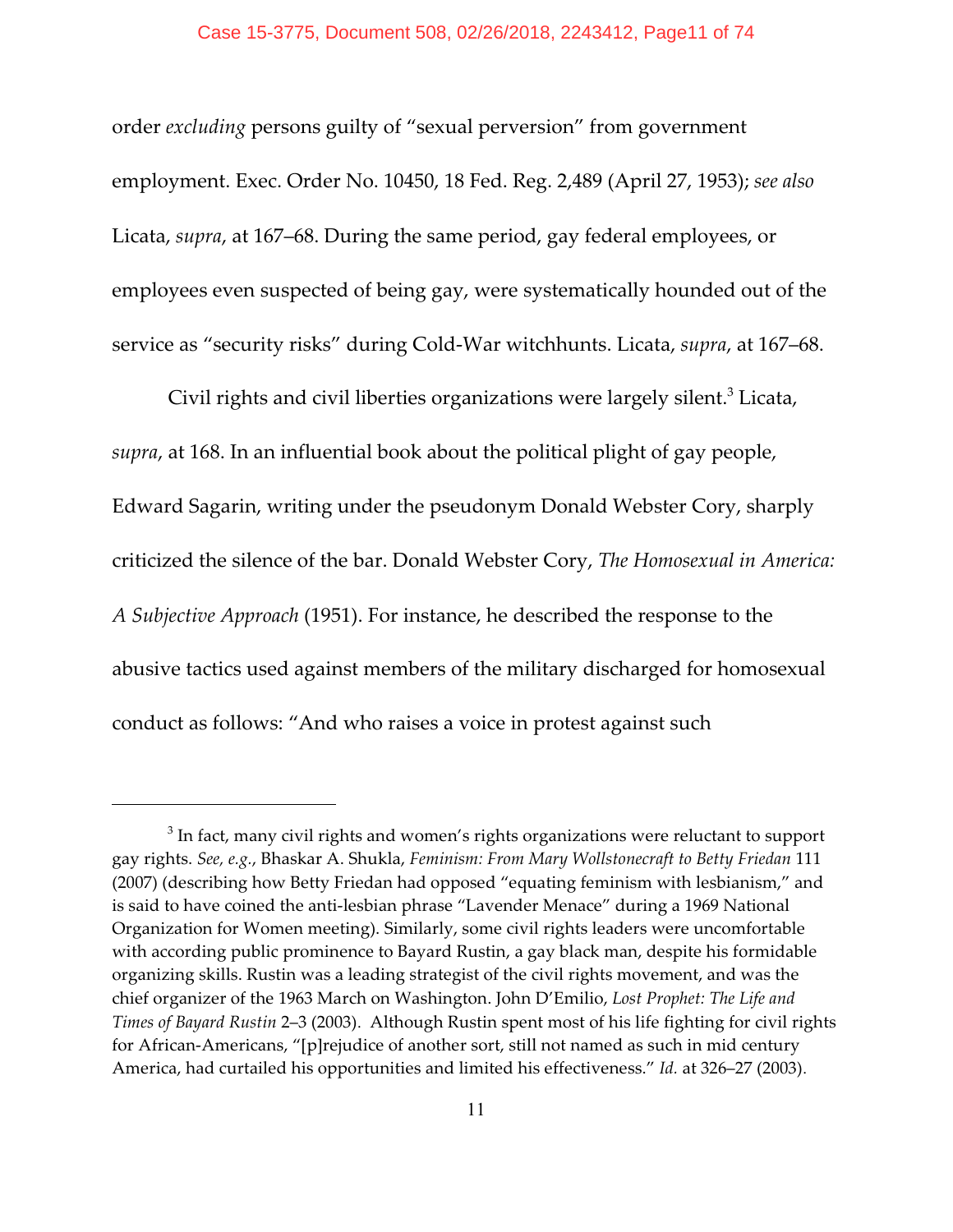discrimination? No one. Where was the American Civil Liberties Union? Nowhere." *Id.* at 45. To the extent that civil rights organizations did begin to engage with gay rights during the early 1960s, they did so through the lens of sexual liberty, rather than equality, grouping the prohibition of laws against same-sex relations with prohibitions of birth control, abortion, and adultery.<sup>4</sup> Even by the mid-1960s, the ACLU was identified by *Newsweek* as the only group "apart from the homophile organizations" that opposed laws criminalizing homosexual acts. Leigh Ann Wheeler, *How Sex Became a Civil Liberty* 155 (2013).

Given the criminalization of same-sex relationships and arbitrary and abusive police harassment of gay and lesbian citizens, nascent gay rights organizations had more urgent concerns than private employment discrimination. As late as 1968, four years *after* the passage of Title VII, the North

 $4$  For example, at the ACLU's Biennial Conference in 1964, in a speech tellingly titled "Civil Liberties and the War on Crime," activist lawyer Harriet Pilpel advocated a constitutionally protected right to privacy as a necessary corrective to the civil liberties abuses perpetuated by laws "relating to birth control, abortion, compulsory sterilization, prostitution, miscegenation, homosexuality, fornication and adultery." Allison Day, *Guiding* Griswold*: Reevaluating National Organizations' Role in the Connecticut Birth Control Cases*, 22 Cardozo J. L. & Gender 191, 216–18 & n.204 (2016); *see also* Samuel Walker, *In Defense of American Liberties: A History of the ACLU* 312 (1990) (crediting Pilpel's speech as the first substantive introduction of gay rights to the ACLU's agenda). Pilpel's argument was not based on equal protection, and made no claim that the criminalization of same-sex relations constituted a form of sex discrimination or gender bias.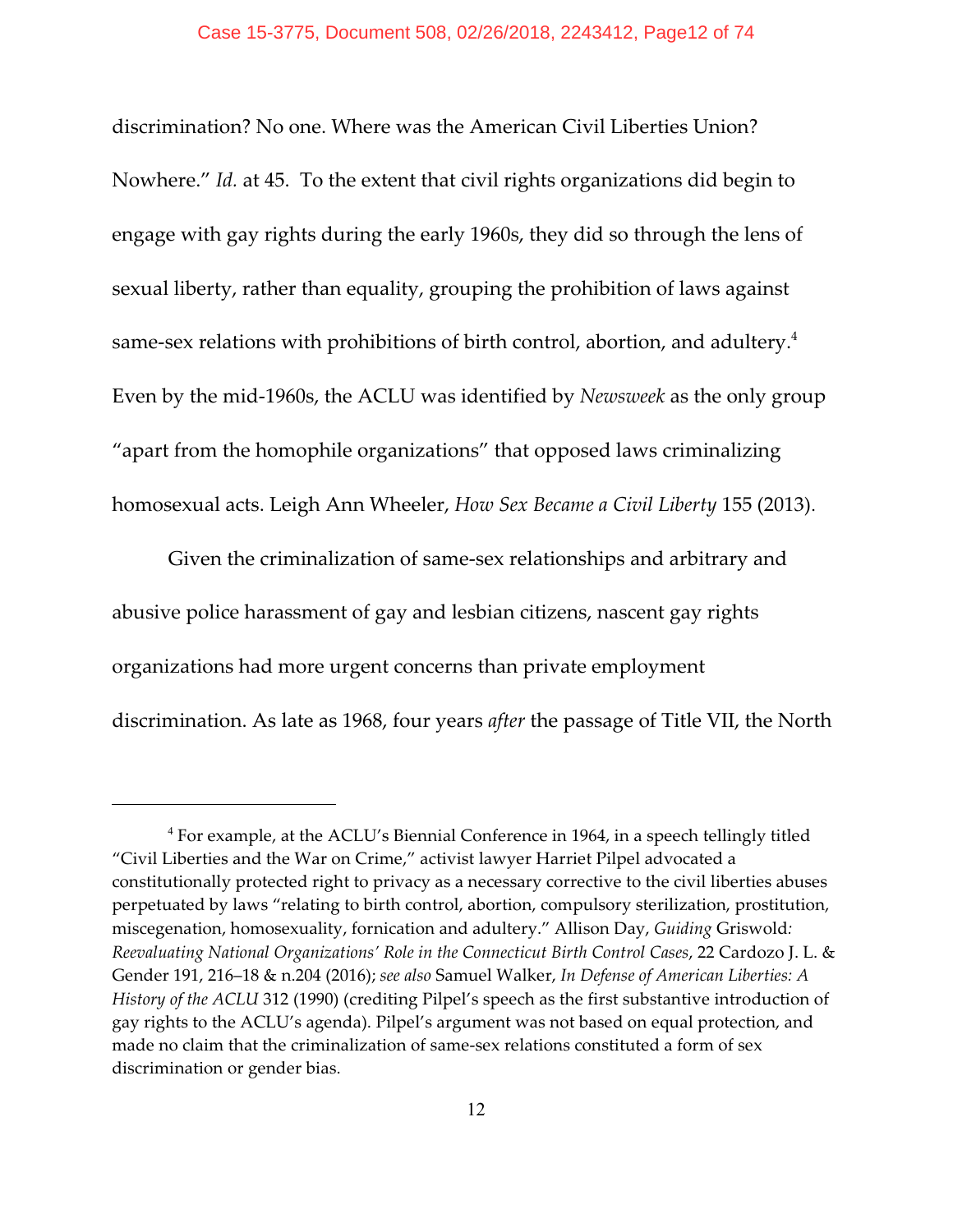American Conference of Homophile Organizations proposed a "Homosexual Bill of Rights" that demanded five fundamental rights: that private consensual sex between adults not be a crime; that solicitation of sex acts not be prosecuted except on a complaint by someone other than an undercover officer; that sexual orientation not be a factor in granting security clearances, visas, or citizenship; that homosexuality not be a barrier to service in the military; and that sexual orientation not affect eligibility for employment *with federal, state, or local governments*. Licata, *supra*, at 177 (emphasis added). Those proposals, which pointedly did not include a ban on private sector employment discrimination against gays, evidently had little traction with many Americans at the time. The first state to prohibit employment discrimination on the basis of sexual orientation even in the public sector was Pennsylvania, by executive order of the governor, in 1975 — more than a decade after the Civil Rights Act had become law. James W. Button et al., *The Politics of Gay Rights at the Local and State Level*, in *The Politics of Gay Rights* 269, 272 (Craig A. Rimmerman et al. eds., 2000). It was not until 1982 that Wisconsin became the first state to ban both public and private sector discrimination based on sexual orientation. *Id.* at 273; *see also* Linda A. Mooney et al., *Understanding Social Problems* 467 (6th ed. 2009). Massachusetts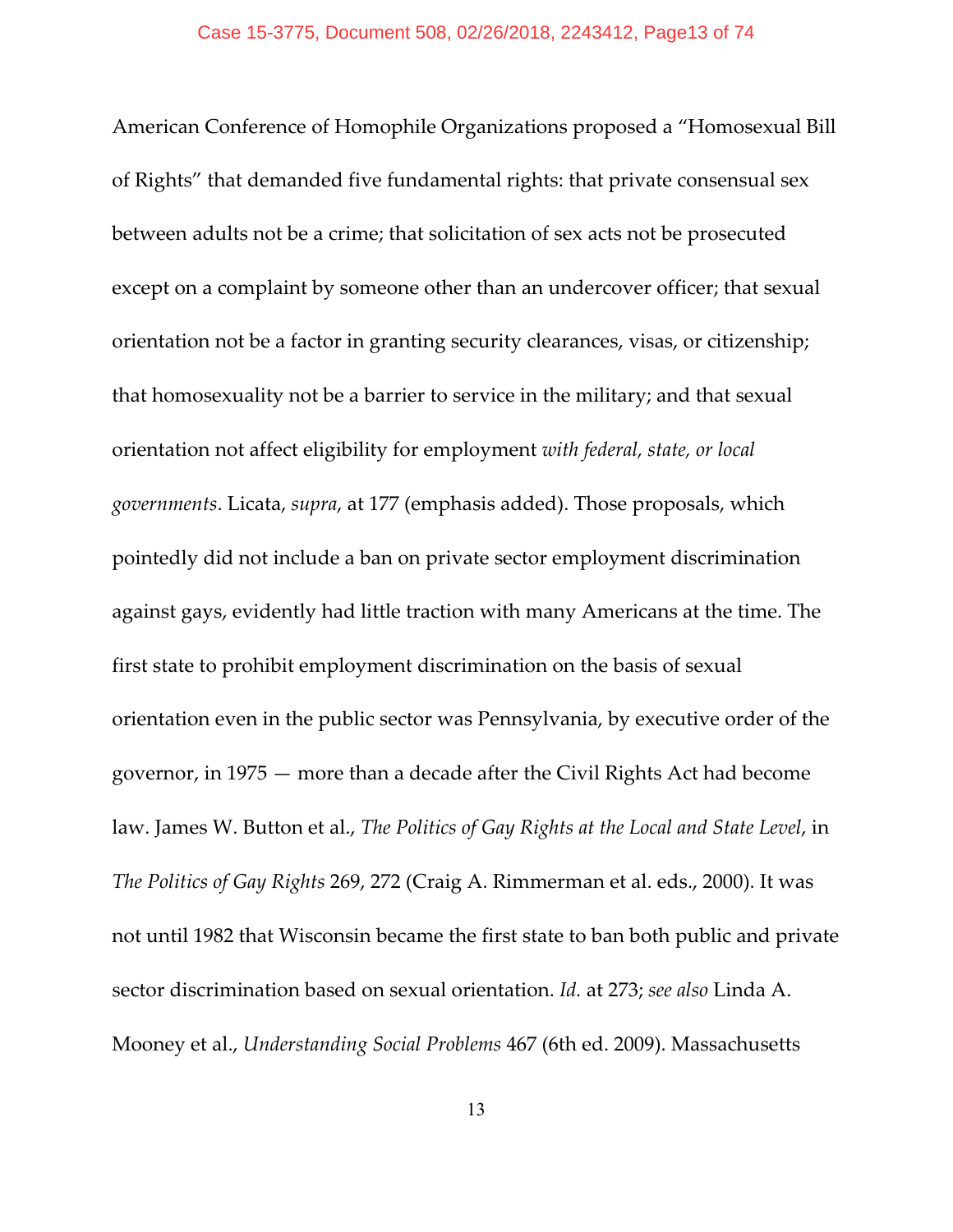#### Case 15-3775, Document 508, 02/26/2018, 2243412, Page14 of 74

followed in 1989. Button et al.*, supra*, at 273. Notably, as discussed more fully below, these states did so by explicit legislative action adding "sexual orientation" to pre-existing anti-discrimination laws that already prohibited discrimination based on sex; they did not purport to "recognize" that sexual orientation discrimination was merely an aspect of already-prohibited discrimination based on sex.

In light of that history, it is perhaps needless to say that there was no discussion of sexual orientation discrimination in the debates on Title VII of the Civil Rights Act. If some sexist legislators considered the inclusion of sex discrimination in the bill something of a joke, or perhaps a poison pill to make civil rights legislation even more controversial, evidently no one thought that adding sexual orientation to the list of forbidden categories was worth using even in that way. Nor did those who opposed the sex provision in Title VII include the possibility that prohibiting sex discrimination would also prevent sexual orientation discrimination in their parade of supposed horribles. When Representative Emanuel Celler of New York, floor manager for the Civil Rights Bill in the House, rose to oppose Representative Smith's proposed amendment, he expressed concern that it would lead to such supposed travesties as the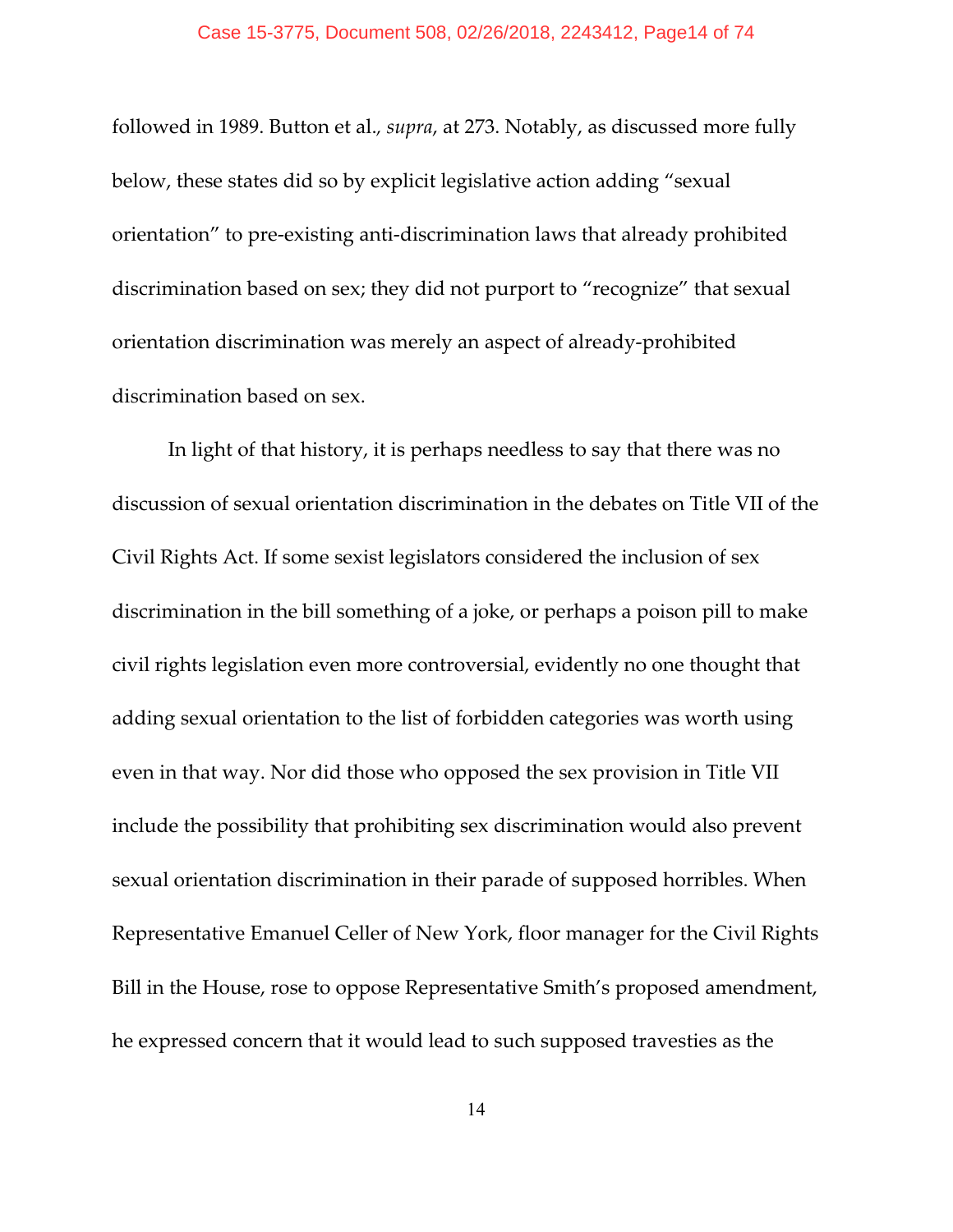elimination of "protective" employment laws regulating working conditions for women, drafting women for military service, and revisions of rape and alimony laws. *See* 110 Cong. Rec. 2,577 (1964). He did not reference the prohibition of sexual orientation discrimination.<sup>5</sup> The idea was nowhere on the horizon.

# II

I do not cite this sorry history of opposition to equality for African-Americans, women, and gay women and men, and of the biases prevailing a halfcentury ago, to argue that the private intentions and motivations of the members of Congress can trump the plain language or clear implications of a legislative enactment. (Still less, of course, do I endorse the views of those who opposed racial equality, ridiculed women's rights, and persecuted people for their sexual orientation.) Although Chief Judge Katzmann has observed elsewhere that judicial warnings about relying on legislative history as an interpretive aid have

 $^5$  By contrast, by the early 1970s, when Congress finally got around to proposing the Equal Rights Amendment ("ERA") for ratification, gay issues were at least on the radar screen, albeit only as a talking point of opponents that was quickly disavowed by the ERA's supporters. Senator Sam Ervin, who opposed the ERA, purported to be concerned that its broad language might invalidate laws that "make homosexuality a crime or . . . [require states to recognize] the right of a man to marry another man or the right of a woman to marry a woman." 118 Cong. Rec. 9,315 (1972). Senator Birch Bayh, the chief sponsor of the ERA, hastened to deny that the Amendment would have any such effect, reassuring the Senate that the ERA would require only that "if a State legislature makes a judgment that it is wrong for a man to marry a man, then it must say it is wrong for a woman to marry a woman." *Id*. at 9,331.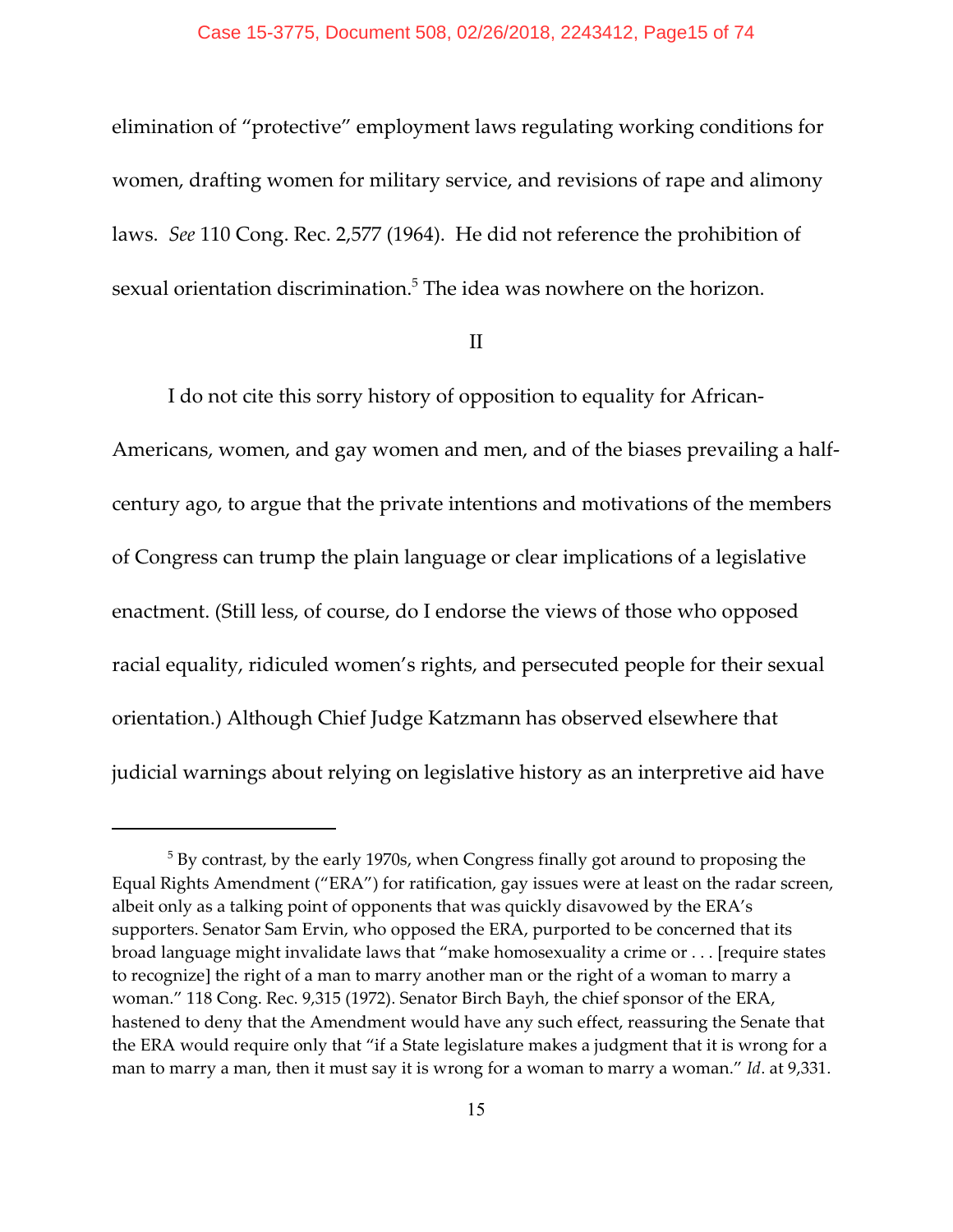been overstated, *see* Robert A. Katzmann, *Judging Statutes* 35–39 (2014), I agree with him, and with my other colleagues in the majority, that the implications of legislation flatly prohibiting sex discrimination in employment, duly enacted by Congress and signed by the President, cannot be cabined by citing the private prejudices or blind spots of those members of Congress who voted for it.<sup>6</sup> The above history makes it obvious to me, however, that the majority misconceives the fundamental *public* meaning of the language of the Civil Rights Act. The problem sought to be remedied by adding "sex" to the prohibited bases of employment discrimination was the pervasive discrimination against women in the employment market, and the chosen remedy was to prohibit discrimination that adversely affected members of one sex or the other. By prohibiting discrimination against people based on their sex, it did not, and does not, prohibit discrimination against people because of their sexual orientation.

 $6$  In the years immediately following the enactment of Title VII, however, even certain prominent officials charged with enforcing it seemed to take the opposite approach, interpreting the statute, insofar as it prohibited sex discrimination, in the light of the presumed prejudices of those who adopted it. Franklin Roosevelt, Jr., the first chair of the Equal Employment Opportunity Commission, believed that the ban on sex discrimination was an inadvertent add-on, and as a result need not be enforced as strictly as the prohibition on racial discrimination. When asked, at his first press conference as head of the EEOC, "What about sex?" Roosevelt responded, "Don't get me started. I'm all for it." Thomas, *supra*, at 4. One of the agency's first executive directors, Herman Edelsberg, was no better, dismissing the provision as a "fluke" that was "conceived out of wedlock." *Id.*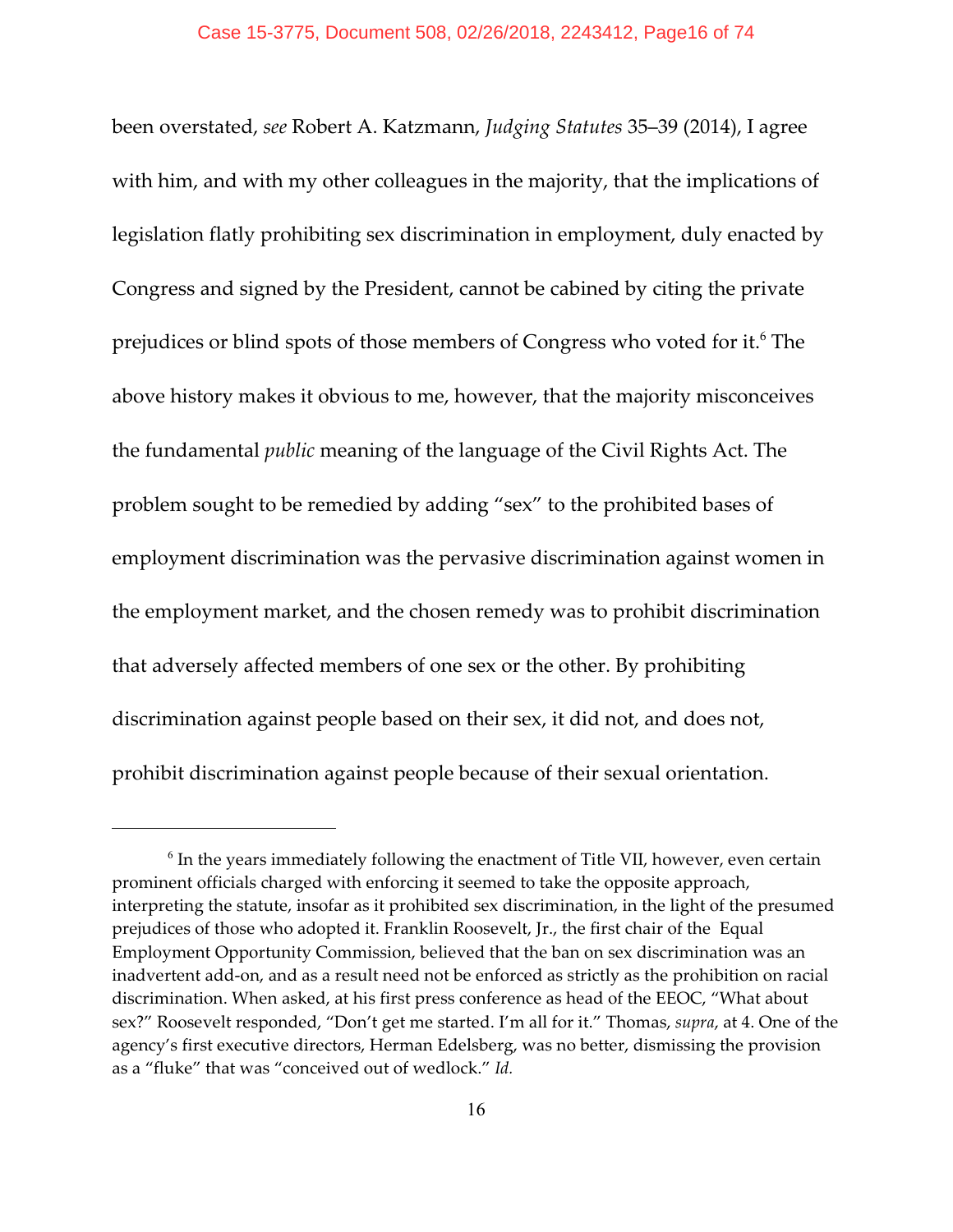A

To start, the history of the overlapping movements for equality for blacks, women, and gays, and the differing pace of their progress, as outlined in the previous section, tells us something important about what the language of Title VII must have meant to any reasonable member of Congress, and indeed to any literate American, when it was passed — what Judge Sykes has called the "original *public* meaning" of the statute. *Hively v. Ivy Tech Cmty. Coll. of Ind.*, 853 F.3d 339, 362 (7th Cir. 2017) (*en banc*) (Sykes, *J*., dissenting) (emphasis added). That history tells us a great deal about why the legislators who constructed and voted for the Act used the specific language that they did.

The words used in legislation are used for a reason. Legislation is adopted in response to perceived social problems, and legislators adopt the language that they do to address a social evil or accomplish a desirable goal. The words of the statute take meaning from that purpose, and the principles it adopts must be read in light of the problem it was enacted to address. The words may indeed cut deeper than the legislators who voted for the statute fully understood or intended: as relevant here, a law aimed at producing gender equality in the workplace may require or prohibit employment practices that the legislators who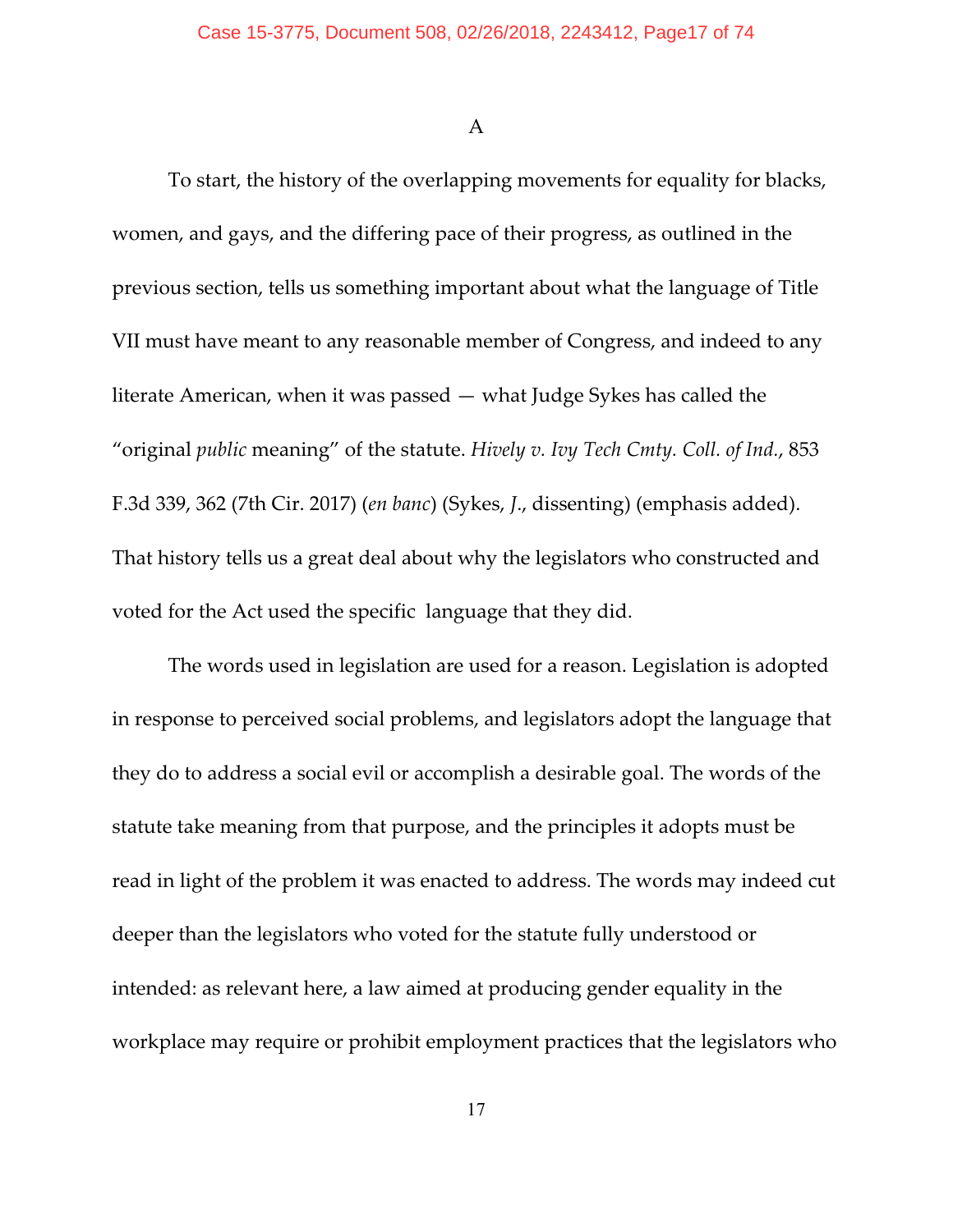### Case 15-3775, Document 508, 02/26/2018, 2243412, Page18 of 74

voted for it did not yet understand as obstacles to gender equality. Nevertheless, it remains a law aimed at *gender* inequality, and not at other forms of discrimination that were understood at the time, and continue to be understood, as a different kind of prejudice, shared not only by some of those who opposed the rights of women and African-Americans, but also by some who believed in equal rights for women and people of color.

The history I have cited is not "legislative history" narrowly conceived. It cannot be disparaged as a matter of attempts by legislators or their aides to influence future judicial interpretation  $-$  in the direction of results they could not convince a majority to support in the overt language of a statute  $-$  by announcing to largely empty chambers, or inserting into obscure corners of committee reports, explanations of the intended or unintended legal implications of a bill. Nor am I seeking to infer the unexpressed wishes of all or a majority of the hundreds of legislators who voted for a bill without addressing a particular question of interpretation. Rather, I am concerned with what principles Congress committed the country to by enacting the words it chose.<sup>7</sup> I contend that these

Despite my explicit clarity about this point, both the majority, *see* Maj. Op. at 28 <sup>7</sup> (characterizing "reliance on the principal concern of our legislators" as "the centerpiece of the dissent's statutory analysis") (internal quotation marks omitted), and Judge Lohier's concurrence, *see* Lohier, *J.* Concurring Op. at 2 (characterizing this opinion as a "call . . . to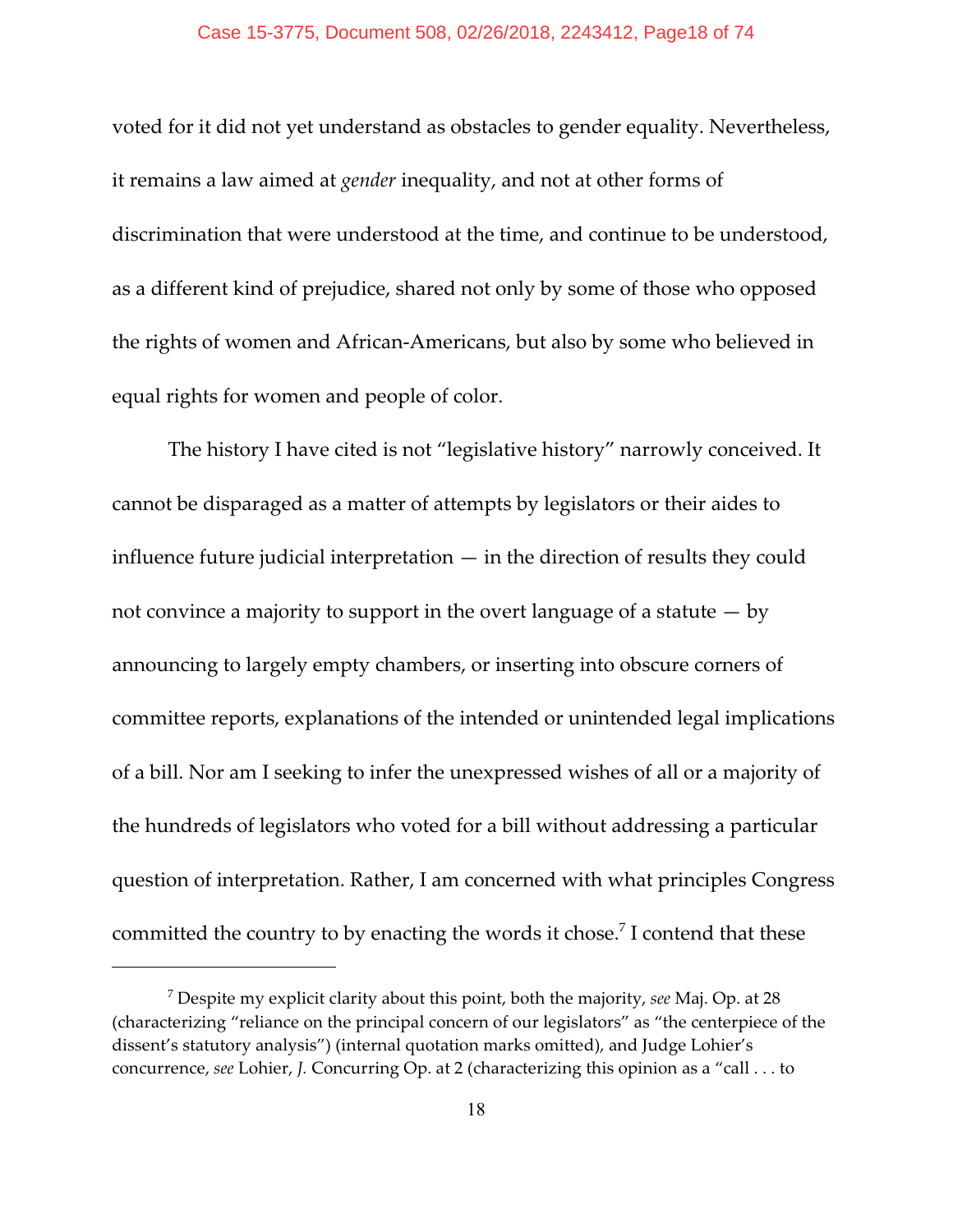principles can be illuminated by an understanding of the central public meaning of the language used in the statute at the time of its enactment.<sup>8</sup>

If the specifically *legislative* history of the "sex amendment" is relatively sparse in light of its adoption as a floor amendment, *see* Maj. Op. at 59 n.31, the broader *political and social* history of the prohibition of sex discrimination in employment is plain for all to read. The history of the 20th century is, among

 $8$  As the Supreme Court has repeatedly instructed, "[i]t is a 'fundamental canon of statutory construction' that, 'unless otherwise defined, words will be interpreted as taking their ordinary, contemporary, common meaning.'" *Sandifer v. U.S. Steel Corp*., 134 S. Ct. 870, 876 (2014), quoting *Perrin v. United States*, 444 U.S. 37, 42 (1979). It is worth noting, moreover, that, because legislation is a fundamentally *political* process, the *political* context of legislation, and the way in which language is (or is *not*) used in the public debate over proposed legislation, can be useful in understanding that meaning.

consider what the legislature would have decided if the issue had occurred to the legislators at the time of enactment"), fail to grasp it. As the text above makes plain, I do not contend that Title VII is limited by what members of Congress who voted for it privately believed or intended to prohibit, or might have hoped it would or would not do. The question here is what "discriminate against any individual . . . because of such individual's . . . sex," 42 U.S.C. § 2000e-2(a)(1), as contrasted to "discriminate against any individual  $\dots$  because of such individual's . . . sexual orientation," meant (and continues to mean) to ordinary speakers of English. Legislation cannot sensibly be interpreted by stringing together dictionary synonyms of each word and proclaiming that, if the right example of the meaning of each is selected, the "plain meaning" of the statute leads to a particular result. No theory of interpretation, including textualism itself, is premised on such an approach. (No less a textualist than Justice Scalia recognized the point: "Adhering to the *fair meaning* of the text . . . does not limit one to the hyperliteral meaning of each word in the text." Antonin Scalia and Bryan A. Garner, *Reading Law* 356 (2012) (emphasis in original).) That is because the political and social context of the words is critical to understanding what it is that the political branches of our government wrote into law. (Justice Scalia again: Because most common English words "have a number of dictionary definitions," a court should ordinarily "assume the *contextually appropriate* ordinary meaning." *Id*. at 70 (emphasis added).)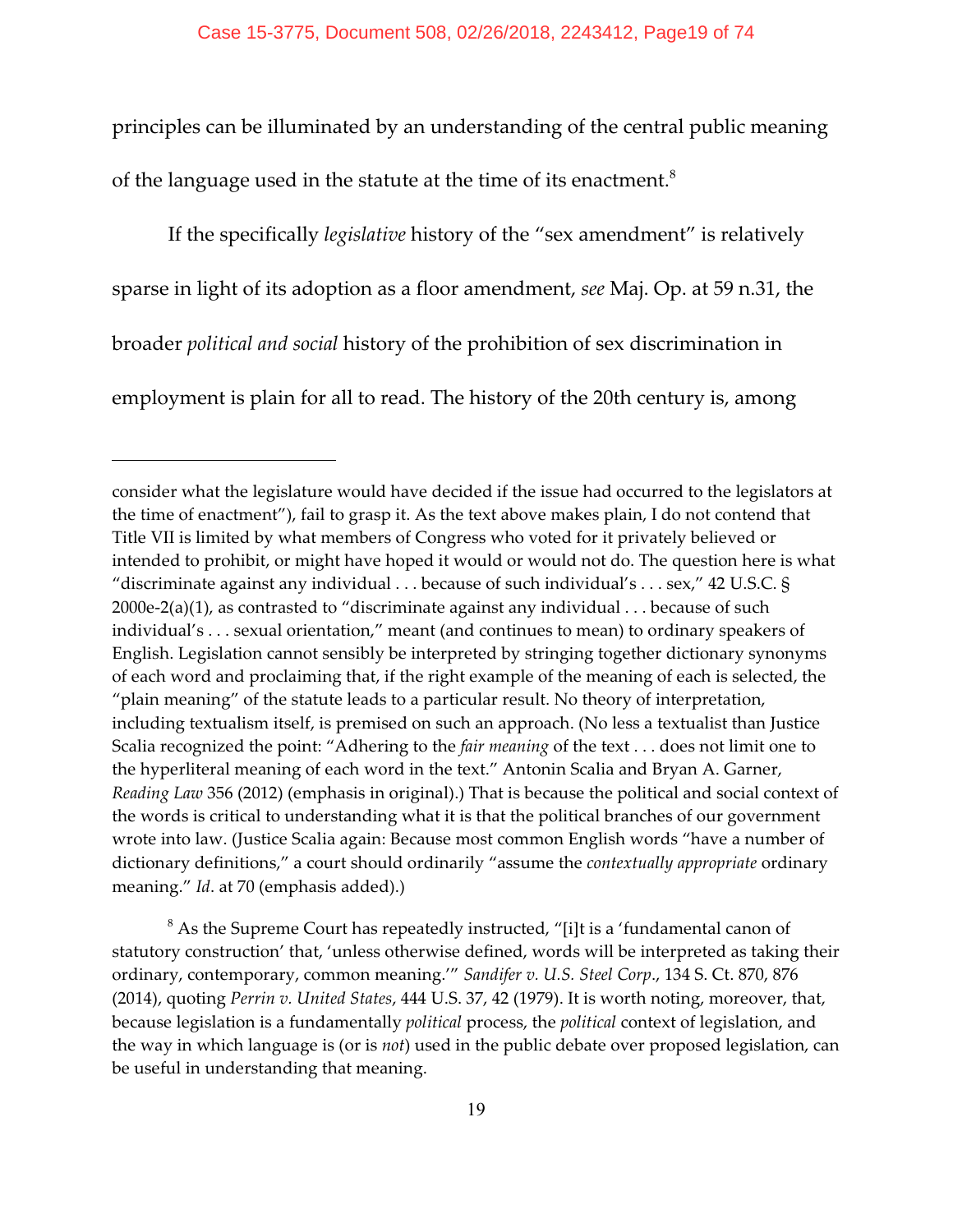#### Case 15-3775, Document 508, 02/26/2018, 2243412, Page20 of 74

other things, a history of increasing equality of men and women. Recent events remind us of how spotty that equality remains, and how inequality persists even with respect to the basic right of women to physical security and control of their own bodies. But the trend is clear, and it is particularly emphatic in the workplace.

That history makes it equally clear that the prohibition of discrimination "based on sex" was intended to secure the rights of women to equal protection in employment. Put simply, the addition of "sex" to a bill to prohibit employers from "discriminat[ing] against any individual with respect to his [or her] compensation, terms, conditions, or privileges of employment, because of such individual's race, color, religion, . . . or national origin," 42 U.S.C. § 2000e-2(a)(1), was intended to eliminate workplace inequalities that held women back from advancing in the economy, just as the original bill aimed to protect African-Americans and other racial, national, and religious minorities from similar discrimination. The language of the Act itself would have been so understood not only by members of Congress, but by any politically engaged citizen deciding whether to urge his or her representatives to vote for it. As Judge Sykes noted in her dissent in the Seventh Circuit's encounter with the same issue we face today,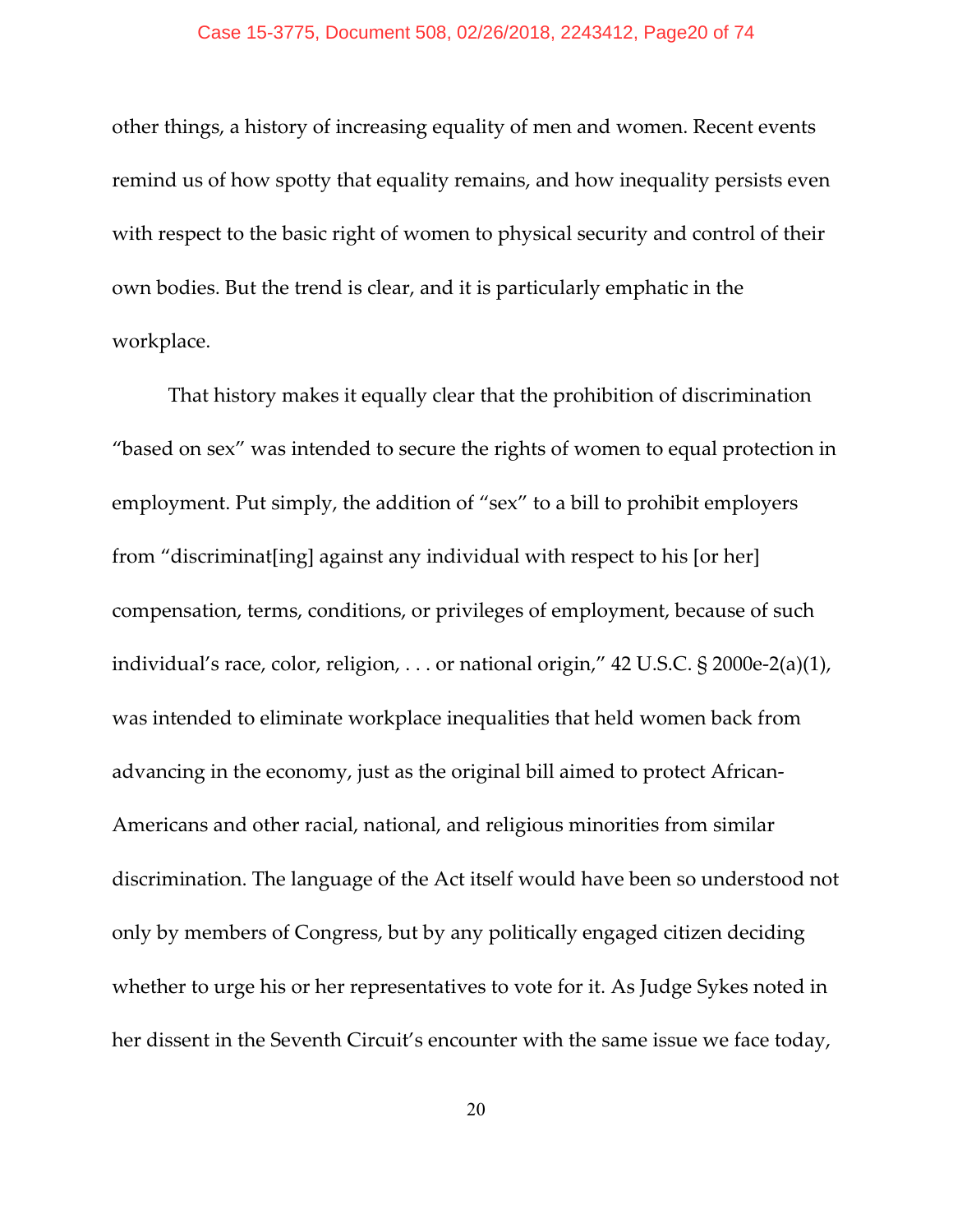citing a 1960s dictionary, "In common, ordinary usage in 1964 — and now, for that matter — the word 'sex' means biologically *male* or *female*; it does not also refer to sexual orientation." *Hively*, 853 F.3d at 362–63 (Sykes, *J*., dissenting) (emphasis in original). $9$  On the verge of the adoption of historic legislation to address bigotry against African-Americans on the basis of race, women in effect stood up and said "us, too," and Congress agreed.

The majority cites judicial interpretations of Title VII as prohibiting sexual harassment, and allowing hostile work environment claims, in an effort to argue that the expansion they are making simply follows in this line. Maj. Op. at 25, 27–28. But the fact that a prohibition on discrimination against members of one sex may have unanticipated consequences when courts are asked to consider carefully whether a given practice does, in fact, discriminate against members of one sex in the workplace does not support extending Title VII by judicial

The majority agrees, at least "*arguendo*." Maj. Op. at 7 n.2. Issues about how to define <sup>9</sup> who falls into which gender, or whether the division of humanity into two sexes or genders is oversimplified as applied to persons who identify as transgender or gender fluid or bigendered are not before us today, and neither the majority nor the plaintiffs nor their *amici* contend that gay and lesbian individuals constitute a third or fourth sex. *Cf. Hively*, 853 F.3d at 355 (Posner, *J.*, concurring) ("It's true that even today if asked what is the sex of plaintiff Hively one would answer that she is female or that she is a woman, not that she is a lesbian. Lesbianism denotes a form of sexual or romantic attraction; it is not a physical sex identifier like masculinity or femininity.").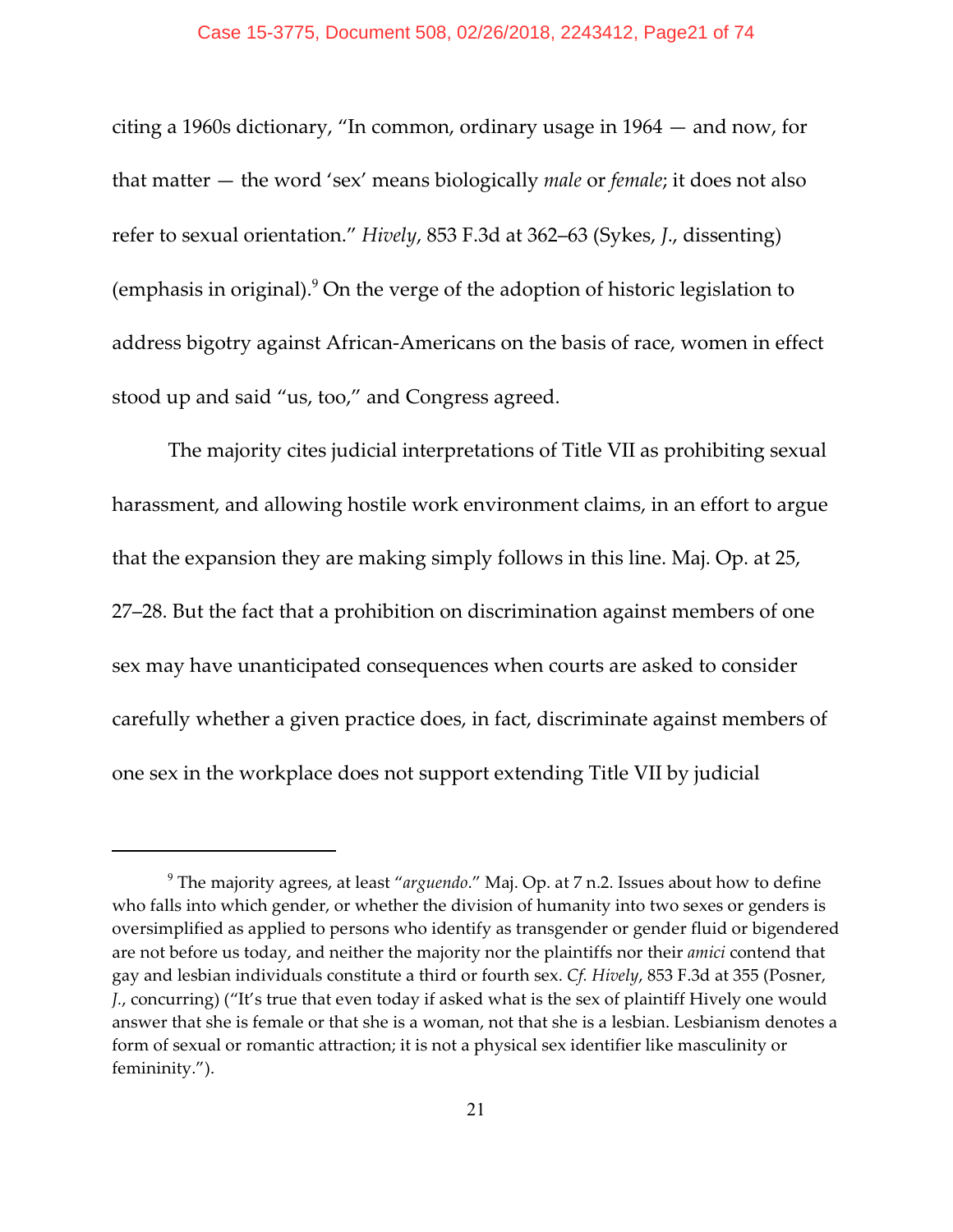construction to protect an entirely different category of people. It is true that what *counts* as discrimination against members of one sex may not have been fully fleshed out in the minds of supporters of the legislation, but it is easy enough to illustrate how the language of a provision enacted to accomplish the goal of equal treatment of the sexes compels results that may not have been specifically intended by its enacters.

To begin with, just as laws prohibiting racial discrimination, adopted principally to address some of the festering national wrongs done to African-Americans, protect members of *all* races, including then-majority white European-Americans, the prohibition of sex discrimination by its plain language protects men as well as women, whether or not anyone who voted on the bill specifically considered whether and under what circumstances men could be victims of gender-based discrimination. That is not an expansion of Title VII, but is a conclusion mandated by its text: Congress deliberately chose to protect women and minorities not by prohibiting discrimination against "African-Americans" or "Jews" or "women," but by neutrally prohibiting discrimination against any individual "based on race, . . . religion, [or] sex." 42 U.S.C. § 2000e-2(a)(1). That choice of words is clearly intentional, and represents a commitment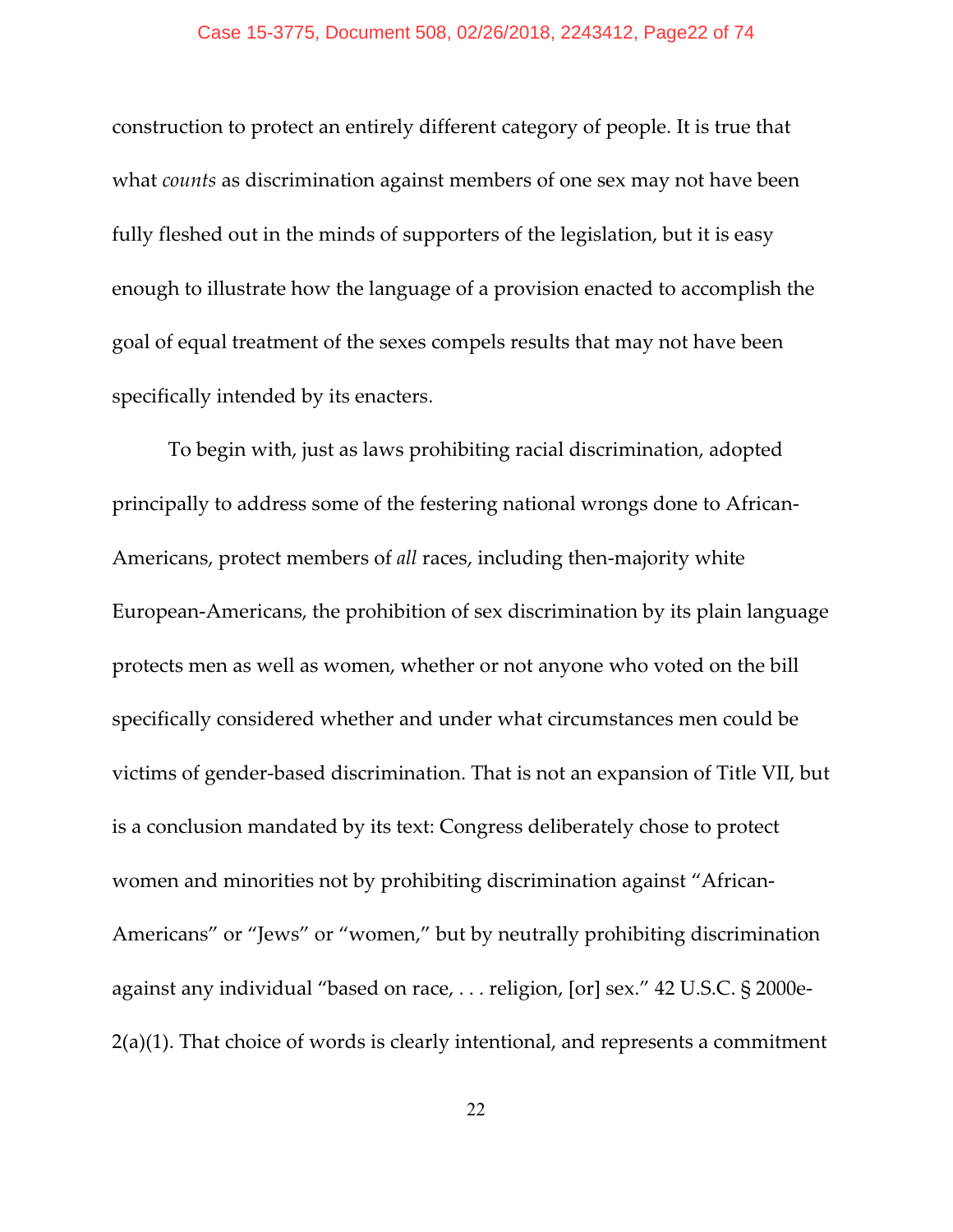#### Case 15-3775, Document 508, 02/26/2018, 2243412, Page23 of 74

to a principle of equal treatment of races, religions, and sexes that is important, even if the primary intended beneficiaries of the legislation — those most in need of its protection — are members of the races, religions, and gender that have suffered the most from *in*equality in the past.

Other interpretations of the statute that may not have occurred to members of the overwhelmingly male Congress that adopted it seem equally straightforward. Perhaps it did not occur to some of those male members of Congress that sexual harassment of women in the workplace was a form of employment discrimination, or that Title VII was inconsistent with a "Mad Men" culture in the office.<sup>10</sup> But although a few judges were slow to recognize this point, *see*, *e.g.*, *Barnes v. Train*, No. 1828-73, 1974 WL 10628, at \*1 (D.D.C. Aug. 9, 1974), *rev'd sub nom. Barnes v. Costle*, 561 F.2d 983 (D.C. Cir. 1977), as soon as the issue began to arise in litigation, courts quickly recognized that for an employer to expect members of one sex to provide sexual favors as a condition of employment from which members of the other sex are exempt, or to view the

 $10$  As we have recently been reminded, too many powerful men continue to engage in such practices. *See*, *e.g.*, J.M.F., *What is Sexual Harassment and How Prevalent Is It?*, The Economist (Nov. 24, 2017), https://www.economist.com/blogs/economist -explains/2017/11/economist-explains-17 (writing that "[i]n recent months myriad women have detailed the sexual harassment and assault they have experienced in . . . Hollywood, Silicon Valley, politics, the media, the armed forces, [and] academia").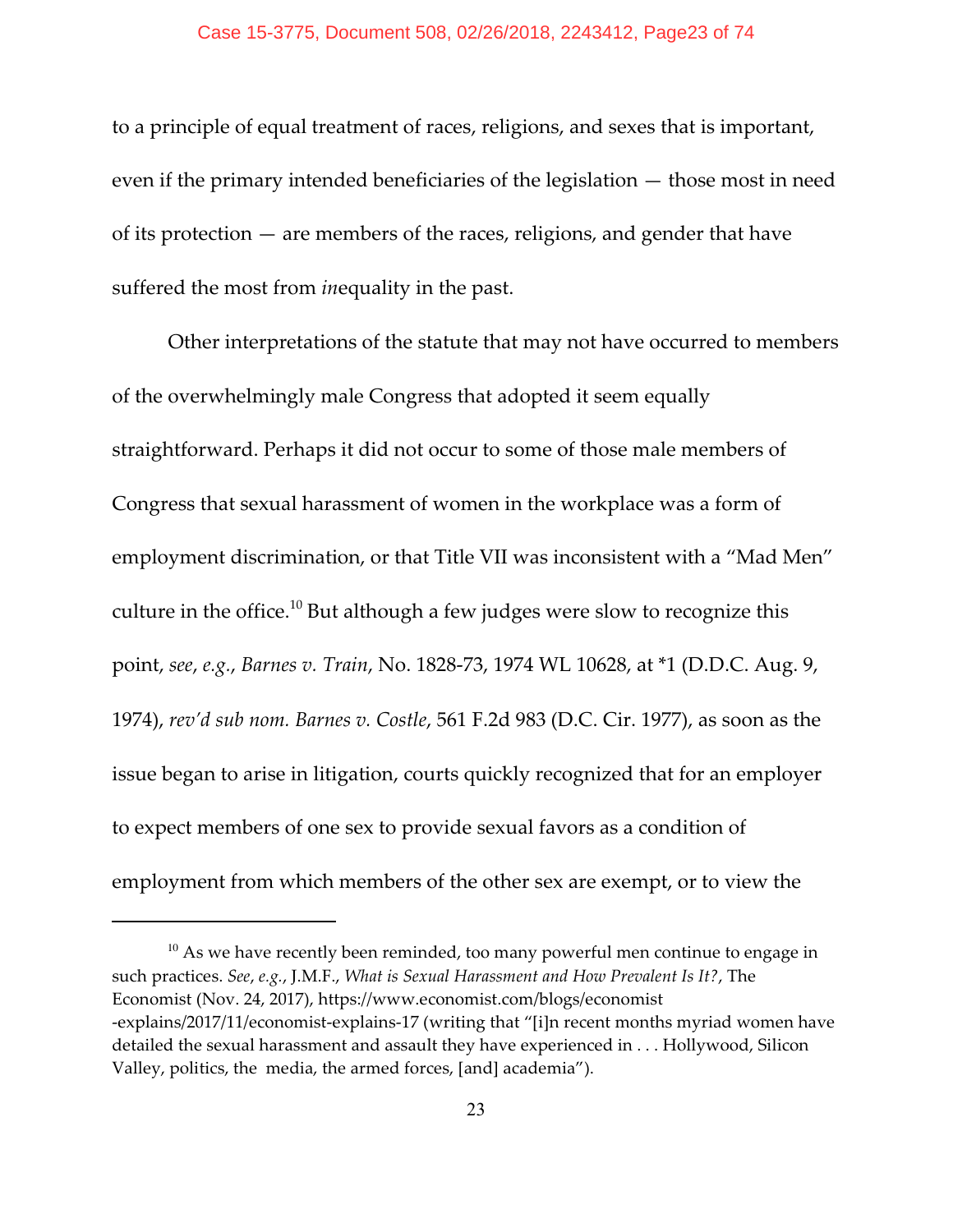only value of female employees as stemming from their sexualization, constitutes a fundamental type of discrimination in conditions of employment based on sex. *See, e.g.*, *Barnes v. Costle*, 561 F.2d at 989 (finding that retaliation by plaintiff's supervisor when she resisted his sexual advances "was plainly based on [plaintiff's] gender").<sup>11</sup>

The reason why any argument to the contrary would fail is not a matter of simplistic application of a formal standard, along the lines of "well, the employer wouldn't have asked the same of a man, so it's sex discrimination." Sexual exploitation has been a principal obstacle to the equal participation of women in the workplace, and whether or not individual legislators intended to prohibit it when they cast their votes for Representative Smith's amendment, both the literal language of that amendment *and* the elimination of the social evil at which it was

 $11$  Indeed, the overt objectification of female employees was highlighted in debates immediately following the enactment of Title VII. One industry notorious for sexualizing women was the airline industry, which hired only young, attractive women to serve as flight attendants. Stephanie Coontz, *A Strange Stirring: The Feminine Mystique and American Women at the Dawn of the 1960s* 9–10 (2011). Flight attendants were forced to retire upon marriage, or, if they did not marry, once they reached their early thirties because, as one airline official commented, "the average woman's appearance has markedly deteriorated at this age." *Id.* at 10. In 1965, responding to public (male) commentary lamenting the idea that Title VII might mean an end to the practice of hiring only female flight attendants, Representative Martha Griffiths remarked, "If you are trying to run a whorehouse in the sky, get a license." Menand, *supra*.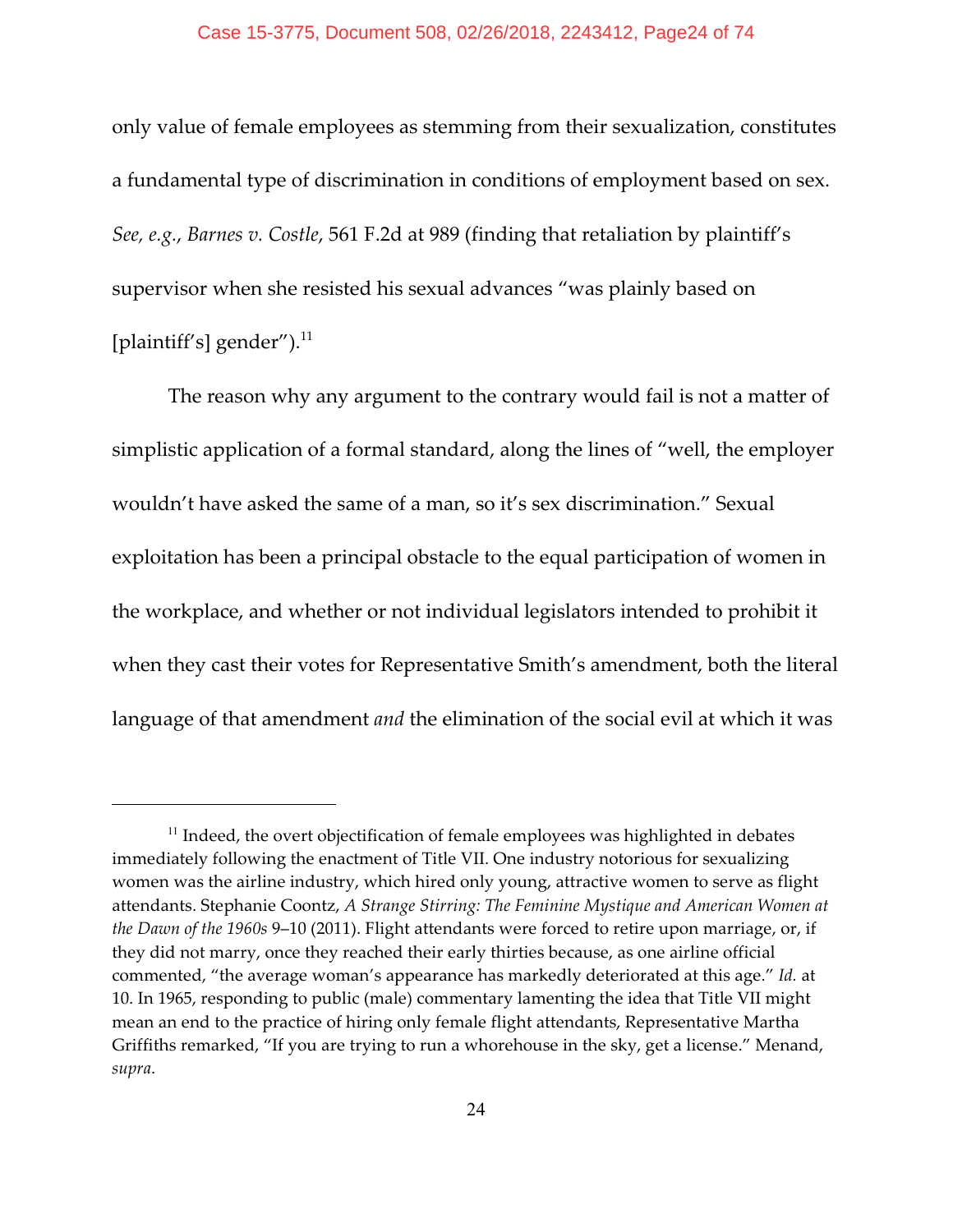aimed make clear that the statute must be read to prohibit it.<sup>12</sup>

The same goes for other forms of "hostile environment" discrimination. The history of resistance to racial integration illustrates why. Employers forced to take down their "whites only" signs could not be permitted to retreat to the position that "you can make me hire black workers, but you can't make me welcome them." Making black employees so *un*welcome that they would be deterred from seeking or retaining jobs previously reserved for whites *must be* treated as an instance of prohibited racial discrimination — and the same clearly goes for sex discrimination. The Supreme Court recognized that point, in exactly those terms:

> The phrase "terms, conditions or privileges of employment" in Title VII is an expansive concept which sweeps within its protective ambit the practice of creating a working environment heavily charged with ethnic or racial discrimination. . . . Nothing in Title VII suggests that a hostile environment based on discriminatory sexual harassment should not be

 $12$  The text of the sex provision, as well as the principle of equal treatment of both sexes makes it as obvious that the less-frequently encountered situation of sexual harassment of male employees, whether by men or by women, must also be included in Title VII's prohibitions. *See Newport News Shipbuilding & Dry Dock Co. v. EEOC*, 462 U.S. 669, 682 (1983) (noting that under Title VII, "[m]ale as well as female employees are protected against discrimination"); *see also Oncale v. Sundowner Offshore Servs., Inc.*, 523 U.S. 75, 79 (1998) (holding that "nothing in Title VII necessarily bars a claim of discrimination 'because of . . . sex' merely because the plaintiff and the defendant . . . are of the same sex").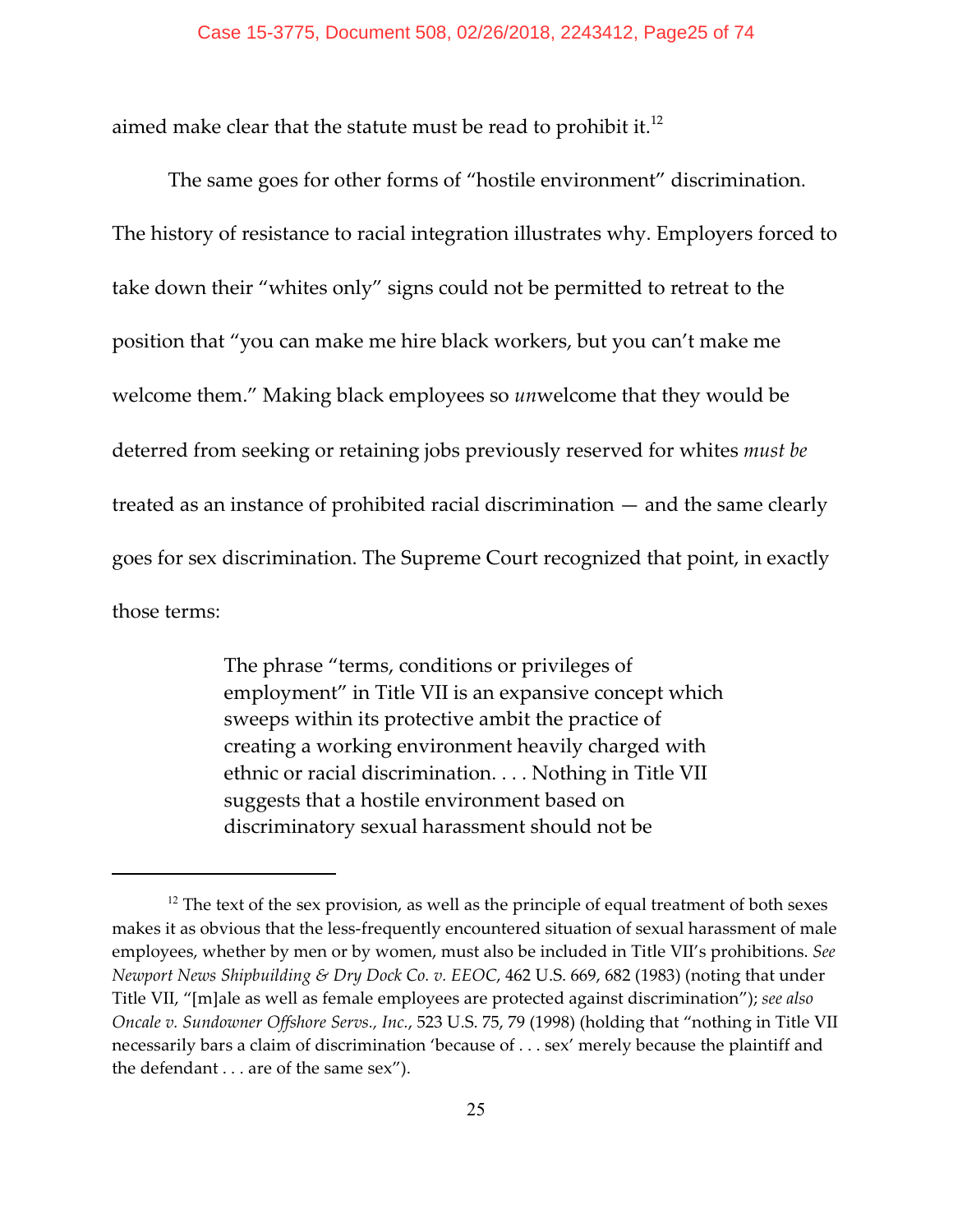likewise prohibited.

*Meritor Sav. Bank, FSB v. Vinson*, 477 U.S. 57, 66 (1986) (internal quotation marks, brackets and emphasis omitted).

But such interpretations of employment "discrimination against any individual . . . based on sex" do not say anything about whether discrimination based on *other* social categories is covered by the statute. Just as Congress adopted broader language than discrimination "against women," it adopted narrower language than "discrimination based on personal characteristics or classifications unrelated to job performance." Title VII does not adopt a broad principle of equal protection in the workplace; rather, its language singles out for prohibition discrimination based on particular categories and classifications that have been used to perpetuate injustice — but not all such categories and classifications. That is not a matter of abstract justice, but of political reality. Those groups that had succeeded by 1964 in persuading a majority of the members of Congress that unfair treatment of them ought to be prohibited were included; those who had not yet achieved that political objective were not.

Thus, if Representative Smith's amendment had been defeated, Title VII would still be a landmark prohibition of the kinds of race-, religion-, and national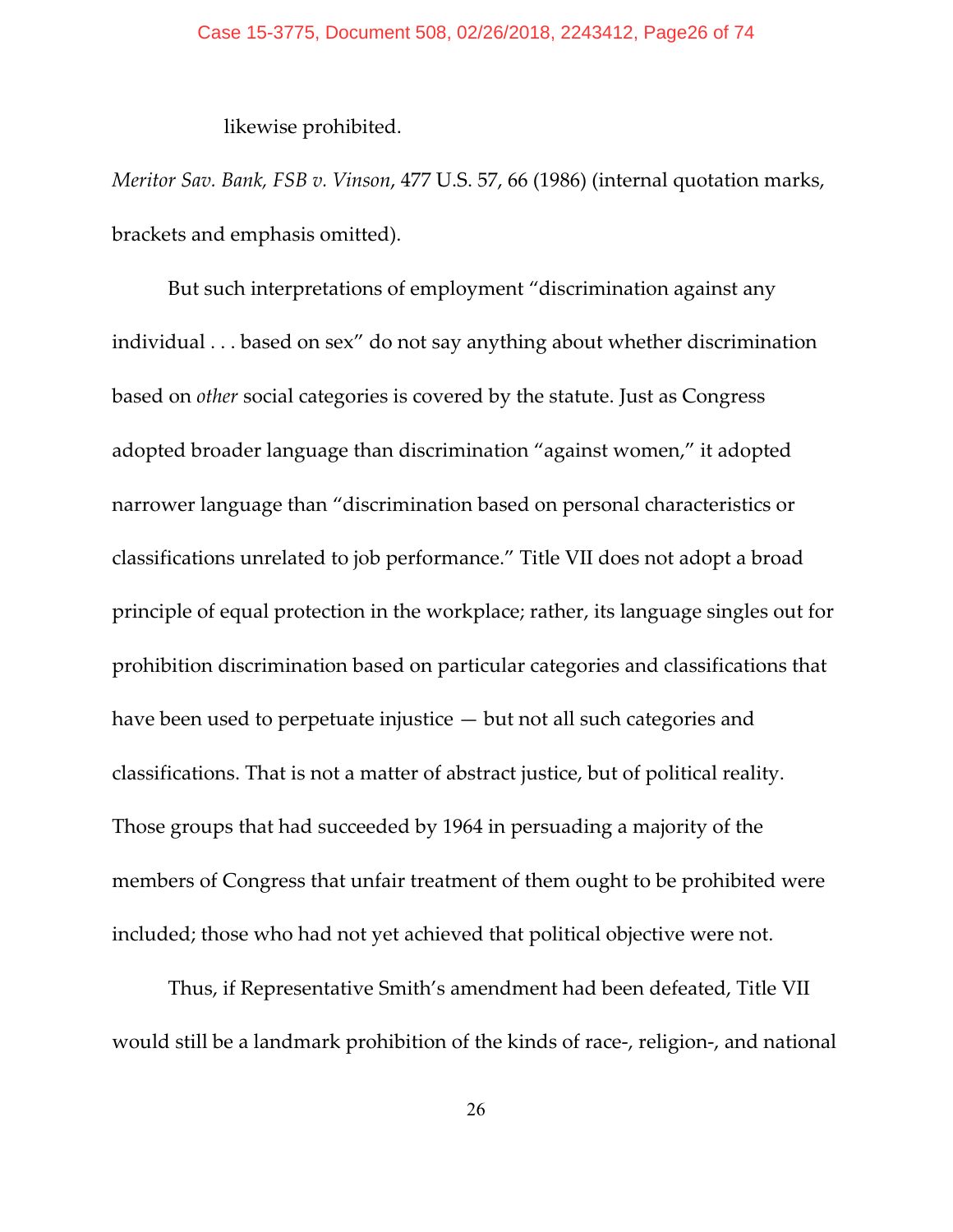#### Case 15-3775, Document 508, 02/26/2018, 2243412, Page27 of 74

origin-based employment discrimination that had historically disadvantaged blacks, Jews, Catholics, or Mexican-Americans. But it would not have protected women, and a subsequent shift in popular support for such protection would not have changed that fact, without legislative action. Similarly, the statute did not protect those discriminated against, similarly unfairly, on the basis of age or disability; that required later legislation. *See, e.g.*, Americans with Disabilities Act of 1990, 42 U.S.C. § 12101 *et seq*.; Age Discrimination in Employment Act of 1967, 29 U.S.C. § 621 *et seq*.

None of this, of course, is remotely to suggest that employment discrimination on the basis of sexual orientation is somehow not invidious and wrong. But not everything that is offensive or immoral or economically inefficient is illegal, and if the view that a practice is offensive or immoral or economically inefficient does not command sufficiently broad and deep political support to produce legislation prohibiting it, that practice will remain legal. In the context of private-sector employment, racial discrimination was just as indefensible before 1964 as it is today, but it was not illegal. Discrimination against women, as President Kennedy's commission understood, was just as unfair, and just as harmful to our economy, before Title VII prohibited it as it is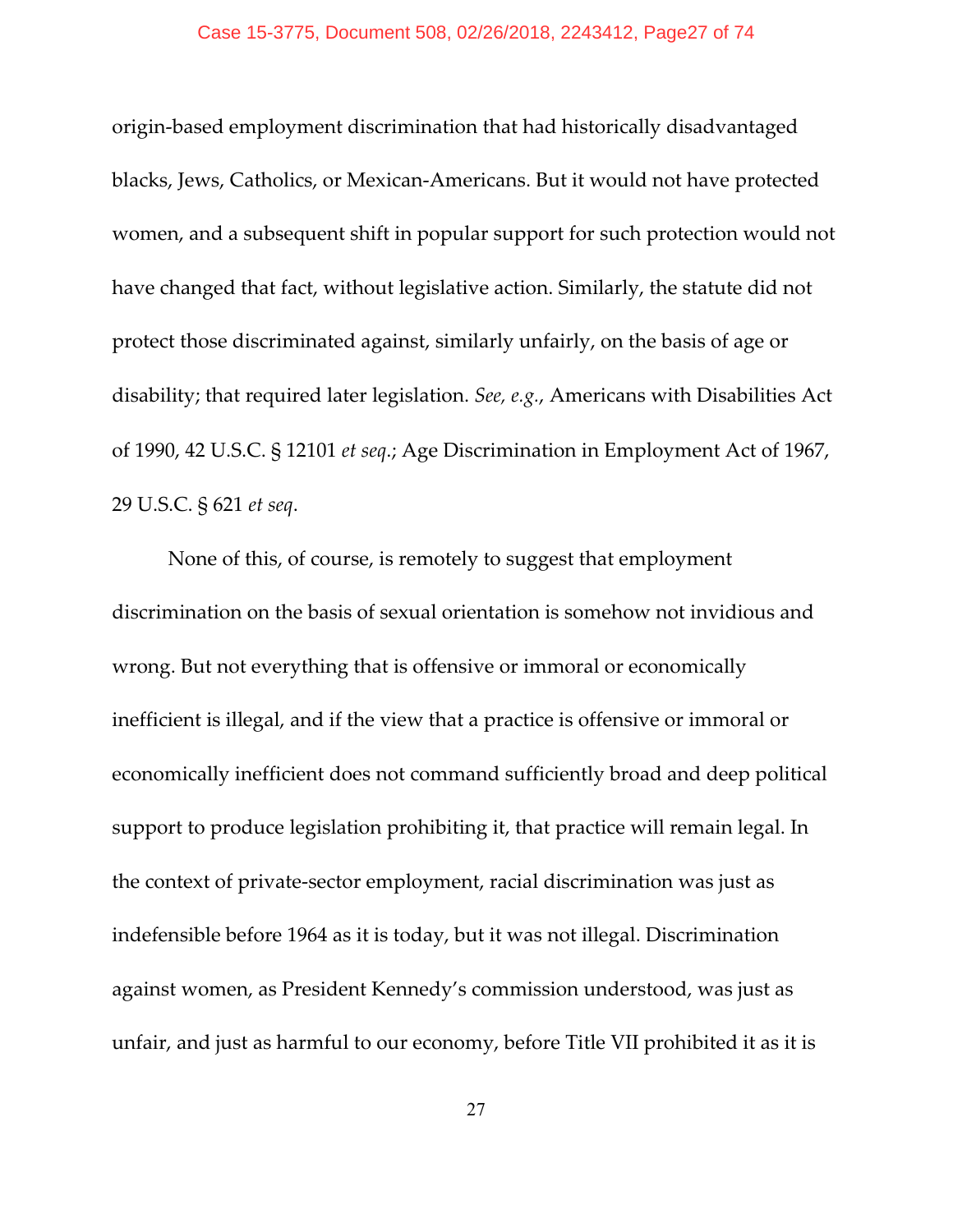now, but if Congress had not adopted Representative Smith's amendment, it would have remained legal. Employment discrimination against older workers, and against qualified individuals with disabilities, imposed unfair burdens on those categories of individuals in 1964, yet it remained legal after the Civil Rights Act of 1964 became law, because Congress did not at that time choose to prohibit such discrimination. Congress is permitted to choose what types of social problems to attack and by which means. The majority says that "we have stated that 'Title VII should be interpreted broadly to achieve equal employment opportunity,'" Maj. Op. at 18, quoting *Huntington Branch, N.A.A.C.P. v. Town of Huntington,* 844 F.2d 926*,* 935 (2d Cir. 1988)*,* but of course that dictum<sup>13</sup> appeared in the context of a discussion of racial discrimination. Congress, in fact, did not legislate in 1964 "broadly to achieve equal employment opportunity" for *all* Americans, but instead opted to prohibit only certain categories of unfair discrimination. It did not then prohibit, and alas has not since prohibited, discrimination based on sexual orientation.

<sup>&</sup>lt;sup>13</sup> The quoted statement from *Huntington* is actually a parenthetical squib glossing a citation to *Griggs v. Duke Power Co.*, 401 U.S. 424, 429–36 (1971), and summarizing the import of a lengthy discussion in that seminal Supreme Court decision; *Huntington* itself concerned the Fair Housing Act, Title VIII of the Civil Rights Act of 1968, codified at 42 U.S.C. §§ 3601–3631. *Huntington*, 844 F.2d at 928.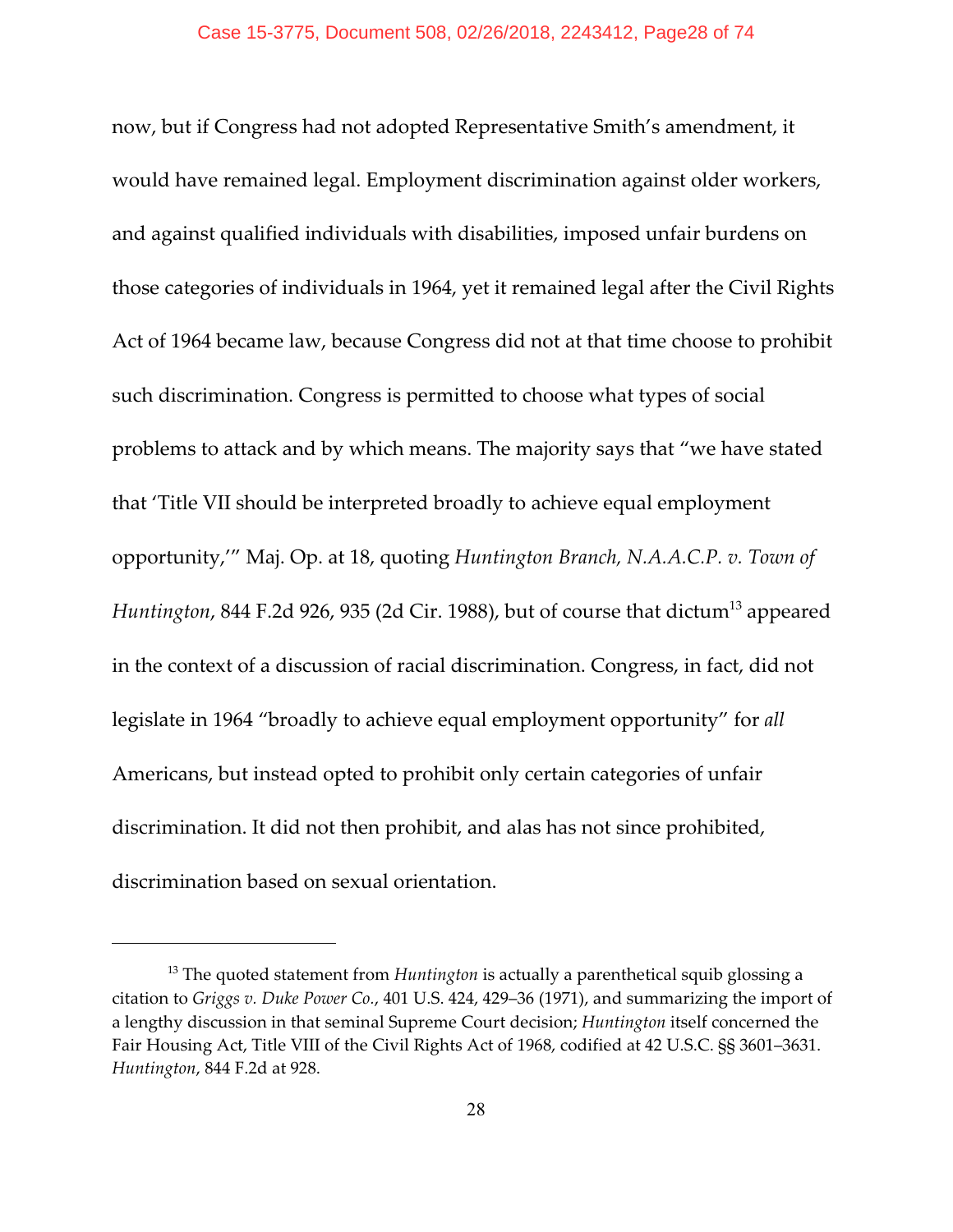B

The majority's linguistic argument does not change the fact that the prohibition of employment discrimination "because of . . . sex" does not protect gays and lesbians. Simply put, discrimination based on sexual orientation is not the same thing as discrimination based on sex. As Judge Sykes explained,

> [t]o a fluent speaker of the English language — then and now — the ordinary meaning of the word "sex" does not fairly include the concept of "sexual orientation." The two terms are never used interchangeably, and the latter is not subsumed within the former; there is no overlap in meaning. . . . The words plainly describe different traits, and the separate and distinct meaning of each term is easily grasped. More specifically to the point here, discrimination "because of sex" is not reasonably understood to include discrimination based on sexual orientation, a different immutable characteristic. Classifying people by sexual orientation is different than classifying them by sex.

*Hively*, 853 F.3d at 363 (Sykes, *J*., dissenting) (footnote omitted).

Of course, the majority does not really dispute this common-sense proposition. It does not say that "sex discrimination" in the ordinary meaning of the term is literally the same thing as "sexual orientation discrimination." Rather, the majority argues that discrimination based on sex encompasses discrimination against gay people because discrimination based on sex encompasses any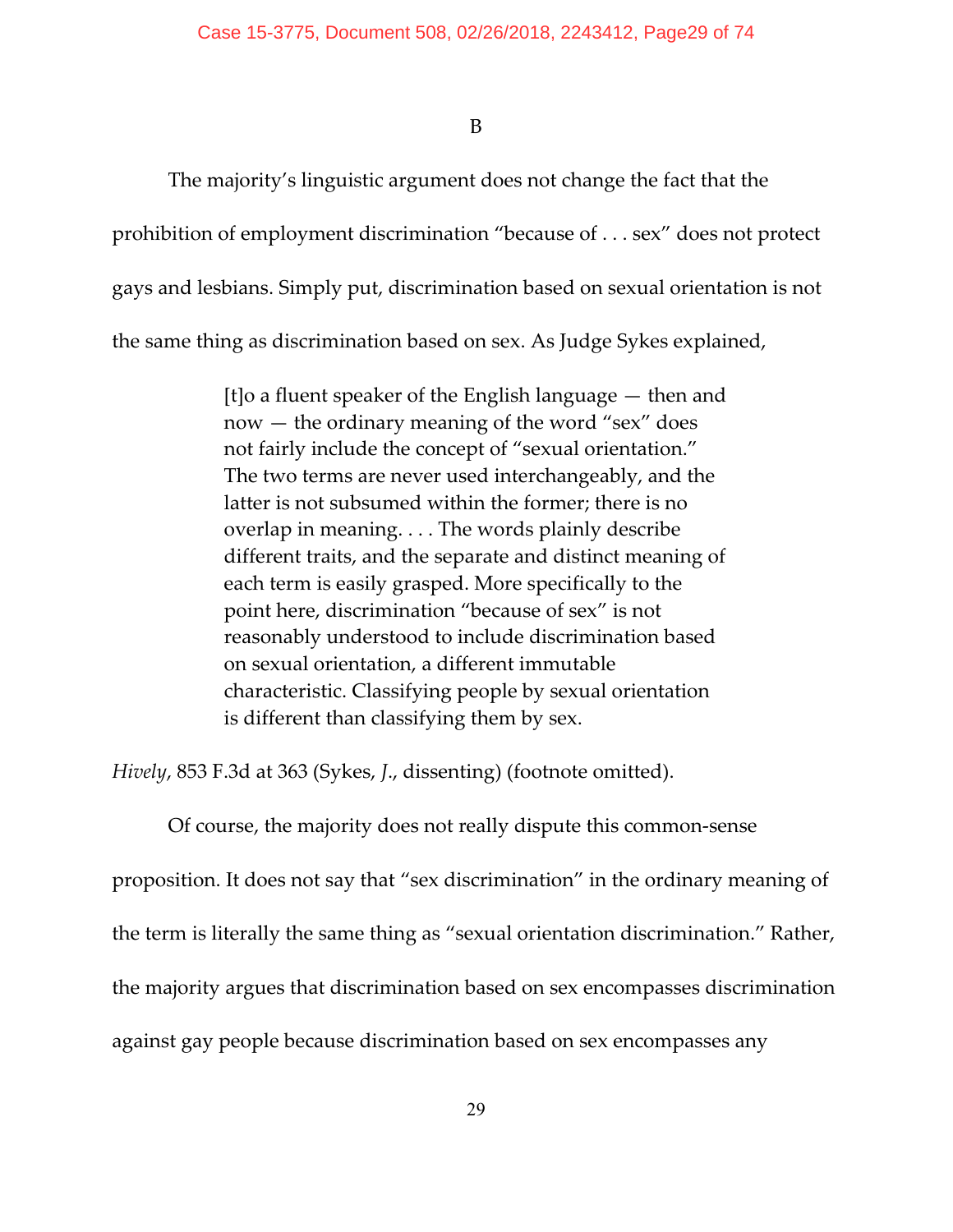distinction between the sexes that an employer might make for any reason.<sup>14</sup> The argument essentially reads "discriminate" to mean pretty much the same thing as "distinguish." And indeed, there are recognized English uses of "discriminate," particularly when followed with "between" or "from," that imply nothing invidious, but merely mean "to perceive, observe or note [a] difference," or "[t]o make or recognize a distinction." The Oxford English Dictionary Online, http://www.oed.com (search for "Discriminate," verb, definitions 2a and 2b). For example, a person with perfect pitch is capable of discriminating a C from a Csharp. But in the language of civil rights, a different and stronger meaning applies, that references *invidious* distinctions: "To treat a person or group in an unjust or prejudicial manner, esp[ecially] on the grounds of race, gender, sexual orientation, etc.; frequently with *against*." *Id*. (definition 4).

And that is indeed the sense in which Title VII uses the word: the statute prohibits such practices as "fail[ing] or refus[ing] to hire or to discharge" persons on account of their race or sex or other protected characteristic, or "otherwise to

 $14$  Indeed, Judge Cabranes's concurring opinion suggests that that interpretation is so obvious and straightforward that nothing more need be said on the subject, and that we can dispense with the various arguments from precedent and principle that the majority opinion makes in support of its holding. Cabranes, *J.*, Concurring Op. at 1. But that interpretation, in fact, is anything but obvious.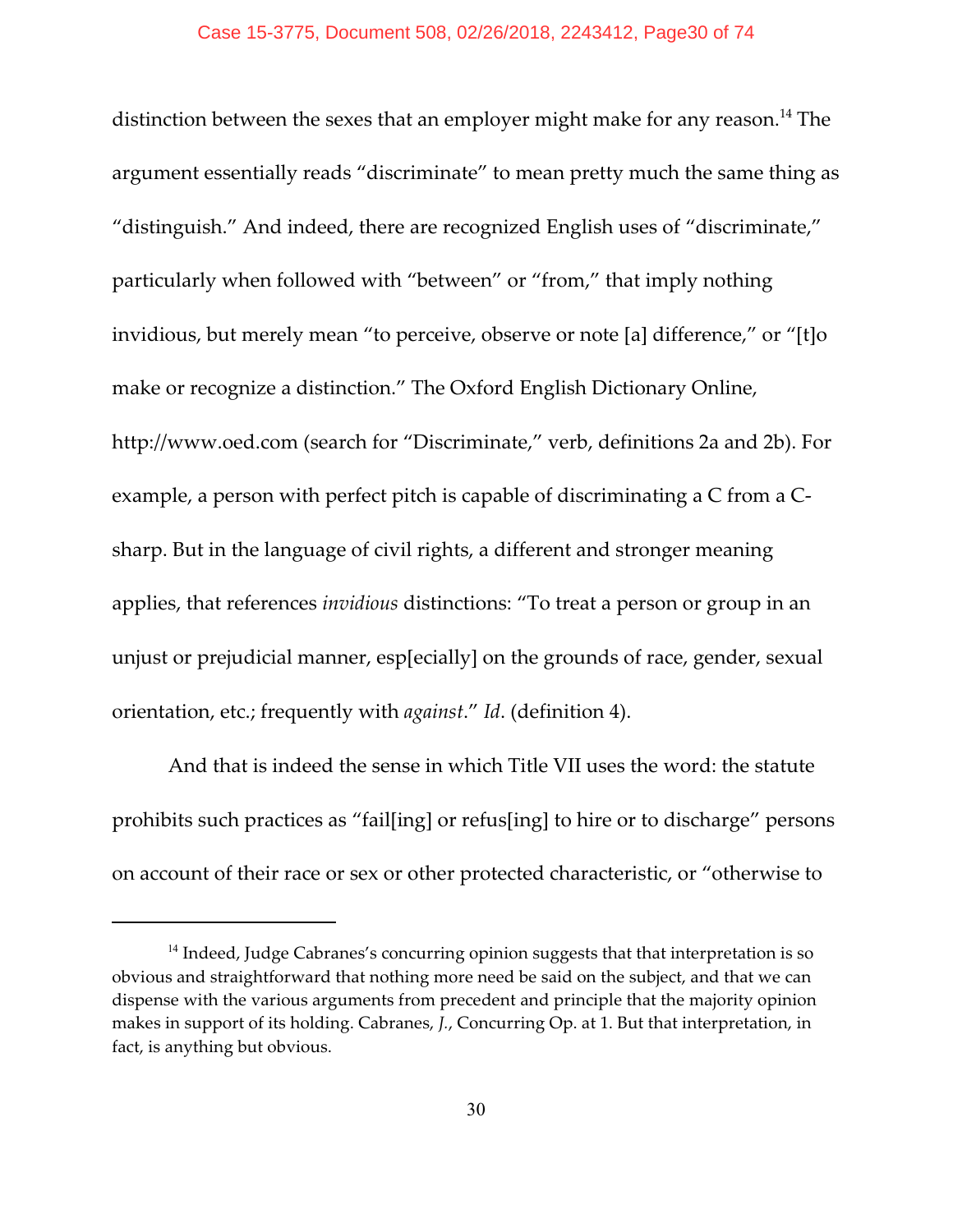#### Case 15-3775, Document 508, 02/26/2018, 2243412, Page31 of 74

discriminate *against* any individual" with respect to employment terms. 42 U.S.C. § 2000e-2(a)(1) (emphasis added). In other words, it is an oversimplification to treat the statute as prohibiting any distinction *between* men and women in the workplace, still less any distinction that so much as requires the employer to *know* an employee's sex in order to be applied, *cf.* Maj. Op. at 21–22; the law prohibits discriminating *against* members of one sex or the other in the workplace.

That point may have little bite in the context of racial discrimination. The different "races" are defined legally and socially, and not by actual biological or genetic differences — both Hitler's Nuremberg laws and American laws imposing slavery and segregation had to define, arbitrarily, how much ancestry of a particular type consigned persons to a disfavored category, since there is no scientific or genetic basis for distinguishing a "Jew" or a "member of the colored race" from anyone else. And since no biological factor can support any job qualification based on race, courts have taken the view that to distinguish *is*, for the most part, to discriminate against. But in the area of sex discrimination, where the groups to be treated equally do have potentially relevant biological differences, not every distinction between men and women in the workplace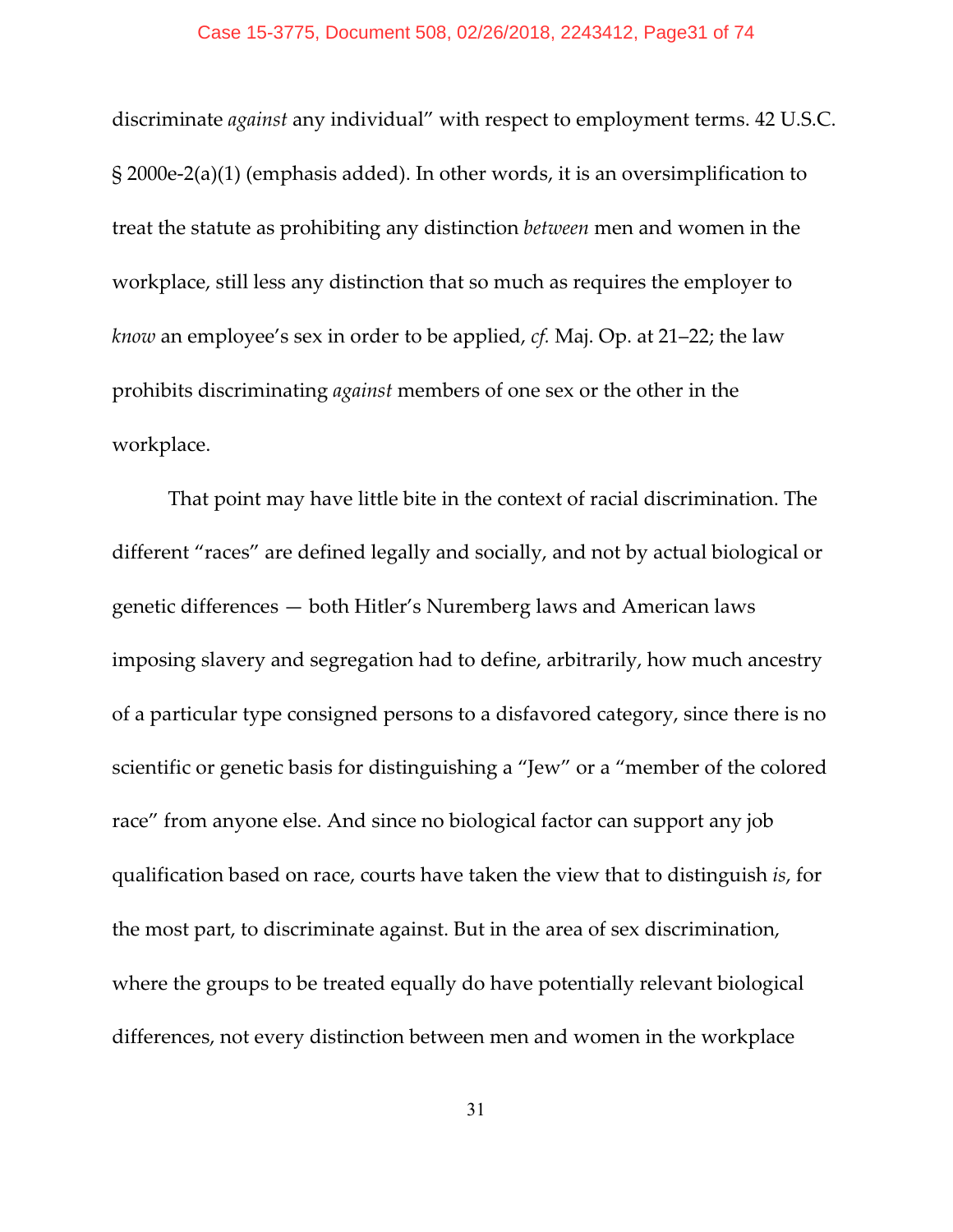### Case 15-3775, Document 508, 02/26/2018, 2243412, Page32 of 74

constitutes discrimination against one gender or the other.<sup>15</sup> The distinctions that were prohibited, however, in either case, are those that operate to the disadvantage of (principally) the disfavored race or sex. That is the social problem that the statute aimed to correct.

Opponents of Title VII, and later of the Equal Rights Amendment ("ERA"), were fond of conjuring what they thought of as unthinkable or absurd consequences of gender equality. Some of those proved not so unthinkable or absurd at all. Workplace "protective" legislation that applied only to women soon fell by the wayside, *see* 29 C.F.R. § 1604.2(b)(1) (stating that protective laws for women "conflict with and are superseded by [T]itle VII"), despite

<sup>&</sup>lt;sup>15</sup> The majority's reliance on a footnote in *Price Waterhouse* does nothing to change this fact. Maj. Op. at 47–48. The majority quotes the portion of the footnote stating that Title VII "on its face treats each of the enumerated categories exactly the same," and that the "principles . . . announce[d]" by the *Price Waterhouse* Court with regard to gender "apply with equal force to discrimination based on race, religion, or national origin," to support its conclusion that the associational discrimination cases that have arisen in the context of race should also apply to associational discrimination in terms of gender. *Price Waterhouse v. Hopkins*, 490 U.S. 228, 243 n.9 (1989). While I explain my disagreement with this argument below, it is worth noting here why this footnote does not change the above analysis. The Court in *Price Waterhouse* did not state that every decision with regard to one enumerated group in Title VII must be applied blindly to every other group. Rather, it emphasized that the "principles" embedded in Title VII should apply with equal force to each enumerated category. *Id*. It is those principles that have allowed courts to interpret the various prohibitions in Title VII "against the background of ... the historical context from which the Act arose," *United Steelworkers of Am., AFL-CIO-CLC v. Weber*, 443 U.S. 193, 201 (1979), in upholding distinctions between sexes that would unquestionably be rejected if made between races. And it is the principle of equal opportunity animating Title VII that I have attempted to distill in this opinion.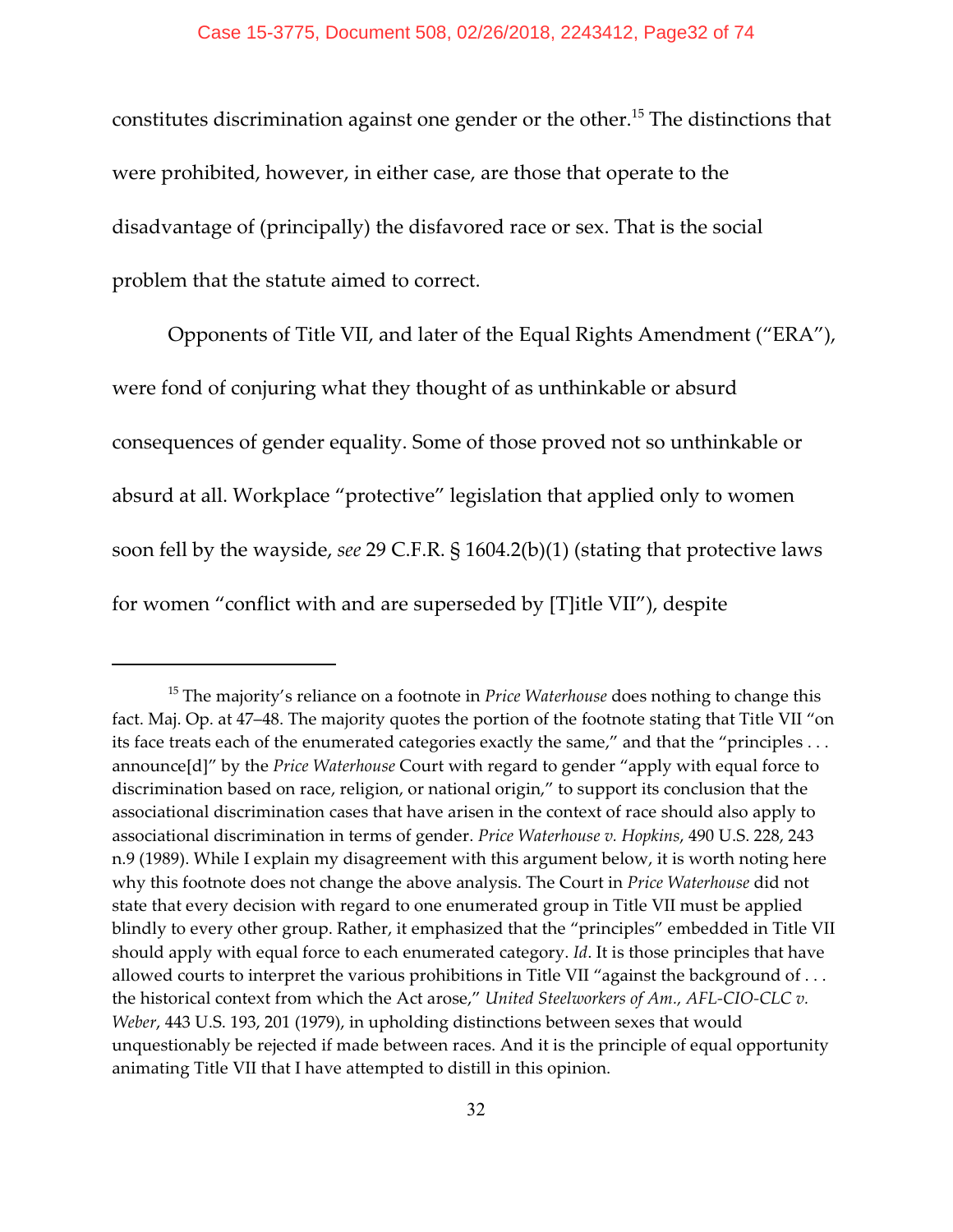#### Case 15-3775, Document 508, 02/26/2018, 2243412, Page33 of 74

Representative Cellar's fears, without adverse consequences. But other distinctions based on sex remain, and their legality is either assumed, or at a minimum requires more thought than just "but that's a distinction based on sex, so it's illegal."

Distinctions based on personal privacy, for example, remain in place. When opponents of the ERA, like Senator Ervin, argued that under the ERA "there can be no exception for elements of publically [*sic*] imposed sexual segregation on the basis of privacy between men and women," 118 Cong. Rec. 9,564 (1972), that objection was derided by Senator Marlow Cook of Kentucky as the "potty" argument, *id.* at 9,531. Title VII too does not prohibit an employer from having separate men's and women's toilet facilities. Nor does it prohibit employer policies that differentiate between men and women in setting requirements regarding hair lengths. Thus, in *Longo v. Carlisle DeCoppet & Co.*, we held that a policy "requiring short hair on men and not on women" did not violate Title VII. 537 F.2d 685, 685 (2d Cir. 1976); *see also Tavora v. N.Y. Mercantile Exch.*, 101 F.3d 907, 908–09 (2d Cir. 1996) (same).

Dress codes provide a more complicated example. It is certainly arguable that some forms of separate dress codes further stereotypes harmful to workplace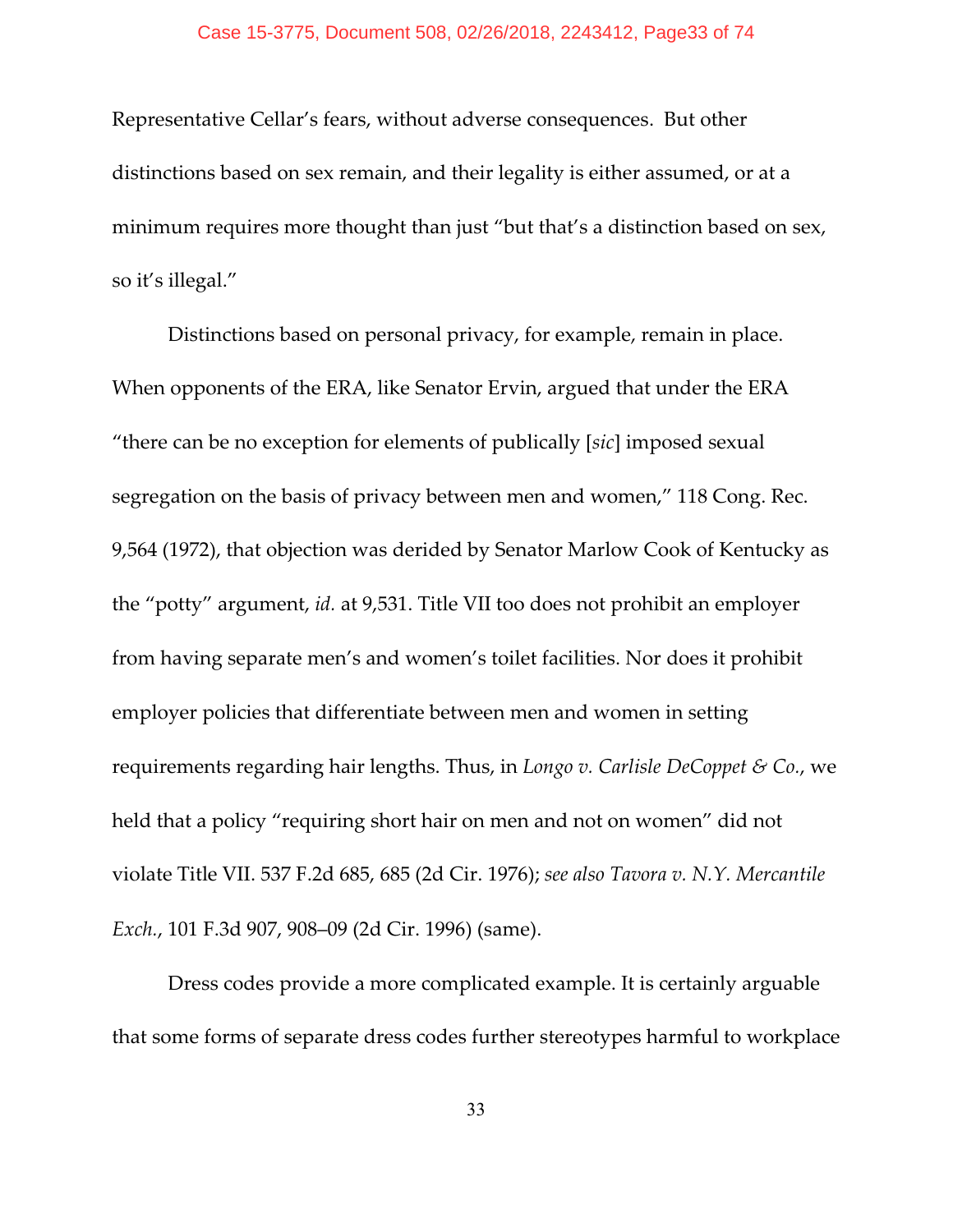## Case 15-3775, Document 508, 02/26/2018, 2243412, Page34 of 74

equality for women; requiring female employees to wear "Hooters"-style outfits but male employees doing the same work to wear suit and tie would not stand scrutiny. But what of a pool facility that requires different styles of bathing suit for male and female lifeguards? Judge Cabranes's concurrence would seem to prohibit that practice, but I believe, and I expect Judge Cabranes would agree, that a pool that required both male and female lifeguards to wear a uniform consisting only of trunks would violate Title VII, while one that prescribed trunks for men and a bathing suit covering the breasts for women would not.

More controversial distinctions, such as different fitness requirements for men and women applying for jobs involving physical strength, have also been upheld. In a recent case, the Fourth Circuit rejected the notion that Title VII prohibits gender-normed physical fitness benchmarks pursuant to which male FBI agent trainees must perform 30 push-ups, while female trainees need only do 14. *Bauer v. Lynch*, 812 F.3d 340, 342, 351 (4th Cir.), cert. denied, 137 S. Ct. 372 (2016). In upholding this distinction, the court noted that of "the few decisions to confront the use of gender-normed physical fitness standards in the Title VII context, none has deemed such standards to be unlawful," *id.* at 348, because courts have recognized that some physiological differences between men and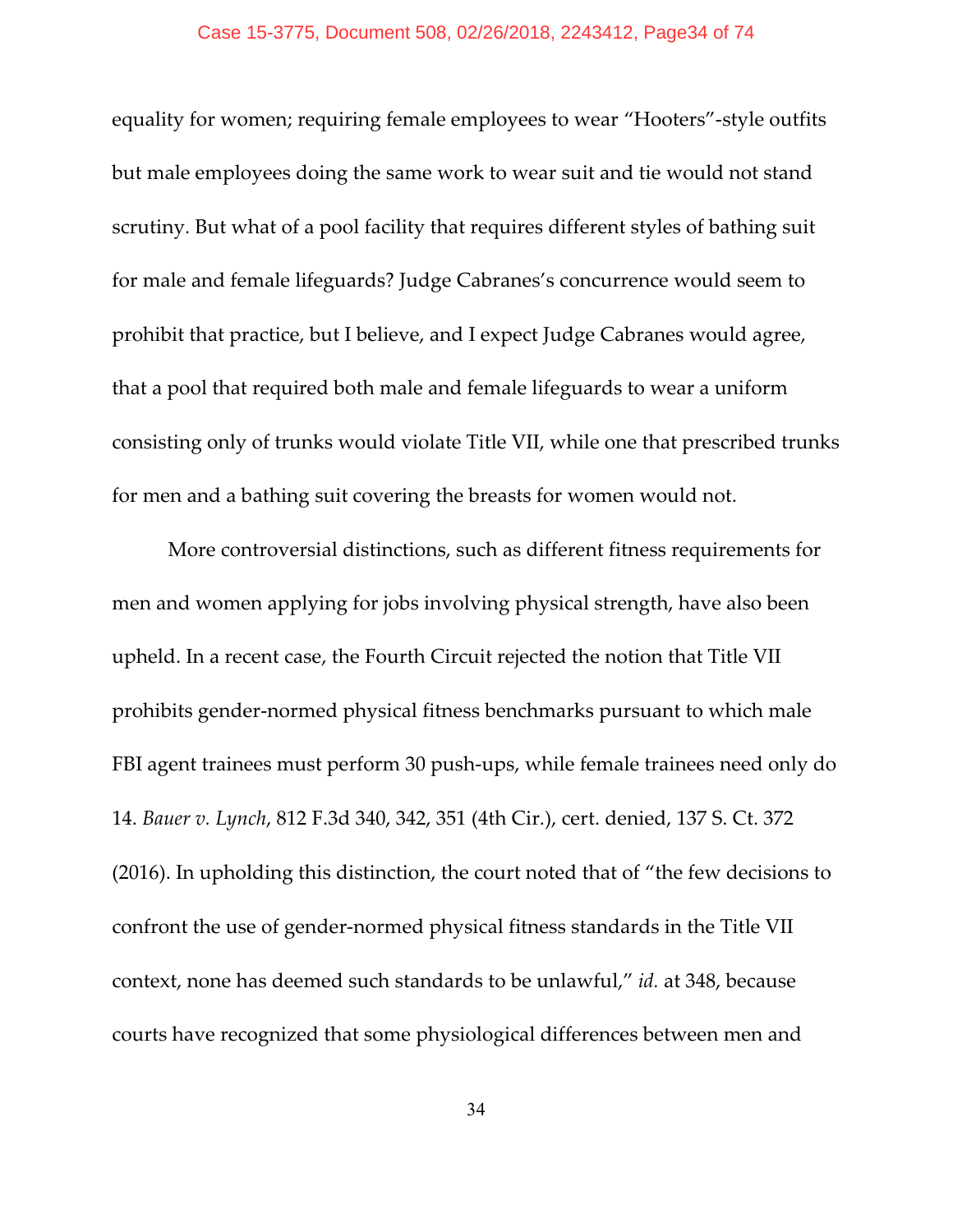women "impact their relative abilities to demonstrate the same levels of physical fitness," *id.* at 351. Thus, the court in *Bauer* recognized that to distinguish between the sexes is not always to discriminate against one or the other. Indeed, a *failure* to impose distinct fitness requirements for men and women may be found to violate Title VII, if it has a disparate impact on one sex and the employer cannot justify the requirement as a business necessity. *See Lanning v. Se. Pa. Transp. Auth. (SEPTA),* 181 F.3d 478, 494 (3d Cir. 1999) (applying Civil Rights Act of 1991 and finding that time cutoff for 1.5 mile run for officers had a disparate impact, when women had a pass rate of only 6.7%, compared to a 55.6% pass rate for men, and remanding to district court to determine whether the score represents "the minimum qualifications necessary for successful performance of the job in question"). Taken to its logical conclusion, though, the majority's interpretation of Title VII would do away with this understanding of the Act.

These examples suffice to illustrate two points relevant to the supposedly simple interpretation of sex-based discrimination relied upon by the majority. First, it is not the case that any employment practice that can only be applied by identifying an employee's sex is prohibited. Second, neither can it be the case that any discrimination that would be prohibited if race were the criterion is equally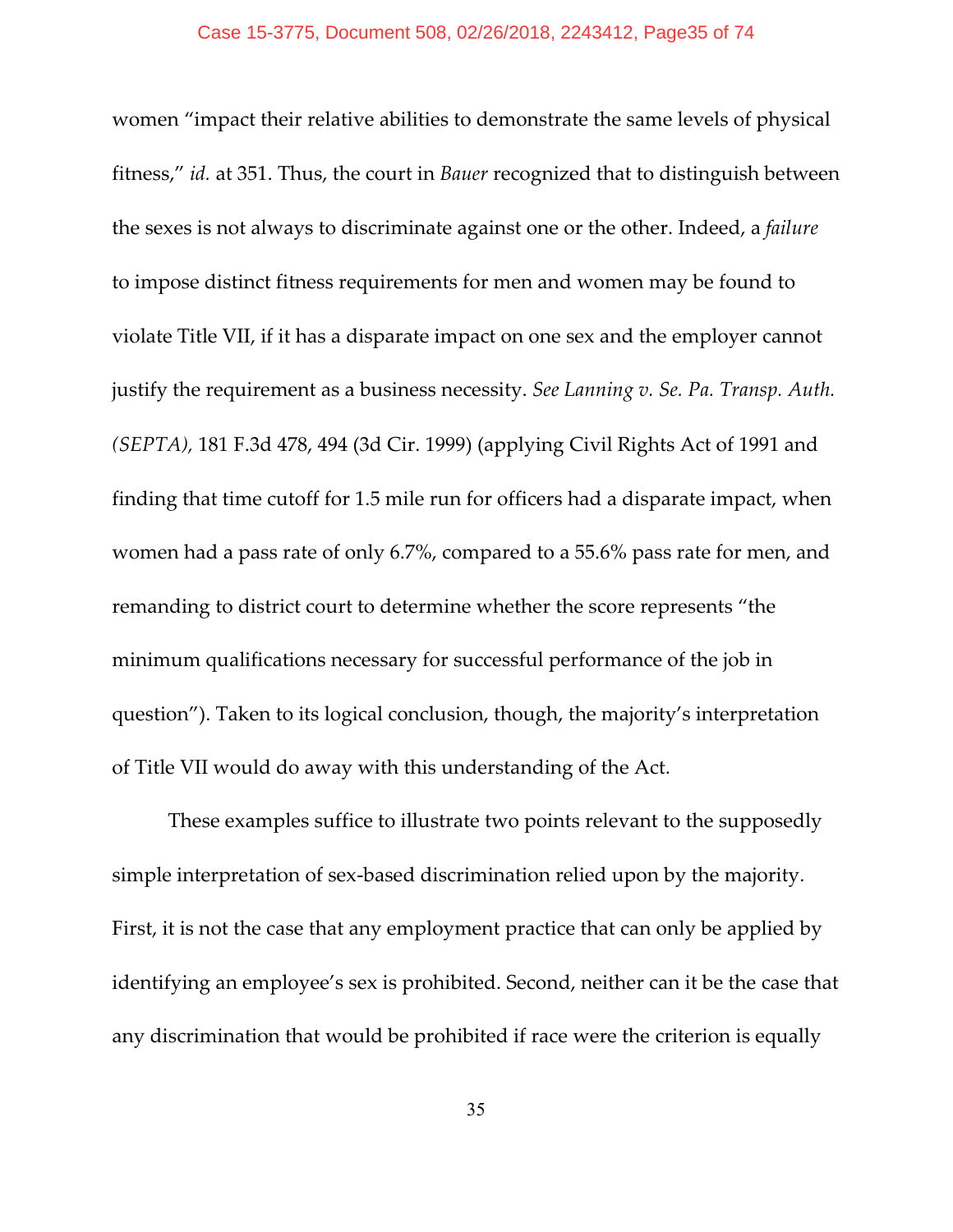prohibited when gender is used.<sup>16</sup> Obviously, Title VII does not permit an employer to maintain racially segregated bathrooms, nor would it allow different-colored or different-designed bathing costumes for white and black lifeguards. Such distinctions would smack of racial subordination, and would impose degrading differences of treatment on the basis of race. Precisely the same distinctions between men and women would not.<sup>17</sup>

Nor does the example of "discrimination based on traits that are a function of sex, such as life expectancy," Maj. Op. at 19, help the majority's cause. Discrimination of that sort, as the majority notes, could permit gross discrimination against female employees "by using traits that are associated with sex as a proxy for sex." *Id*. at 19–20. That is certainly so as to "traits that are a function of sex," such as pregnancy or the capacity to become pregnant. But it is not so as to discrimination based on sexual orientation. Same-sex attraction is not

 $16$  That of course does not mean that "discriminate against" has any different meaning as applied to "because of . . . race" than it does as applied to "because of . . . sex." What it means is that similar, or even identical, practices may have a different social meaning and a different economic effect when they distinguish male from female employees than when they distinguish white from black employees.

 $17$  Despite the Times's concerns, the Rockettes remain all female more than 50 years after Title VII became law, and the owners of franchises in the Women's National Basketball Association are likely not very worried about losing a lawsuit by men who were not allowed to try out for employment with their teams. Needless to say, dance troupes or professional sports leagues that employed only whites or blacks would be quite a different matter.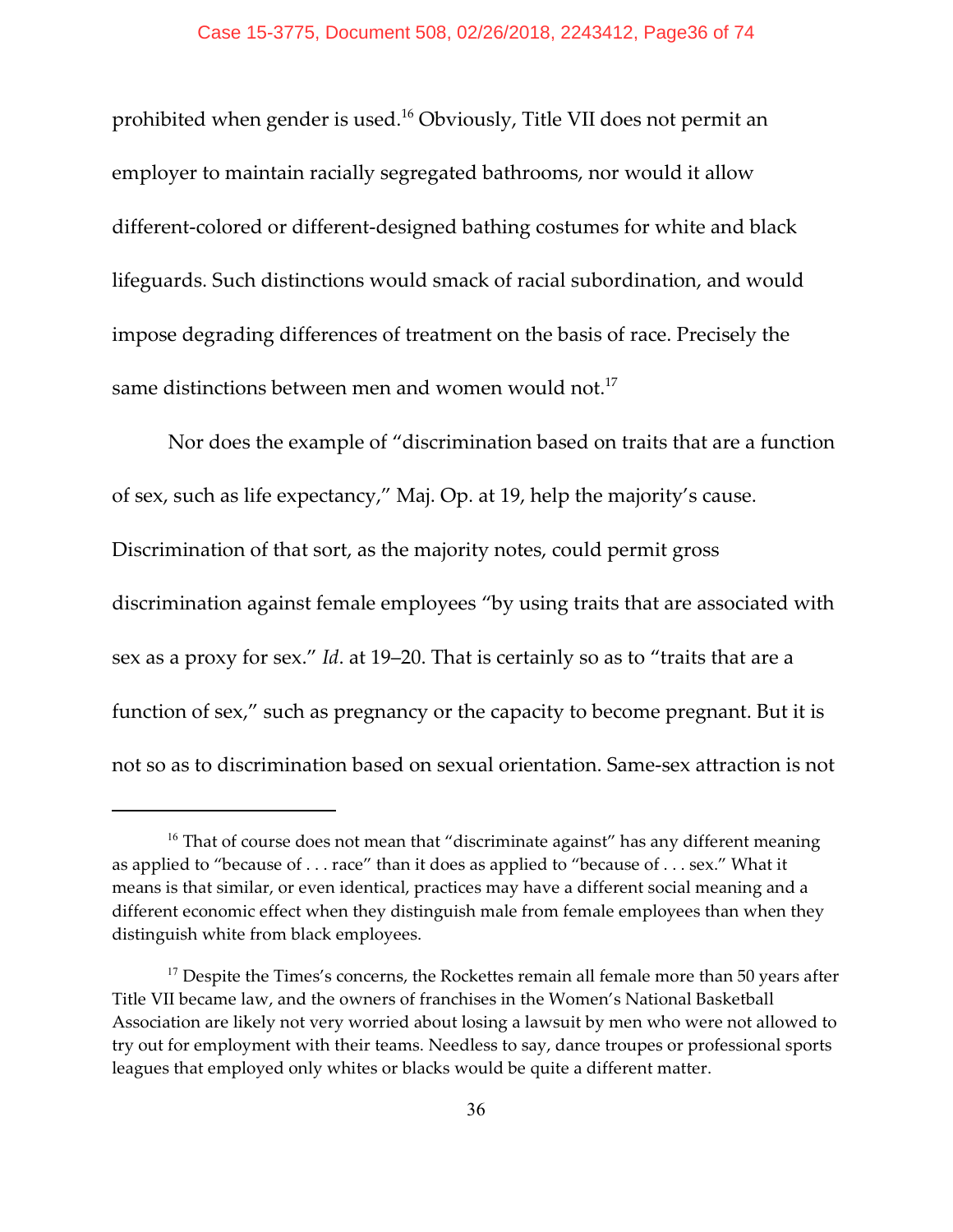"a function of sex" or "associated with sex" in the sense that life expectancy or childbearing capacity are. $^{18}$  A refusal to hire gay people cannot serve as a covert means of limiting employment opportunities for men or for women as such; a minority of both men and women are gay, and discriminating against them discriminates against *them*, as gay people, and does not differentially disadvantage employees or applicants of either sex.<sup>19</sup> That is not the case with other forms of "sex-plus" discrimination that single out for disfavored status traits that are, for example, common to women but rare in men.<sup>20</sup>

 $\mathcal{C}$ 

That "because of . . . sex" did not, and still does not, cover sexual

orientation, is further supported by the movement, in both Congress and state

<sup>&</sup>lt;sup>18</sup> To spell the point out: life expectancy, see Maj. Op. at 31-32, citing *L.A. Dep't of Water & Power v. Manhart*, 435 U.S. 702 (1978), may be quite literally a mathematical "function of sex," to the extent that with knowledge of a person's sex, one can calculate his or her life expectancy, which will differ from that of a member of the opposite sex. Whatever the majority means by its assertion that "sexual orientation is a function of sex," Maj. Op. at 37, it plainly does not mean anything like that.

 $^{19}$ Although empirical data are hard to come by, there appears to be nothing to suggest that rates of homosexuality differ significantly between men and women. *See, e.g.*, Gary J. Gates, *In U.S., More Adults Identifying as LGBT*, Gallup (Jan. 11, 2017), http://news.gallup.com/poll/201731/lgbt-identification-rises.aspx.

 $\alpha^{20}$  Of course, discrimination against a subcategory of members of one sex is also prohibited by Title VII. An employer that hires gay men but refuses to hire lesbians, or vice versa, would thus be in violation of the statute.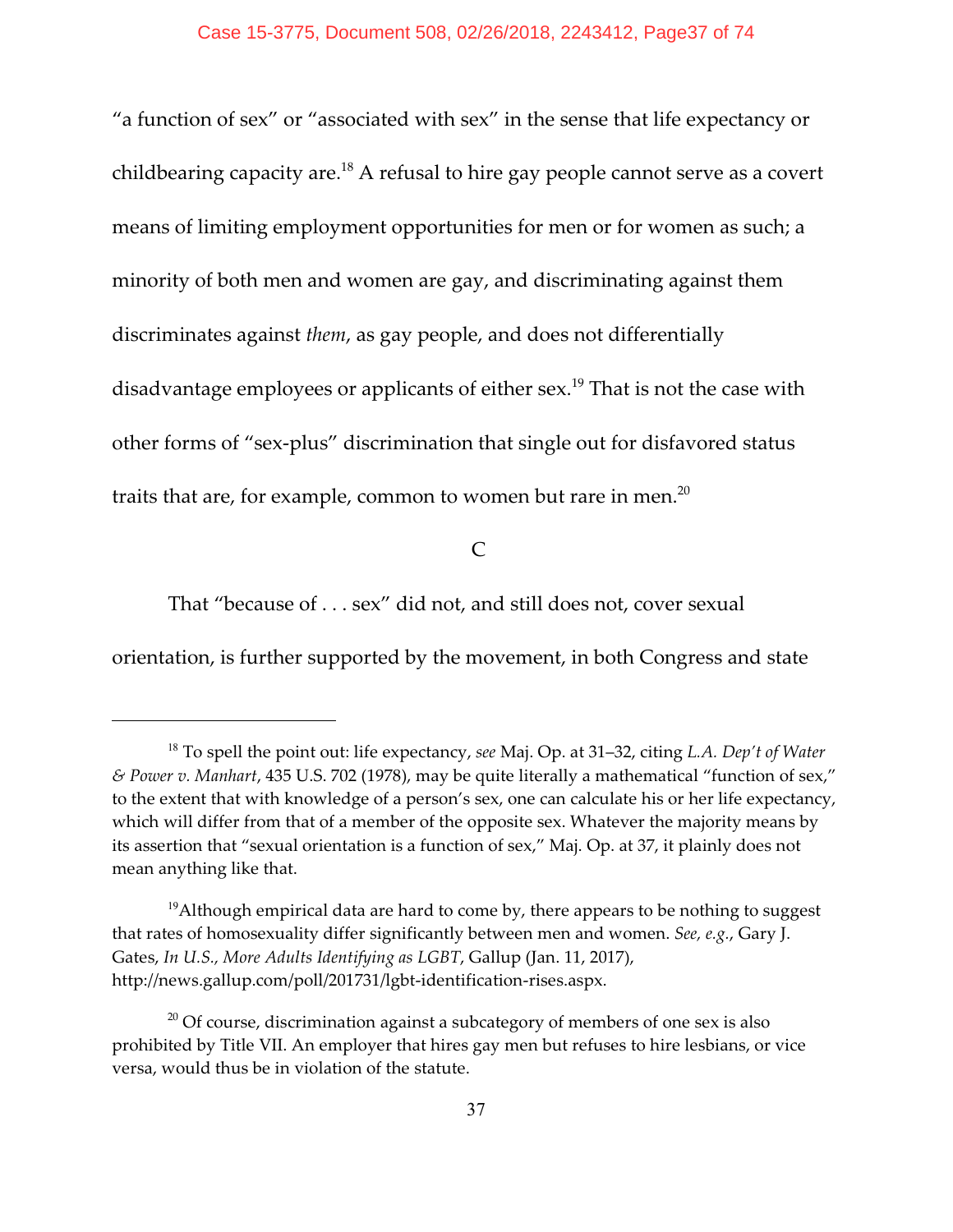legislatures, to enact legislation protecting gay men and women against employment discrimination. This movement, which has now been successful in twenty-two states — including all three in our Circuit — and the District of Columbia, has proceeded by expanding the categories of prohibited discrimination in state anti-discrimination laws. $^{21}$  In none of those states did the prohibition of sexual orientation discrimination come by judicial interpretation of a pre-existing prohibition on gender-based discrimination to encompass discrimination on the basis of sexual orientation. Similarly, the Executive Branch has prohibited discrimination against gay men and lesbians in federal employment by adding "sexual orientation" to previously protected grounds. *See* Exec. Order No. 13087, 63 Fed. Reg 30,097 (May 28, 1998).<sup>22</sup> Finally, the same

<sup>&</sup>lt;sup>21</sup> See Cal. Gov't Code § 12940 (California); Colo. Rev. Stat. § 24-34-402 (Colorado); Conn. Gen. Stat. § 46a-60 (Connecticut); Del. Code Ann. tit. 19, § 711 (Delaware); D.C. Code § 2-1402.11 (District of Columbia); Haw. Rev. Stat. § 378-2 (Hawaii); 775 Ill. Comp. Stat. 5/2-101, 102 (Illinois); Iowa Code § 216.6; Me. Rev. Stat. tit. 5, § 4571 (Maine); Md. Code Ann., State Gov't § 20-606 (Maryland); Mass. Gen. Laws ch. 151B, § 4 (Massachusetts); Minn. Stat. § 363A.08 (Minnesota); Nev. Rev. Stat. § 613.330 (Nevada); N.H. Rev. Stat. Ann. § 354-A:7 (New Hampshire); N.J. Stat. Ann. § 10:5-4 (New Jersey); N.M. Stat. Ann. § 28-1-7 (New Mexico); N.Y. Exec. Law § 296 (New York); Or. Rev. Stat. § 659A.003 (Oregon); R.I. Gen. Laws § 28-5-7 (Rhode Island); Vt. Stat. Ann. tit. 21, § 495 (Vermont); Wash. Rev. Code § 49.60.180 (Washington); Wis. Stat. § 111.321 (Wisconsin).

 $^{22}$  Discrimination in federal employment on the basis of sex (as well as race, color, religion, and national origin) has been prohibited by executive order since 1969. *See* Exec. Order No. 11478, 34 Fed. Reg. 12,985 (Aug. 8, 1969). In 1998, the Clinton Administration did not argue that the prohibition of sex discrimination in that Order already banned, or henceforth would be deemed to ban, sexual orientation discrimination; rather, like the states that have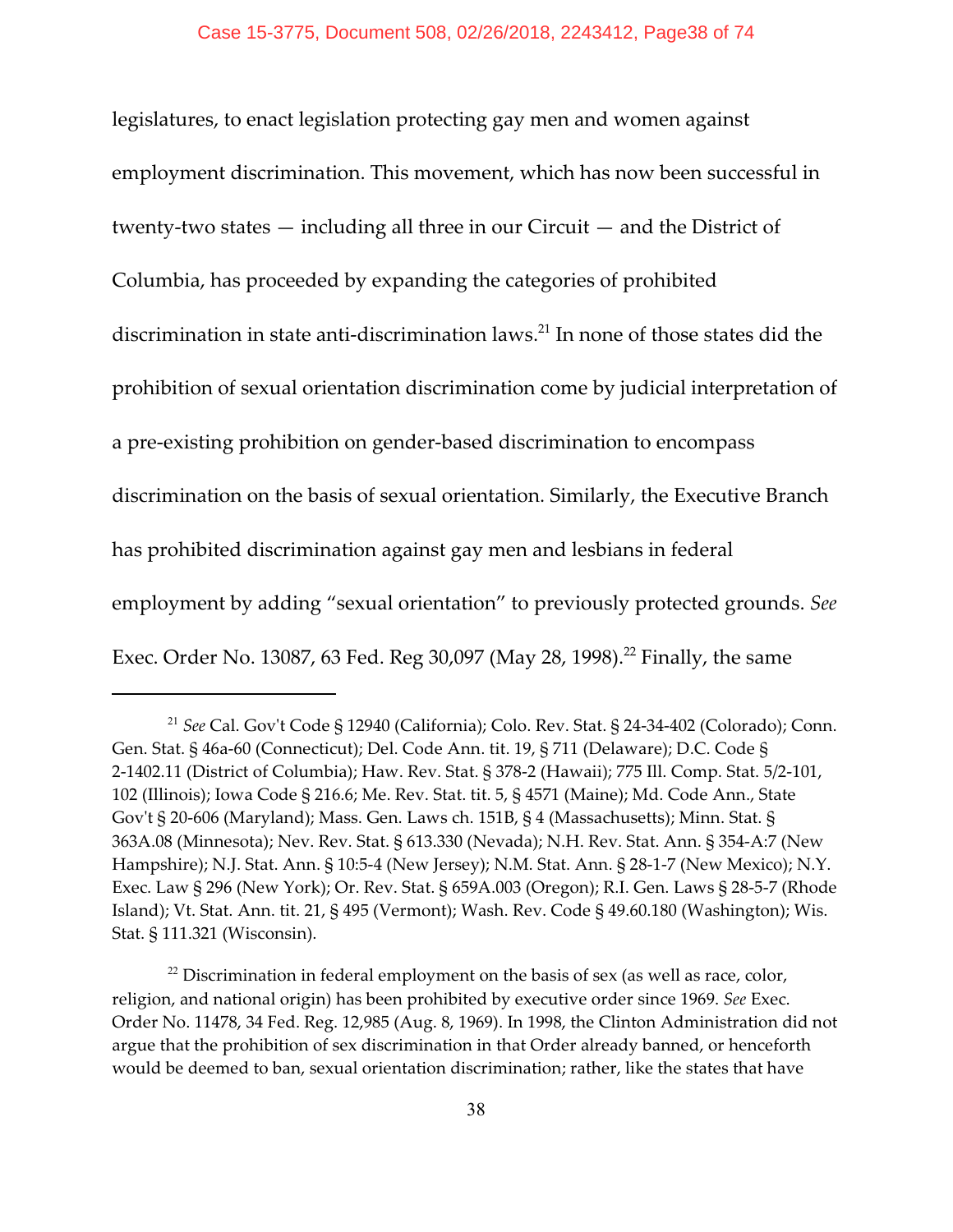### Case 15-3775, Document 508, 02/26/2018, 2243412, Page39 of 74

approach has been reflected in the repeated (but so far unsuccessful) introduction

of bills in Congress to add "sexual orientation" to the list of prohibited grounds

of employment discrimination in Title VII.<sup>23</sup>

prohibited such discrimination by all employers, it straightforwardly added sexual orientation to the prohibited categories. *See* Exec. Order No. 13087.

<sup>23</sup> See Civil Rights Amendments Act, H.R. 166, 94th Cong. (1975); A Bill to Prohibit Discrimination on the Basis of . . . Sexual Preference, H.R. 2667, 94th Cong. (1975); Civil Rights Amendments, H.R. 5452, 94th Cong. (1975); Civil Rights Amendments, H.R. 13019, 94th Cong. (1976); Civil Rights Amendments, H.R. 451, 95th Cong. (1977); Civil Rights Amendments Act, H.R. 7775, 95th Cong. (1977); Civil Rights Amendments, H.R. 2998, 95th Cong. (1977); Civil Rights Amendments Act of 1977, H.R. 4794, 95th Cong. (1977); Civil Rights Amendments Act of 1977, H.R. 5239, 95th Cong. (1977); Civil Rights Amendments Act of 1977, H.R. 8269, 95th Cong. (1977); Civil Rights Amendments Act of 1979, H.R. 2074, 96th Cong. (1979); A Bill to Prohibit Employment Discrimination on the Basis of Sexual Orientation, S. 2081, 96th Cong. (1979); Civil Rights Amendments Act of 1981, H.R. 1454, 97th Cong.; Civil Rights Amendments Act of 1981, H.R. 3371, 97th Cong.; A Bill to Prohibit Discrimination on the Basis of Sexual Orientation, S. 1708, 97th Cong. (1981); A Bill to Prohibit Employment Discrimination on the Basis of Sexual Orientation, S. 430, 98th Cong. (1983); Civil Rights Amendments Act of 1983, H.R. 427, 98th Cong.; Civil Rights Amendments Act of 1983, H.R. 2624, 98th Cong.; Civil Rights Amendments Act of 1985, S. 1432, 99th Cong.; Civil Rights Amendments Act of 1985, H.R. 230, 99th Cong.; Civil Rights Amendments Act of 1987, S. 464, 100th Cong.; Civil Rights Amendments Act of 1987, H.R. 709, 100th Cong.; Civil Rights Protection Act of 1988, S. 2109, 100th Cong.; Civil Rights Amendments Act of 1989, S. 47, 101st Cong.; Civil Rights Amendments Act of 1989, H.R. 655, 101st Cong.; Civil Rights Amendments Act of 1991, S. 574, 102d Cong.; Civil Rights Amendments Act of 1991, H.R. 1430, 102d Cong.; Civil Rights Amendments Act of 1993, H.R. 423, 103d Cong.; Employment Nondiscrimination Act of 1994, S. 2238, 103d Cong.; Civil Rights Act of 1993, H.R. 431, 103d Cong.; Employment Non-Discrimination Act of 1994, H.R. 1430, 103d Cong.; Civil Rights Amendments Act of 1995, H.R. 382, 104th Cong.; Employment Non-Discrimination Act of 1995, S. 932, 104th Cong.; Employment Non-Discrimination Act of 1995, H.R. 1863, 104th Cong.; Civil Rights Amendments Act of 1998, H.R. 365, 105th Cong.; Employment Non-Discrimination Act of 1997, S. 869, 105th Cong.; Employment Non-Discrimination Act of 1997, H.R. 1858, 105th Cong.; Civil Rights Amendments Act of 1999, H.R. 311, 106th Cong.; Employment Non-Discrimination Act of 1999, S. 1276, 106th Cong.; Employment Non-Discrimination Act of 1999, H.R. 2355, 106th Cong.; Civil Rights Amendments Act of 2001, H.R. 217, 107th Cong.; Employment Non-Discrimination Act of 2001, H.R. 2692, 107th Cong.; Employment Non-Discrimination Act of 2002, S. 1284, 107th Cong.;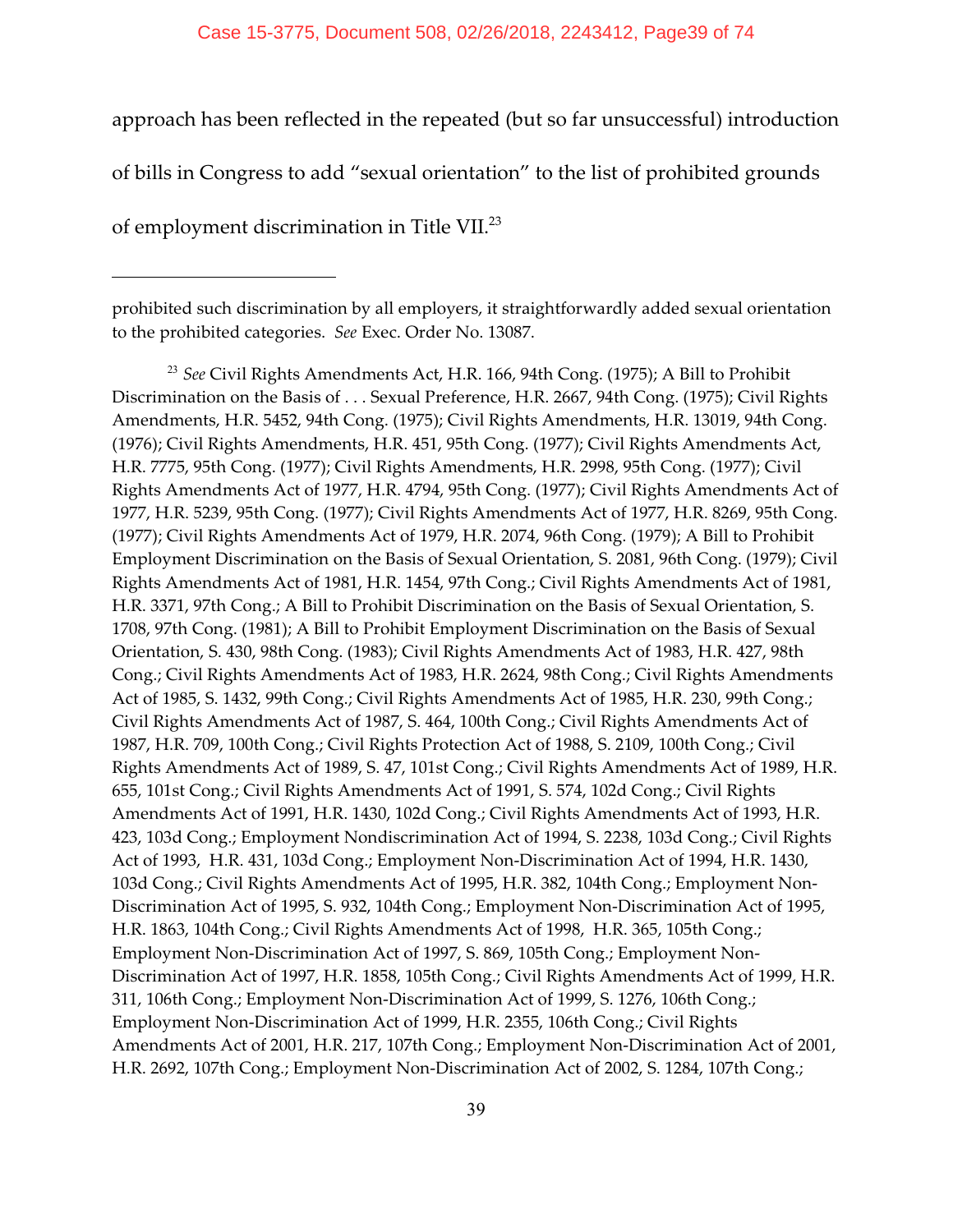The Department of Justice argues, relying on *Texas Department of Housing and Community Affairs v. Inclusive Communities Project, Inc.*, – U.S. –, 135 S. Ct. 2507 (2015), that Congress ratified judicial interpretations of "sex" in Title VII as excluding sexual orientation when it amended the Civil Rights Act in 1991 and failed to overrule judicial decisions holding that the sex discrimination provision of Title VII did not cover sexual orientation discrimination. *See* Brief of United States as *Amicus Curiae* 8–14. In *Inclusive Communities*, the Supreme Court held that disparate-impact claims are cognizable under the Fair Housing Act ("FHA"). 135 S. Ct. at 2525. In so holding, the Court found it relevant that Congress had amended the FHA after nine Courts of Appeals had held that the FHA allowed for disparate-impact claims, and did not alter the text of the Act in a way that would make it clear that disparate-impact claims were not contemplated by the FHA. *Id.* at 2519. Furthermore, the Court found it significant that the legislative

Equal Rights and Equal Dignity for Americans Act of 2003, S. 16, 108th Cong.; Employment Non-Discrimination Act of 2003, H.R. 3285, 108th Cong.; Employment Non-Discrimination Act of 2003, S. 1705, 108th Cong.; Civil Rights Amendments Act of 2005, H.R. 88, 109th Cong.; Employment Non-Discrimination Act of 2007, H.R. 2015, 110th Cong.; Employment Non-Discrimination Act of 2007, H.R. 3685, 110th Cong.; Employment Non-Discrimination Act of 2009, H.R. 3017, 111th Cong.; Employment Non-Discrimination Act of 2009, H.R. 2981, 111th Cong.; Employment Non-Discrimination Act of 2009, S. 1584, 111th Cong.; Employment Non-Discrimination Act, H.R. 1397, 112th Cong. (2011); Employment Non-Discrimination Act of 2011, S. 811, 112th Cong.; Employment Non-Discrimination Act of 2013, H.R. 1755, 113th Cong.; Employment Non-Discrimination Act of 2013, S. 815, 113th Cong.; Equality Act, H.R. 3185, 114th Cong. (2015); Equality Act, S. 1858, 114th Cong. (2015).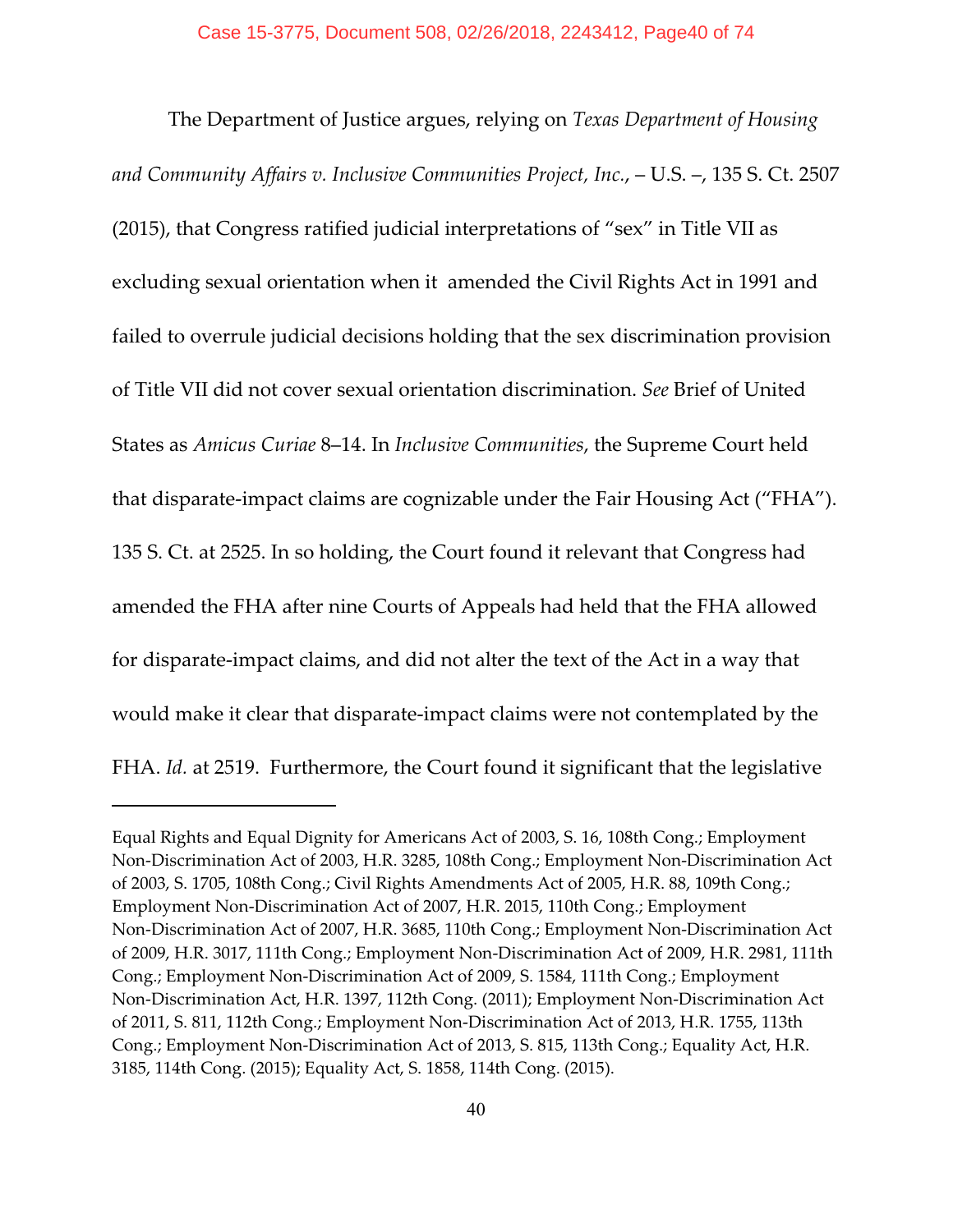### Case 15-3775, Document 508, 02/26/2018, 2243412, Page41 of 74

history of the FHA amendment made it clear that Congress was aware of those Court of Appeals decisions. *Id.* at 2519–20. The majority dismisses this argument because at the time of the 1991 amendment to the Civil Rights Act, only three Courts of Appeals<sup>24</sup> had ruled that Title VII did not cover sexual orientation, and Congress did not make clear, in the legislative history of the 1991 amendment, that it was aware of this precedent. Maj. Op. at 57–59.

In light of the clear textual and historical meaning of the sex provision that I have discussed above, I do not find it necessary to rely heavily on the more technical argument that strives to interpret the meaning of statutes by congressional actions and omissions that might be taken as ratifying Court of Appeals decisions. But I do think it is worth noting that the Supreme Court also found it relevant, in *Inclusive Communities*, that Congress had *rejected* a proposed amendment "that would have eliminated disparate-impact liability for certain zoning decisions." 135 S. Ct. at 2520. Here, while only three Courts of Appeals may have ruled on the issue by 1991, over twenty-five amendments had been proposed to add sexual orientation to Title VII between 1964 and 1991. All had

*Williamson v. A.G. Edwards and Sons, Inc.*, 876 F.2d 69 (8th Cir. 1989); *DeSantis v. Pac.* <sup>24</sup> *Telephone and Telegraph Co., Inc.*, 608 F.2d 327 (9th Cir. 1979); *Blum v. Gulf Oil Corp.*, 597 F.2d 936 (5th Cir. 1979).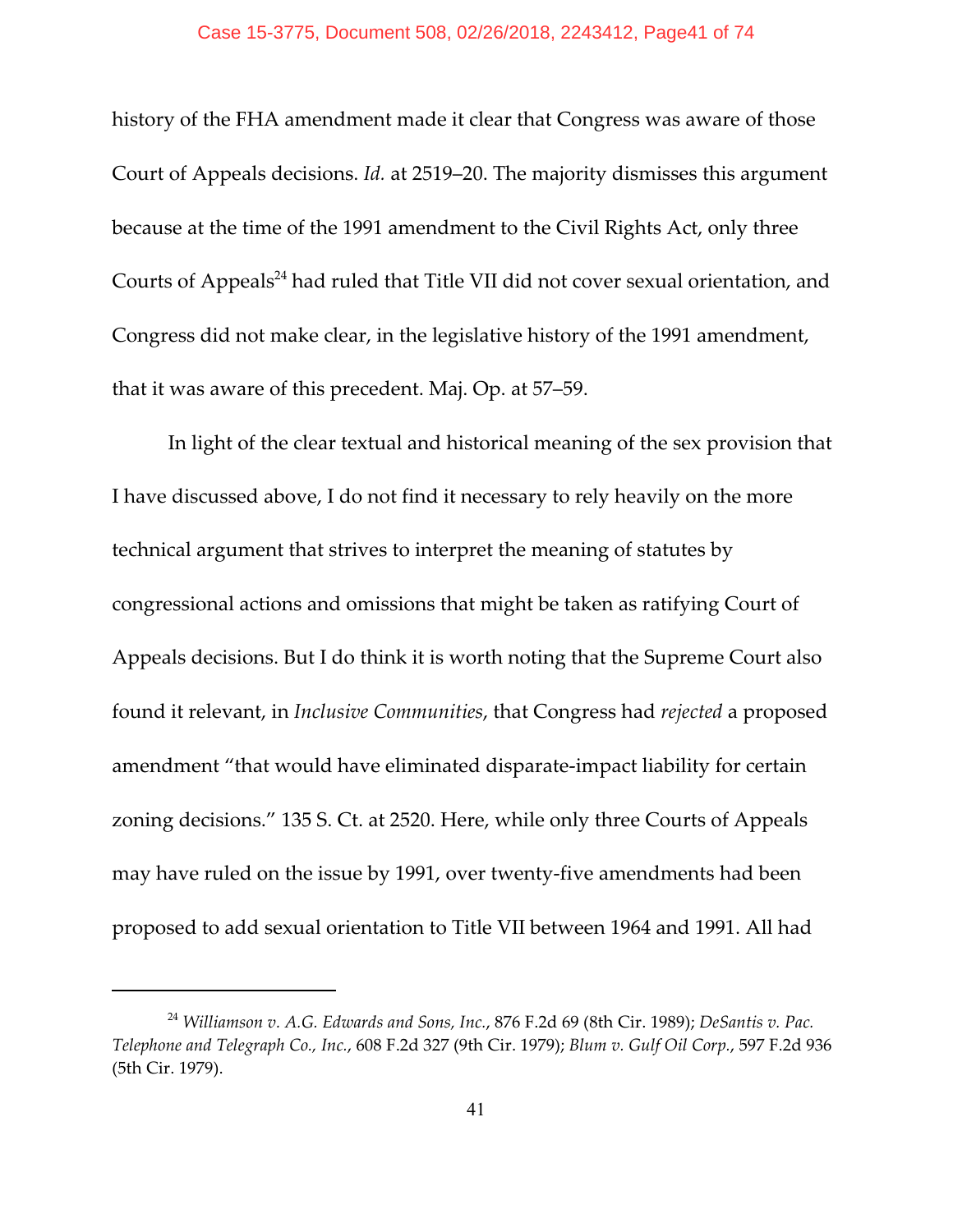### Case 15-3775, Document 508, 02/26/2018, 2243412, Page42 of 74

been rejected. In fact, two amendments were proposed in 1991, one in the House and one in the Senate, Civil Rights Amendments Act of 1991, S. 574, 102d Congress; Civil Rights Amendments Act of 1991, H.R. 1430, 102d Congress, and neither of those amendments found its way into the omnibus bill that overruled other judicial interpretations of the Civil Rights Act. Moreover, in addition to the three Courts of Appeals that had ruled on the issue, the  $EEOC -$  the primary agency charged by Congress with interpreting and enforcing Title VII — had also held, by 1991, that sexual orientation discrimination fell "outside the purview of Title VII." *Dillon v. Frank*, EEOC Doc. No. 01900157, 1990 WL 1111074, at \*3 (Feb. 14, 1990).

Thus, to the extent that we can infer the awareness of Congress at all, the continual attempts to add sexual orientation to Title VII, as well as the EEOC's determination regarding the meaning of sex, should be considered, in addition to the three appellate court decisions, as evidence that Congress was unquestionably aware, in 1991, of a general consensus about the meaning of "because of  $\dots$  sex," and of the fact that gay rights advocates were seeking to change the law by adding a new category of prohibited discrimination to the statute.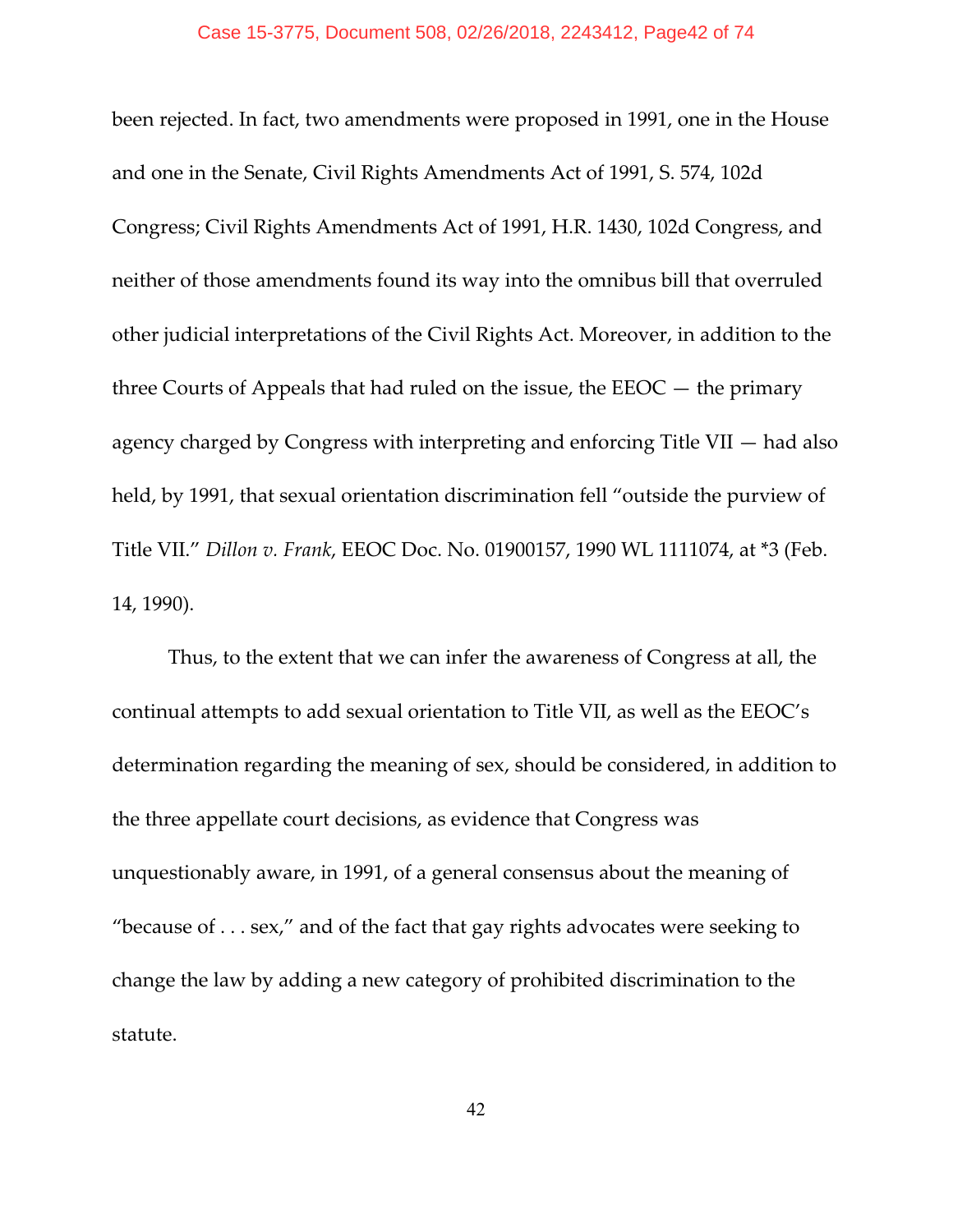Although the Supreme Court has rightly cautioned against relying on legislative inaction as evidence of congressional intent, because "several equally tenable inferences may be drawn from such inaction, including the inference that the existing legislation already incorporated the offered change," *Pension Benefit Guar. Corp. v. LTV Corp.*, 496 U.S. 633, 650 (1990) (internal quotation marks omitted), surely the proposal and rejection of over fifty amendments to add sexual orientation to Title VII means something. *Supra* note 23. And it is pretty clear what it does *not* mean. It is hardly reasonable, in light of the EEOC and judicial consensus that sex discrimination did not encompass sexual orientation discrimination, to conclude that Congress rejected the proposed amendments because senators and representatives believed that Title VII "already incorporated the offered change." *Pension Benefit Guar. Corp.*, 496 U.S. at 650. There may be many reasons why each proposal ultimately failed, but it cannot reasonably be claimed that the basic reason that Congress did not pass such an amendment year in and year out was anything other than that there was not yet the political will to do so.

This last point requires one further disclaimer. As with the social *pre*history of Title VII, these later developments are not referenced in a dubious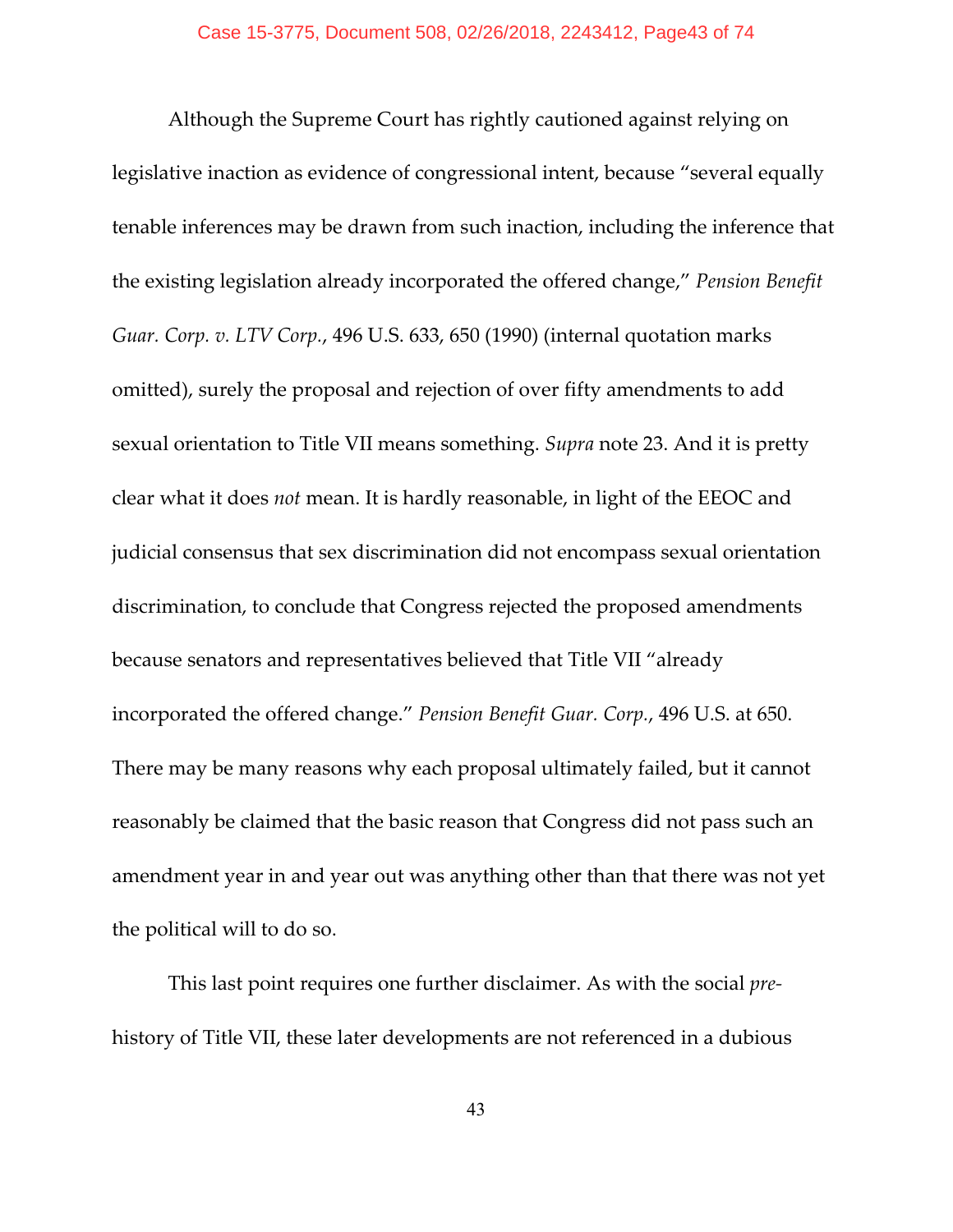effort to infer the specific intentions of the members of Congress who voted for the Smith amendment in 1964, nor are they referenced to infer the specific intent of each Congress that was faced with proposed sexual orientation amendments. The point, rather, is that race, gender, and sexual orientation discrimination have been consistently perceived in the political world, and by the American population as a whole, as different practices presenting different social and political issues. At different times over the last few generations, the recognition of each as a problem to be remedied by legislation has been controversial, with the movements to define each form of discrimination as illegal developing at a different pace and for different reasons, and being opposed in each case by different coalitions for different reasons. To recognize this fact is to understand that discrimination against persons based on sex has had, in law and in politics, a meaning that is separate from that of discrimination based on sexual orientation.<sup>25</sup>

 $25$  This is by no stretch of the imagination an outlier position, past or present. As the majority recognizes, until just last year, when the Seventh Circuit decided *Hively,* 853 F.3d at 340, this interpretation of the sex provision prevailed, unanimously, in federal courts of appeals nationwide. Maj. Op. at 7–8 (citing the "consensus among our sister circuits" that "because of . . . sex" did not cover sexual orientation, and listing eight Court of Appeals decisions so holding). Specifically, eleven Circuit Courts, including ours, had considered the question, and all had concluded that, by its terms, Title VII does not prohibit sexual orientation discrimination. *See Higgins v. New Balance Athletic Shoe, Inc.*, 194 F.3d 252, 259 (1st Cir. 1999); *Dawson v. Bumble & Bumble*, 398 F.3d 211, 217–18 (2d Cir. 2005); *Bibby v. Phila. Coca Cola Bottling Co.*, 260 F.3d 257,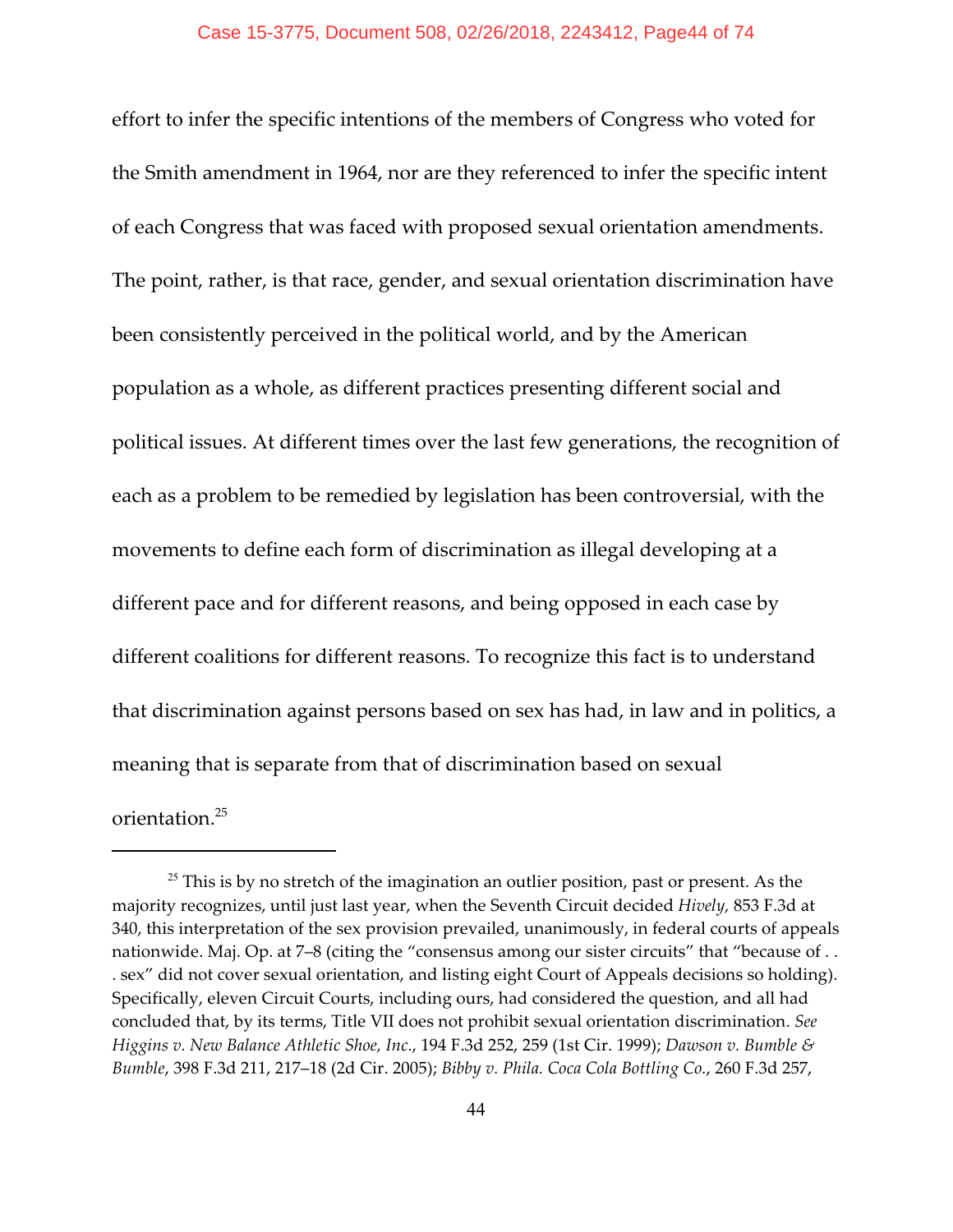In short, Title VII's prohibition of employment discrimination against individuals on the basis of their sex is aimed at employment practices that differentially disadvantage men vis-à-vis women or women vis-à-vis men. That is what the language of the statute means to an ordinary "fluent speaker of the English language," *Hively*, 853 F.3d at 363 (Sykes, *J*., dissenting), that is the social practice that Congress chose to legislate against, and in light of that understanding, certain laws and practices that distinguish between men and women have been found to violate Title VII, and certain others have not. Discrimination against persons whose sexual orientation is homosexual rather than heterosexual, however offensive such discrimination may be to me and to many others, is not discrimination that treats men and women differently. The simplistic argument that discrimination against gay men and women is sex

<sup>261 (3</sup>d Cir. 2001); *Wrightson v. Pizza Hut of Am., Inc.*, 99 F.3d 138, 143 (4th Cir. 1996); *Blum v. Gulf Oil Corp.*, 597 F.2d 936, 938 (5th Cir. 1979); *Kalich v. AT & T Mobility, LLC*, 679 F.3d 464, 471 (6th Cir. 2012); *Hamner v. St. Vincent Hosp. & Health Care Ctr., Inc.*, 224 F.3d 701, 708 (7th Cir. 2000); *Williamson v. A.G. Edwards & Sons, Inc.*, 876 F.2d 69, 70 (8th Cir. 1989); *DeSantis*, 608 F.2d at 329–30; *Medina v. Income Support Div.*, 413 F.3d 1131, 1135 (10th Cir. 2005); *Evans v. Georgia Reg'l Hosp.*, 850 F.3d 1248, 1255 (11th Cir. 2017). As noted above, the EEOC had also concluded that sexual orientation fell "outside the purview of Title VII." *Dillon*, 1990 WL 1111074, at \*3. It was not until 2015 that the EEOC ruled, for the first time, that Title VII should be interpreted to cover sexual orientation, *Baldwin v. Foxx*, EEOC Decision No. 0120133080, 2015 WL 4397641, at \*5 (July 15, 2015), and its position is opposed by the Department of Justice, which also has responsibility for enforcing statutes prohibiting sex discrimination. *See* Brief of the United States as *Amicus Curiae* 1.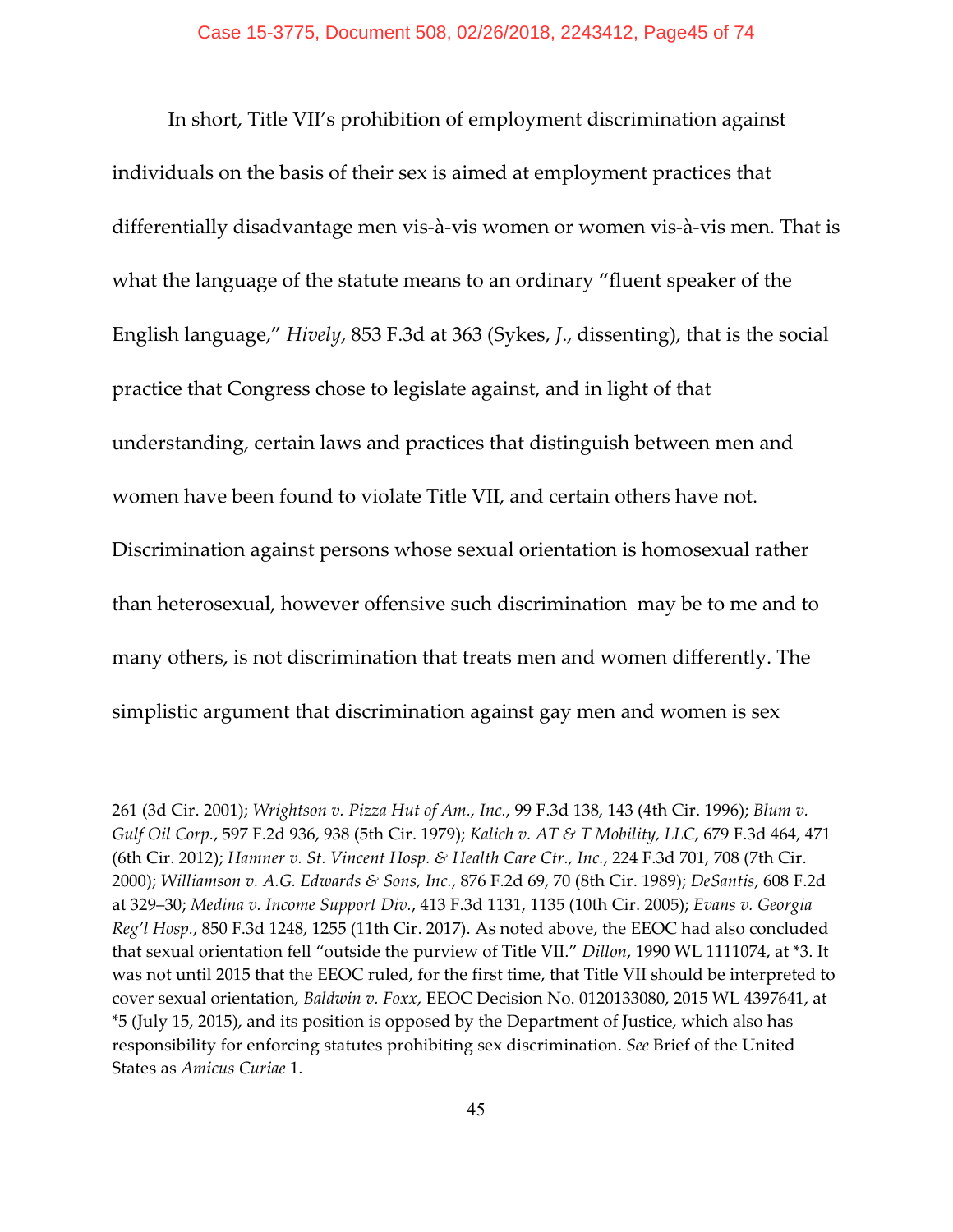discrimination because targeting persons sexually attracted to others of the same sex requires *noticing* the gender of the person in question is not a fair reading of the text of the statute, and has nothing to do with the type of unfairness in employment that Congress legislated against in adding "sex" to the list of prohibited categories of discrimination in Title VII.

# III

The majority opinion goes on to identify two other arguments in support of its holding: (1) that sexual orientation discrimination is actually "gender stereotyping" that constitutes discrimination against individuals based on their sex, and (2) that such discrimination constitutes prohibited "associational discrimination" analogous to discriminating against employees who are married to members of a different race.

These arguments have the merit of attempting to link discrimination based on sexual orientation to the social problem of gender discrimination at which Title VII is aimed. But just as the "differential treatment" argument attempts to shoehorn sexual orientation discrimination into the statute's verbal template of discrimination based on sex, these arguments attempt a similar (also unsuccessful) maneuver with lines of case law. While certain Supreme Court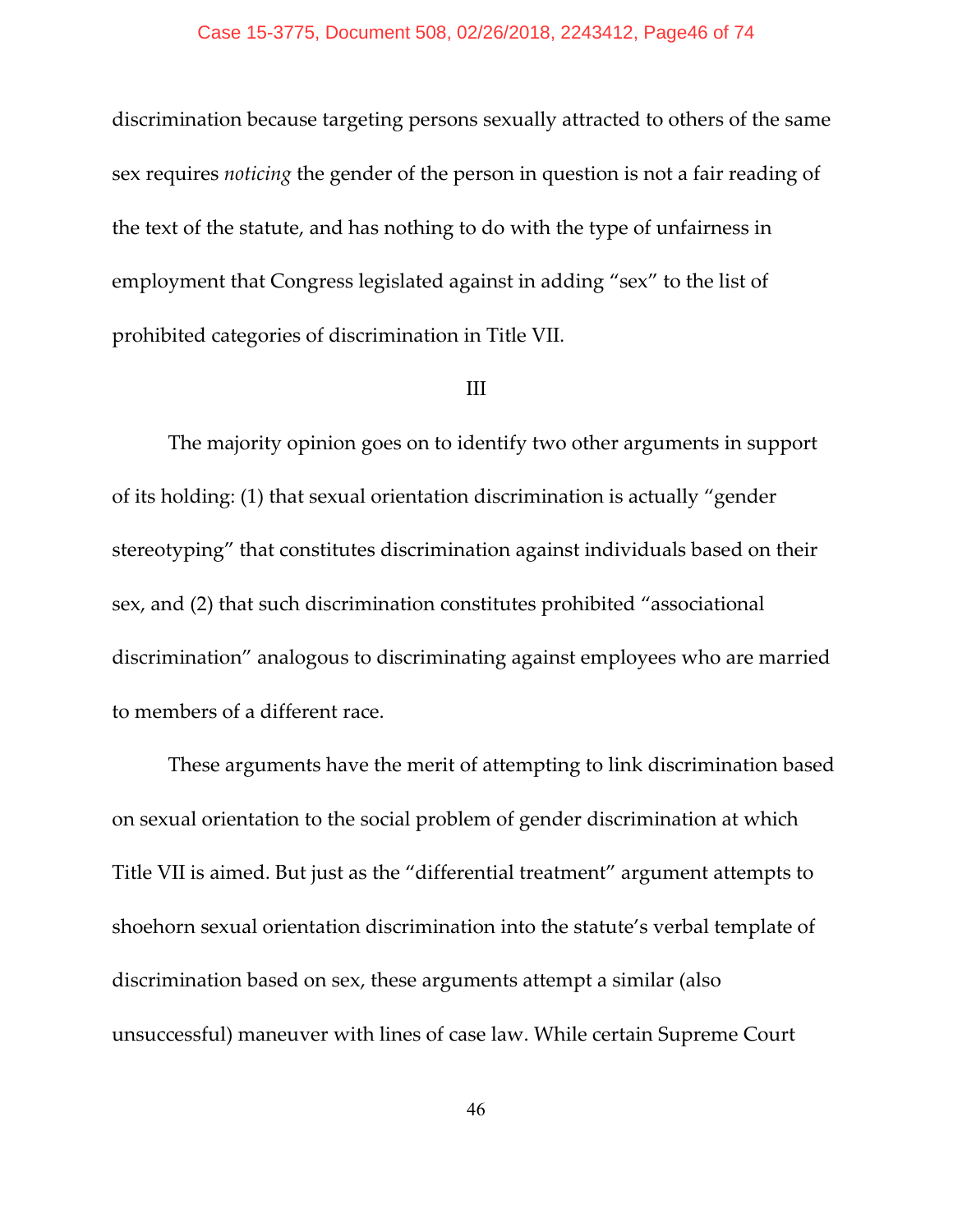# Case 15-3775, Document 508, 02/26/2018, 2243412, Page47 of 74

cases identify clear-cut examples of sex or race discrimination that may have a superficial similarity to the practice at issue here, the majority mistakes that similarity for a substantive one.

# A

Perhaps the most appealing of the majority's approaches is its effort to treat sexual orientation discrimination as an instance of sexual stereotyping. The argument proceeds from the premises that "sex stereotyping violates Title VII," Maj. Op. at 40, and that "same-sex orientation 'represents the ultimate case of failure to conform' to gender stereotypes," *id*. 41, quoting *Hively*, 853 F.3d at 346, and concludes that an employer who discriminates against gay people is therefore "sex stereotyping" and thus violating Title VII. But like the other arguments adopted by the majority, this approach rests more on verbal facility than on social reality.

In unpacking the majority's syllogism, it is first necessary to address what we mean by "sex stereotyping" that "violates Title VII." Invidious stereotyping of members of racial, gender, national, or religious groups is at the heart of much employment discrimination. Most employers do not entertain, let alone admit to, older forms of racialist or other discriminatory ideologies that hold that members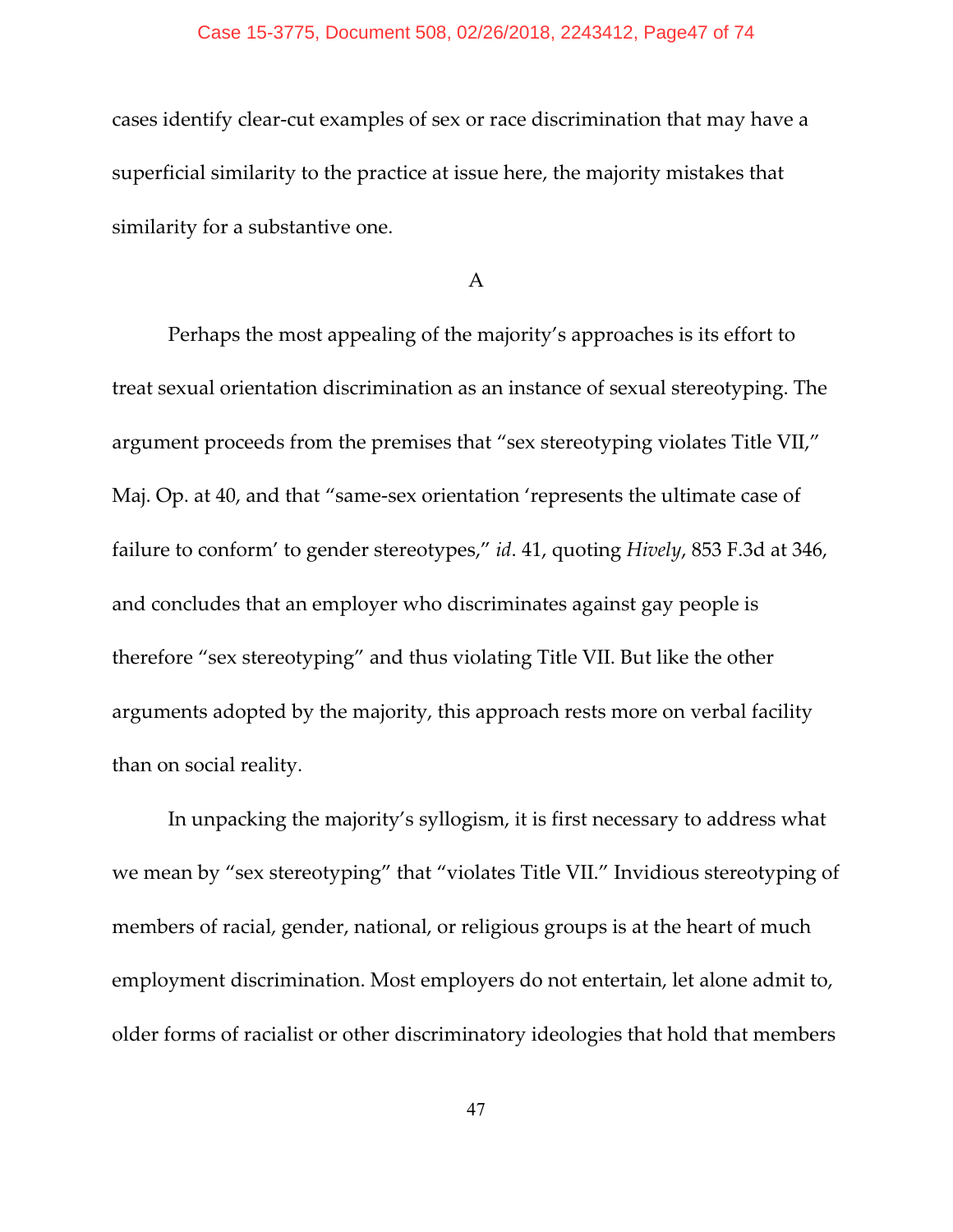### Case 15-3775, Document 508, 02/26/2018, 2243412, Page48 of 74

of certain groups are inherently or genetically inferior and undeserving of equal treatment. Much more common are assumptions, not always even conscious, that associate certain negative traits with particular groups. A perception that women, for example, are not suited to executive positions, or are less adept at the mathematical and practical skills demanded of engineers, can be a significant hindrance to women seeking such positions, even when a particular woman is demonstrably qualified, or indeed even where empirical data show that on average women perform as well as or better than men on the relevant tasks. Refusing to hire or promote someone because of that sort of gender (or racial, or ethnic, or religious) stereotyping is not a separate form of sex (or race, or ethnic, or religious) discrimination, but is precisely discrimination in hiring or promotion based on sex (or race, or ethnicity, or religion). It treats applicants or employees not as individuals but as members of a class that is disfavored for purposes of the employment decision by reason of a trait stereotypically assigned to members of that group as a whole. For the most part, then, the kind of stereotyping that leads to discriminatory employment decisions that violate Title VII is the assignment of traits that are negatively associated with job performance (dishonesty, laziness, greed, submissiveness) to members of a particular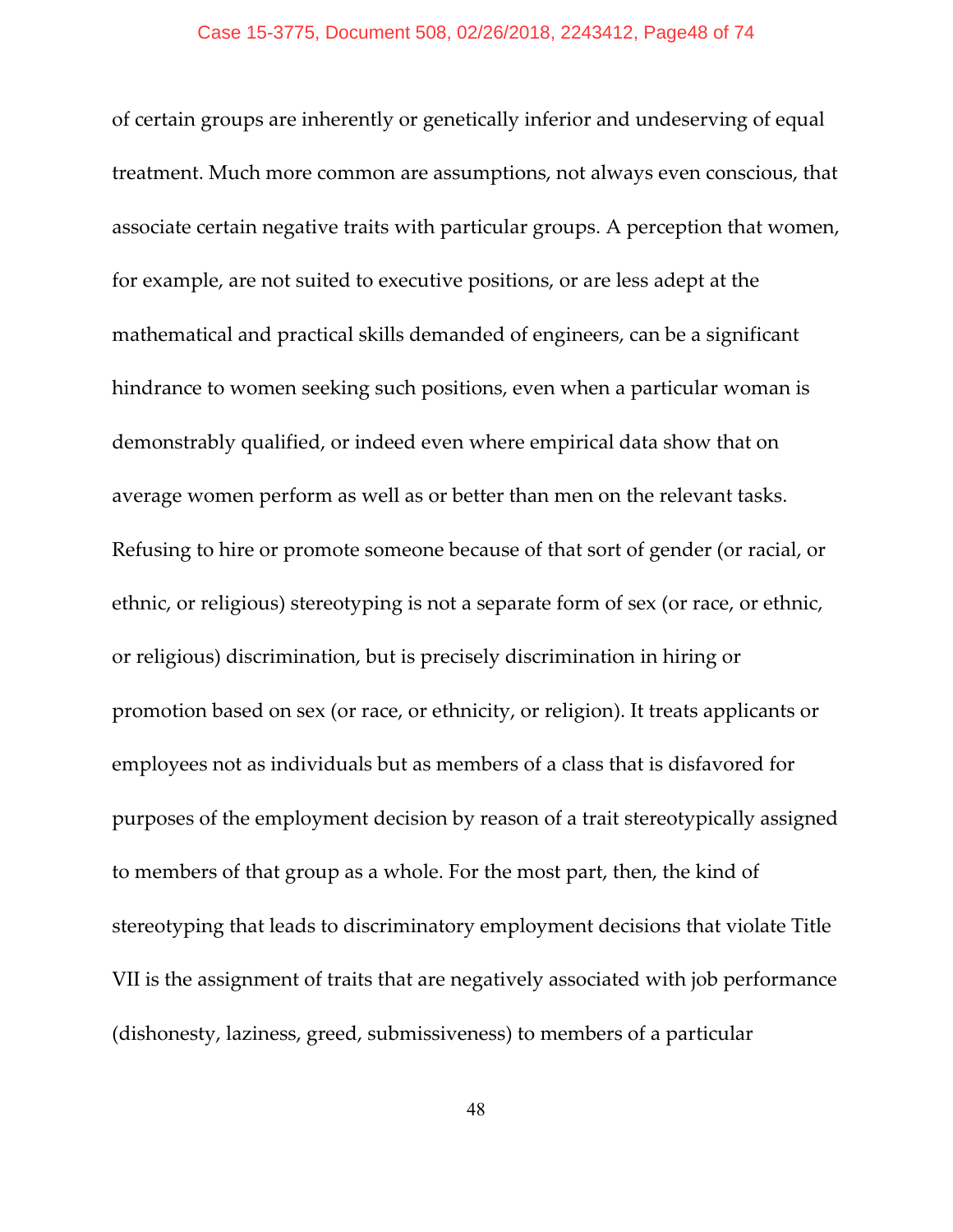protected class.

Clearly, sexual orientation discrimination is not an example of that kind of sex stereotyping; an employer who disfavors a male job applicant whom he believes to be gay does not do so because the employer believes that most men are gay and therefore unsuitable. Rather, he does so because he believes that most *gay* people (whether male or female) have some quality that makes them undesirable for the position, and that because this applicant is gay, he must also possess that trait. Although that is certainly stereotyping, and invidiously so, it does not stereotype a group protected by Title VII, and is therefore not (yet) illegal.

But as the majority correctly points out, that is not the only way in which stereotyping can be an obstacle to protected classes of people in the workplace. The stereotyping discussed above involves beliefs about how members of a particular protected category *are*, but there are also stereotypes (or more simply, beliefs) about how members of that group *should be*. In the case of sex discrimination in particular, stereotypes about how women ought to look or behave can create a double bind. For example, a woman who is perceived through the lens of a certain "feminine" stereotype may be assumed to be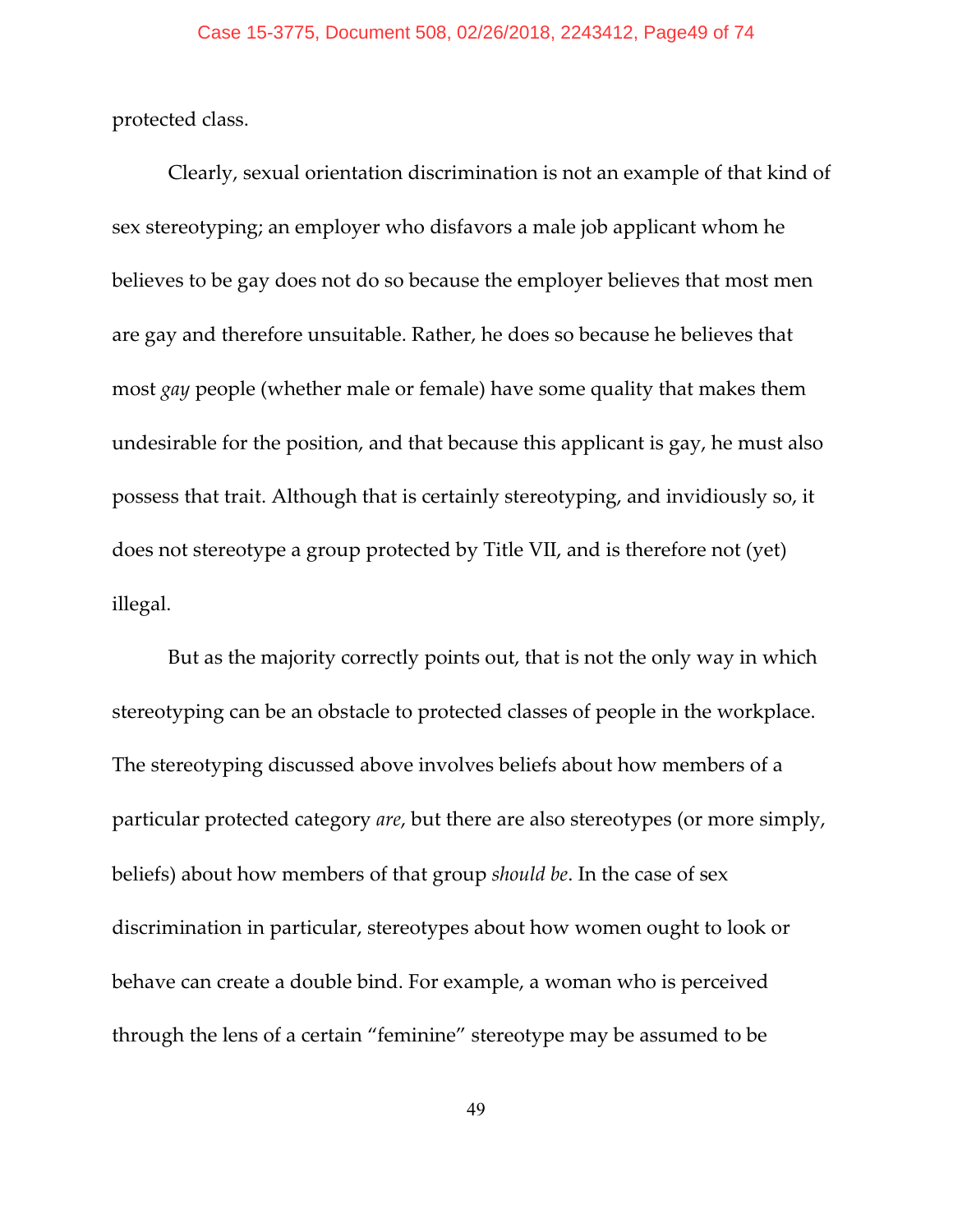### Case 15-3775, Document 508, 02/26/2018, 2243412, Page50 of 74

insufficiently assertive for certain positions by contrast to men who, viewed through the lens of a "masculine" stereotype, are presumed more likely to excel in situations that demand assertiveness. At the same time, the employer may fault a woman who behaves as assertively as a male comparator for being *too* aggressive, thereby failing to comply with societal expectations of femininity.

That is the situation that a plurality of the Supreme Court identified in *Price Waterhouse v. Hopkins*, 490 U.S. 228 (1989), the key case the majority relies on for its "sex stereotyping" argument. As that opinion pointed out, "[a]n employer who objects to aggressiveness in women but whose positions require this trait places women in an intolerable and impermissible catch 22: out of a job if they behave aggressively and out of a job if they do not. Title VII lifts women out of this bind." *Id*. at 251. The two horns of the dilemma described in *Price Waterhouse* have slightly different, yet equally problematic, sexist foundations: a female employee or applicant may be prejudiced by a negative assumption that women *aren't* or *can't be* sufficiently dominant for a position that requires leadership or strength or aggression, but when a woman unquestionably does show the putatively desired traits, she is held back because of the different but related notion that women *shouldn't be* aggressive or dominant. The latter is not an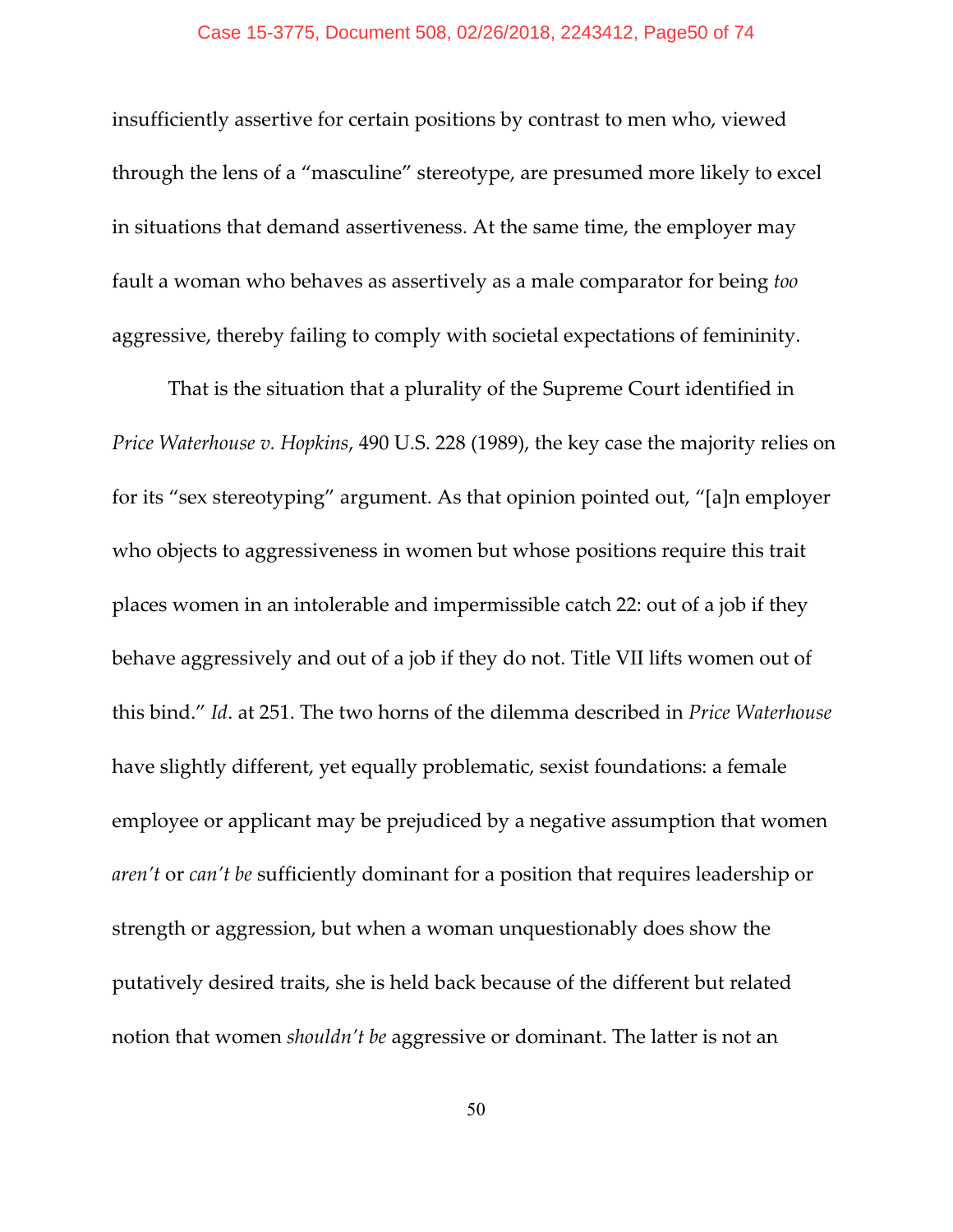## Case 15-3775, Document 508, 02/26/2018, 2243412, Page51 of 74

assumption about how *most* women *are*, it is a normative belief about how *all* women *should be*.

I fully accept the conclusion that that kind of discrimination is prohibited, and that it imposes different conditions of employment on men and on women. Not only does such discrimination require women to behave differently in the workplace than men, but it also actively deters women from engaging in kinds of behavior that are required for advancement to certain positions, and thus effectively bars them from such advancement. The key element here is that one sex is systematically disadvantaged in a particular workplace. In that circumstance, sexual stereotyping is sex discrimination.<sup>26</sup>

But as Judge Sykes points out in her *Hively* dissent, the homophobic employer is not deploying a stereotype about men or about women to the disadvantage of either sex. Such an employer is expressing disapproval of the behavior or identity of a class of people that includes both men and women. 853 F.3d at 370. That disapproval does not stem from a desire to discriminate against

 $26$  The same type of discrimination could affect men in a job environment in which stereotypically "feminine" traits such as empathy are required. On the authority of *Price Waterhouse*, Title VII would prohibit an employer from discriminating against male social workers in hiring or promotion *either* based on a stereotypical assumption that men are in general insufficiently caring *or* because of a prejudice against men who do display such putatively feminine qualities.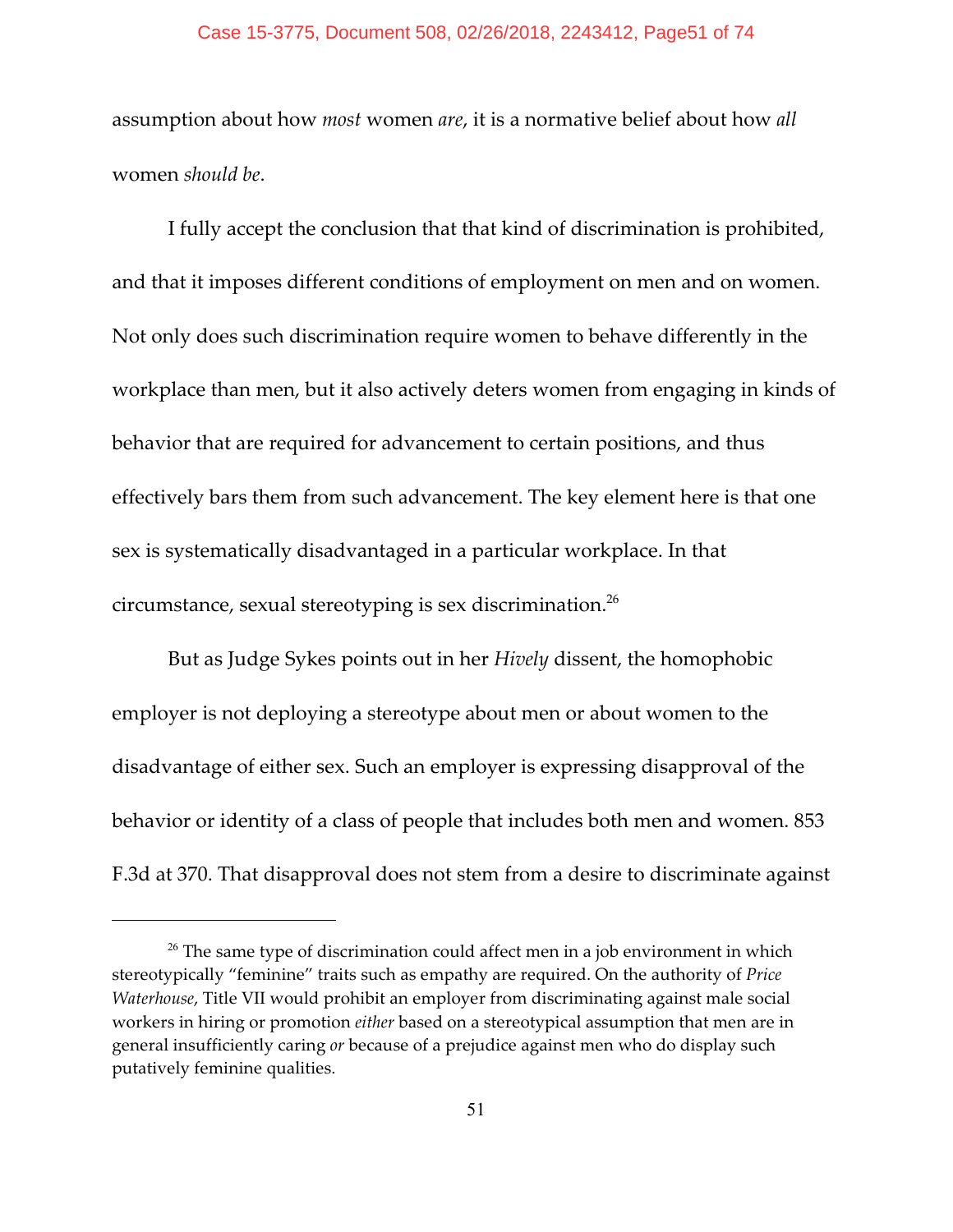### Case 15-3775, Document 508, 02/26/2018, 2243412, Page52 of 74

either sex, nor does it result from any sex-specific stereotype, nor does it differentially harm either men or women vis-à-vis the other sex. Rather, it results from a distinct type of objection to anyone, of whatever gender, who is identified as homosexual. The belief on which it rests is not a belief about what men or women ought to be or do; it is a belief about what *all* people ought to be or do to be heterosexual, and to have sexual attraction to or relations with only members of the opposite sex. That does not make workplace discrimination based on this belief better or worse than other kinds of discrimination, but it does make it something different from sex discrimination, and therefore something that is not prohibited by Title VII.

# B

The "associational discrimination" theory is no more persuasive. That theory rests on cases involving race discrimination.<sup>27</sup> Many courts have found that Title VII prohibits discrimination in cases in which, as in our case of *Holcomb v. Iona College*, 521 F.3d 130 (2d Cir. 2008), a white plaintiff alleged that he was fired because he was married to a person of a different race.

It would require absolute blindness to the history of racial discrimination

<sup>&</sup>lt;sup>27</sup> Other than the Seventh Circuit's decision in *Hively*, 853 F.3d at 347-49, no federal appellate court has applied this theory outside of the context of racial discrimination cases.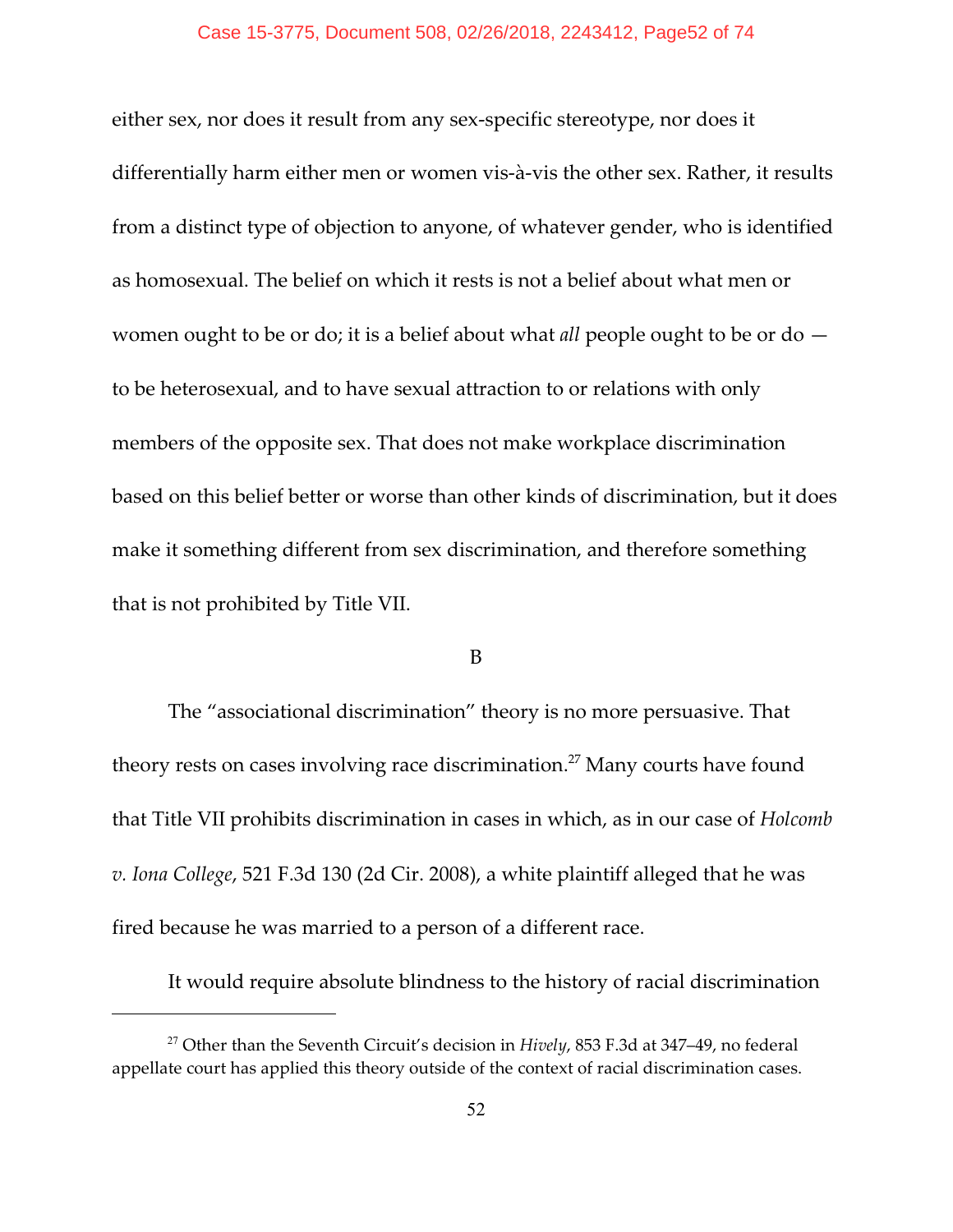in this country not to understand what is at stake in such cases, and why such allegations unmistakably state a claim of discrimination against an individual employee on the basis of race. Anti-miscegenation laws constituted a bulwark of the structure of institutional racism that is the paradigm of invidious discrimination in this country. African-Americans were condemned first to slavery, and then to second-class citizenship and virtual apartheid, on the basis of an ideology that regarded them as inferior. Such an ideology is incompatible with fraternization, let alone marriage and reproduction, between African-Americans and whites. A prohibition on "race-mixing" was thus grounded in bigotry against a particular race and was an integral part of preserving the rigid hierarchical distinction that denominated members of the black race as inferior to whites.

Thus, as the Supreme Court noted in striking down Virginia's law prohibiting marriage between a white person and a person of color, the Supreme Court of Virginia had upheld the statute because Virginia defined its "legitimate" purposes as "'preserv[ing] the racial integrity of [the state's] citizens,' and [] prevent[ing] 'the corruption of blood,' 'a mongrel breed of citizens,' and 'the obliteration of racial pride,'" purposes the Court correctly identified and rejected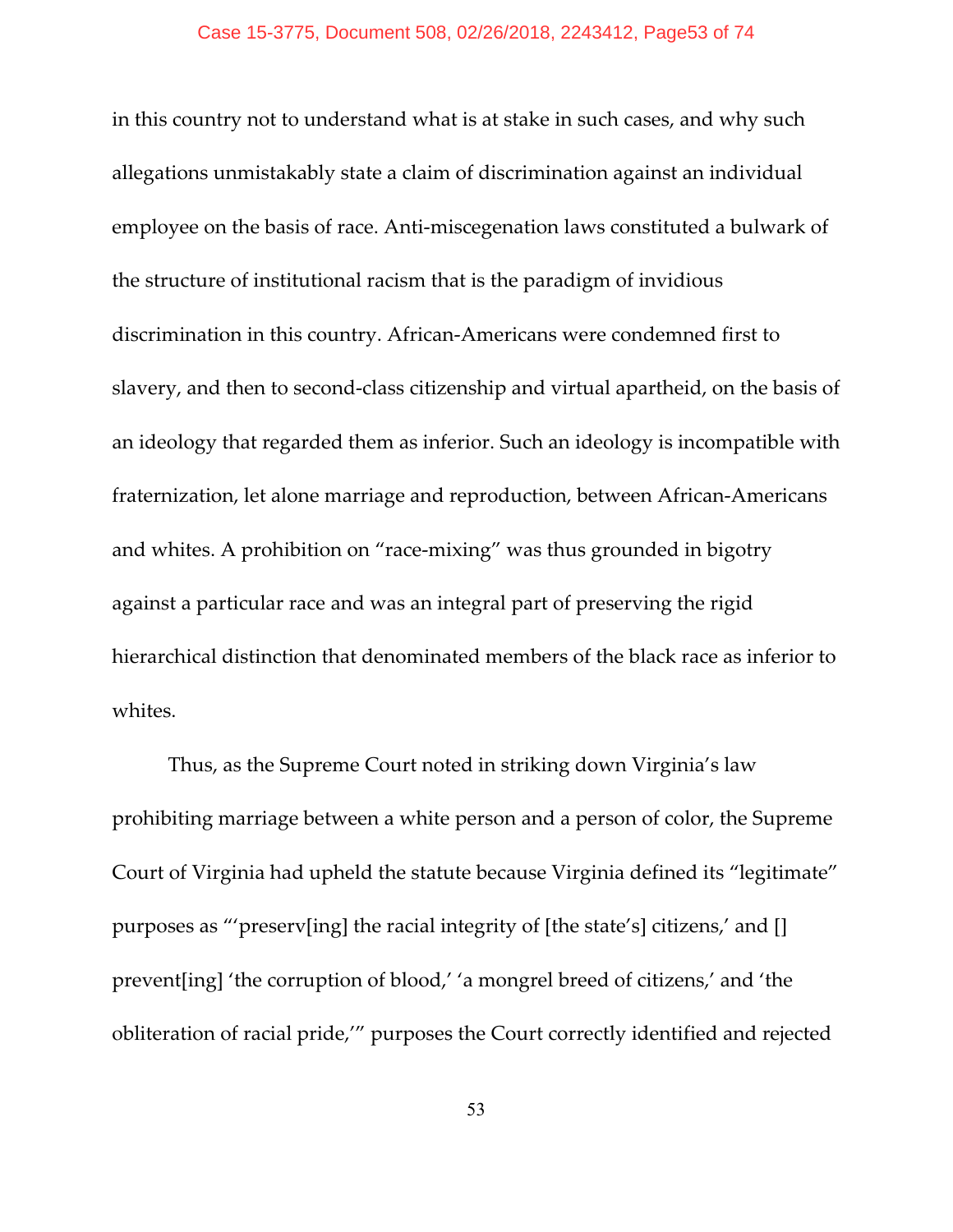as "obviously an endorsement of the doctrine of White Supremacy." *Loving v. Virginia*, 388 U.S. 1, 7 (1967), quoting *Naim v. Naim*, 87 S.E.2d 749, 756 (Va. 1955). The racist hostility to "race-mixing" extended well beyond a prohibition against interracial marriage. The beatings of "freedom riders" attempting to integrate interstate bus lines in the South in the early 1960s, inflicted on white as well as black participants in the protests, demonstrated that racial bigotry against African-Americans manifested itself in direct attacks not only on African-Americans, but also on whites who associated with African-Americans as equals. The entire system of "separate but equal" segregation in both state-owned and private facilities and places of public accommodation was designed, as Charles Black made plain in a classic deconstruction of the legal fiction of "separate but equal," to confine black people to "a position of inferiority." Charles Black, *The Lawfulness of the Segregation Decision*, 69 Yale L.J. 421, 424 (1960). Thus, the associational discrimination reflected in cases such as *Loving* and *Holcomb* was a product of bigotry against a single race by another. That discrimination is expressly prohibited in employment by Title VII.

Workplace equality for racial minorities is thus blatantly incompatible with a practice that ostracizes, demeans, or inflicts adverse conditions on white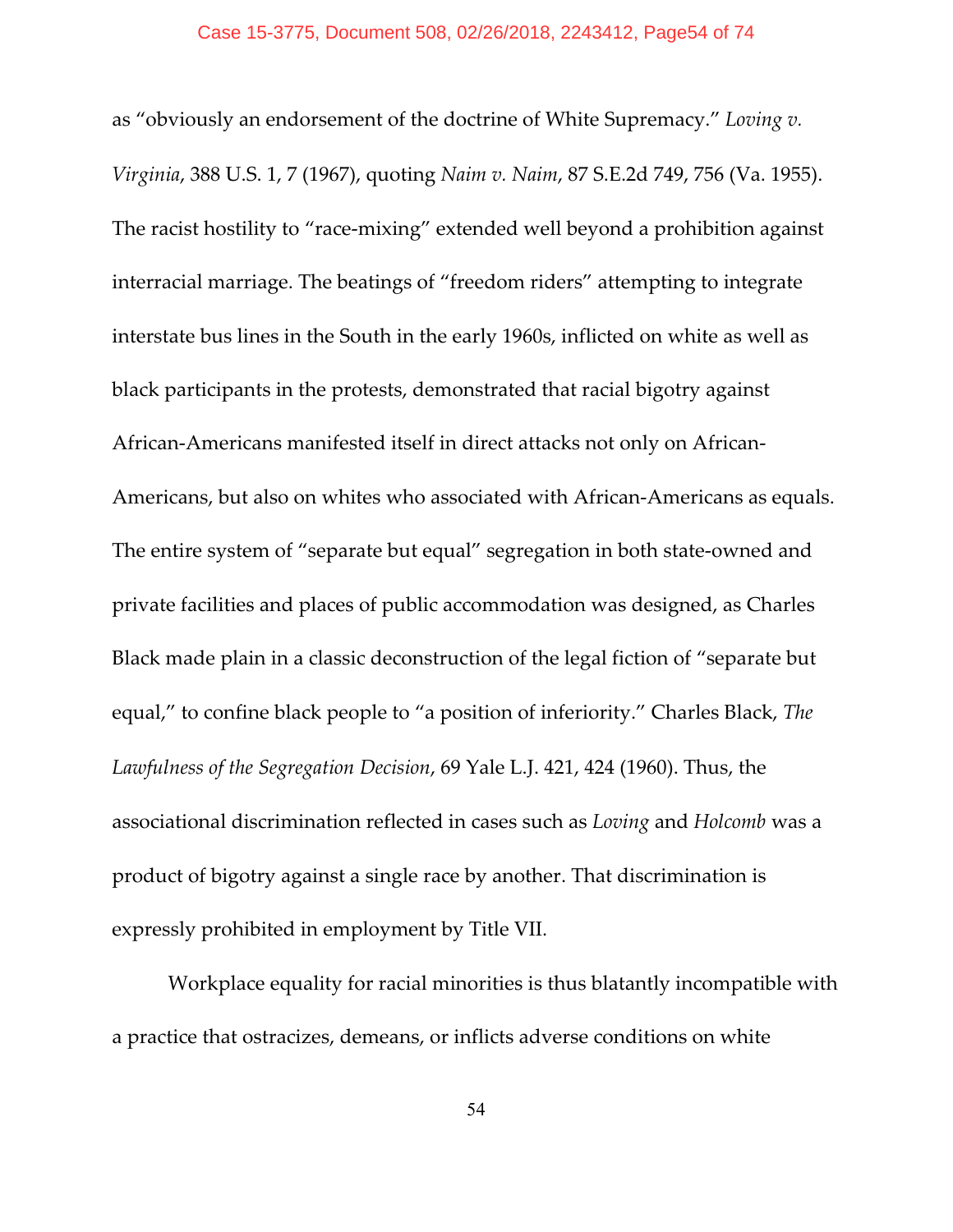employees for marrying, dating, or otherwise associating with, people of color. The prohibition of that kind of discrimination is not simply a matter of noting that, in order to effectuate it, the employer must identify the races of the employee and the person(s) with whom he or she associates. Just as sexual harassment against female employees presents a serious obstacle to the full and equal participation of women in the workplace, discrimination against members of a favored race who so much as associate with persons of another race reflects a deep-seated bigotry against the disfavored race(s) that Title VII undertakes to banish from the workplace. The principle was well stated by the Sixth Circuit in a case cited by the majority, *Barrett v. Whirlpool Corporation*:

> Title VII protects individuals who, though not members of a protected class, are victims of discriminatory animus toward protected third persons with whom the individuals associate.

556 F.3d 502, 512 (6th Cir. 2009) (internal quotation marks and brackets omitted).<sup>28</sup>

<sup>&</sup>lt;sup>28</sup> The majority quotes this passage from *Barrett,* italicizing "protected class," in an effort to suggest that the Sixth Circuit, like the Seventh, has applied this principle to sex discrimination. Maj. Op. at 50. It has not. *Barrett* was a race discrimination case. To the extent that the formulation used could be read to extend beyond race, it is dictum. As will be made clear momentarily, it is not dictum to which I object, but it is one that, properly understood, has no application to the present case.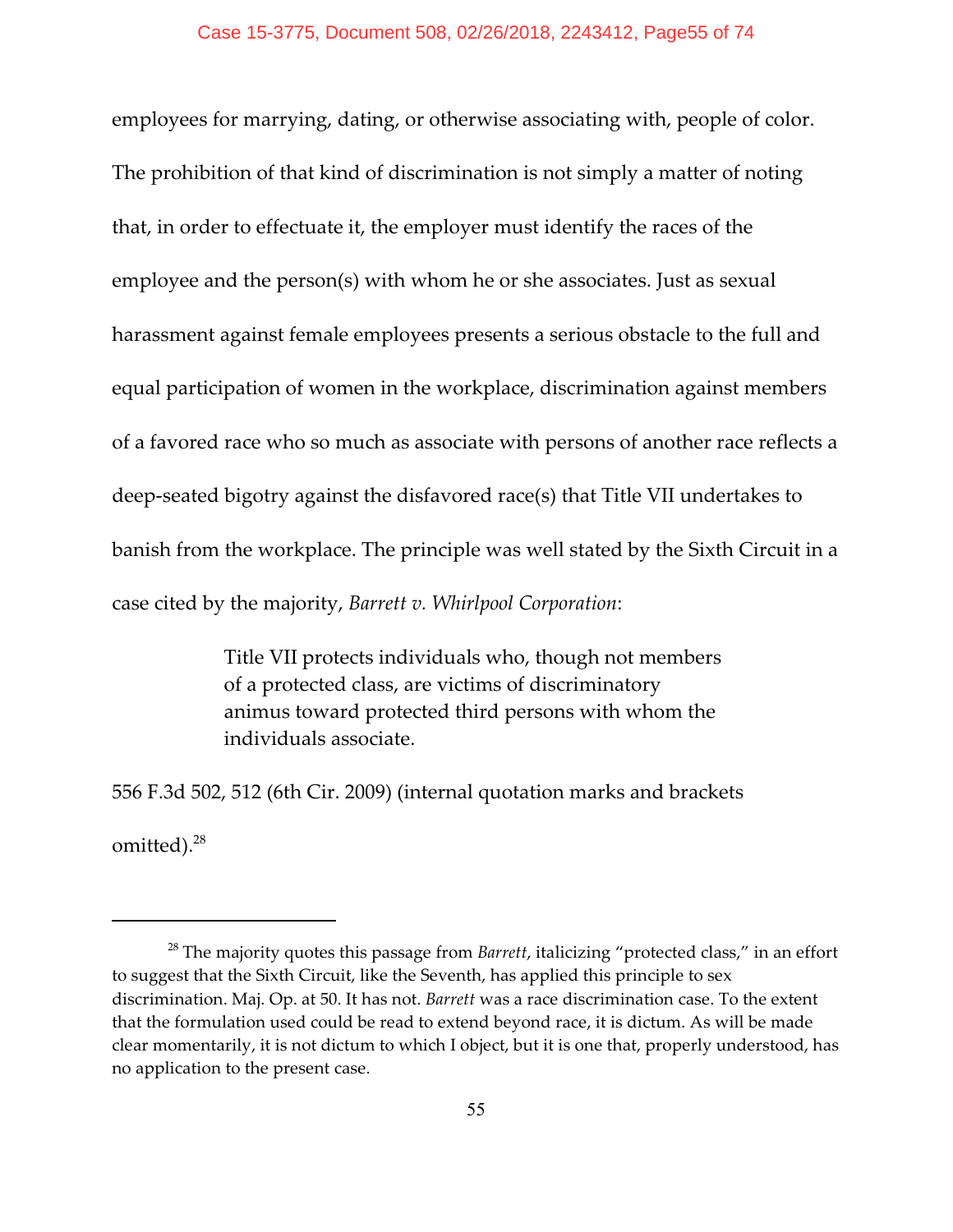Discrimination on the basis of sexual orientation, however, is not discrimination of the sort at issue in *Holcomb* and *Barrett*. In those cases, the plaintiffs alleged that they were discriminated against because the employer was biased — that is, had a "discriminatory animus" — *against members of the race with whom the plaintiffs associated*. There is no allegation in this case, nor could there plausibly be, that the defendant discriminated against Zarda because it had something against *men*, and therefore discriminated not only against men, but also against anyone, male or female, who associated with them. I have no trouble assuming that the principle of *Holcomb* and *Barrett* applies beyond the category of race discrimination: an employer who fired or refused to promote an Anglo-American, Christian employee because she associated with Latinos or Jews would presumably run afoul of that principle just as much as one whose animus ran against black Americans. Such an employer would clearly be discriminating against the employee on the basis of her friends' ethnicity or religion — in the formulation from the *Barrett* opinion, that employer would be victimizing an employee out of "discriminatory animus toward protected third persons with whom the [employee] associate[d]." 556 F.3d at 512 (internal quotation marksand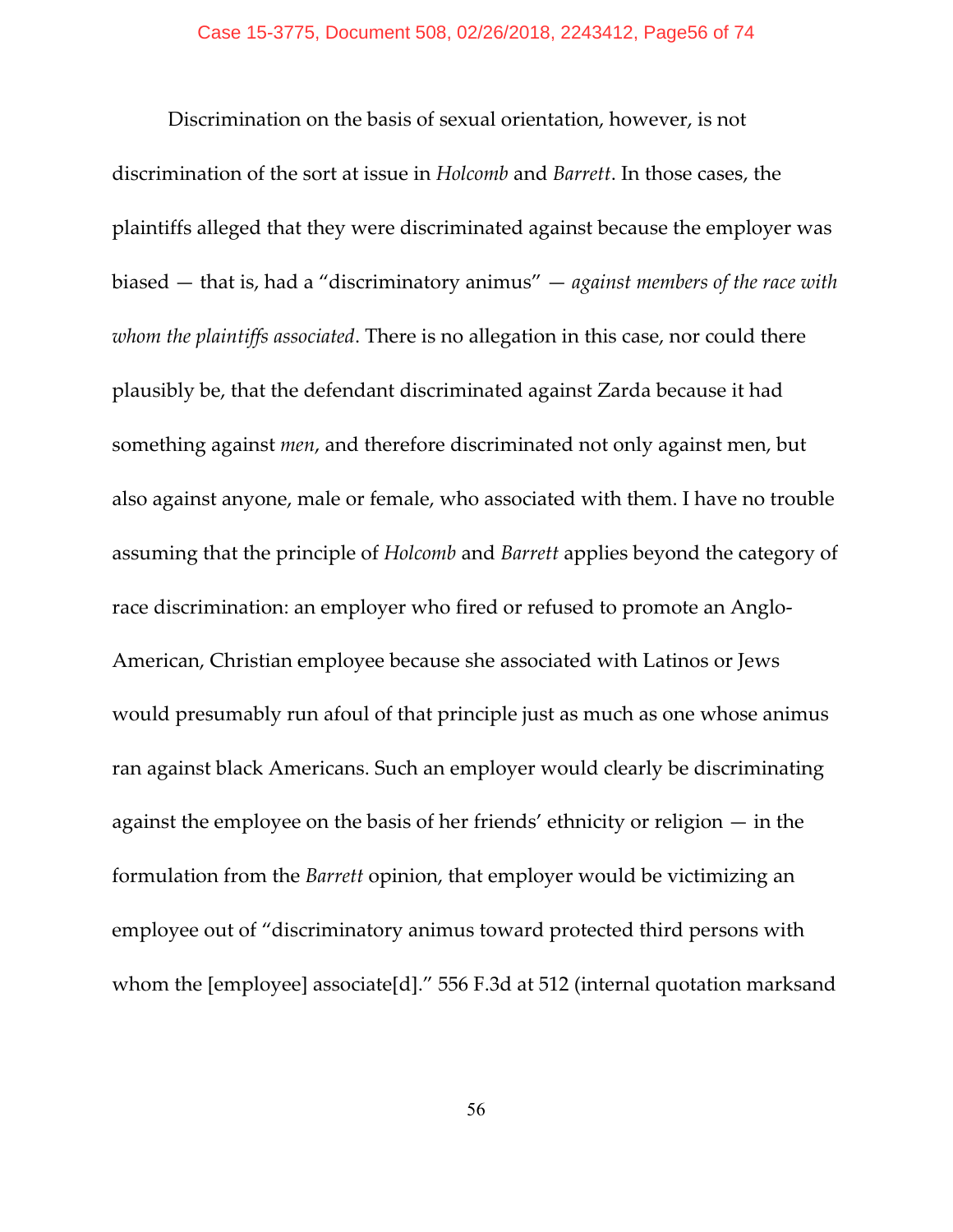alterations omitted).<sup>29</sup>

It is more difficult to imagine realistic hypotheticals in which an employer discriminated against anyone who so much as associated with men or with women, though I suppose academic examples of such behavior could be conjured. But whatever such a case might look like, discrimination against gay people is not it. Discrimination against gay men, for example, plainly is not rooted in animus toward "protected third persons with whom [they] associate." *Id.*, 556 F.3d at 512. An employer who practices such discrimination is hostile to gay men, not to men in general; the animus runs not, as in the race and religion cases discussed above, against a "protected group" to which the employee's associates belong, but against an (alas) *unprotected* group to which they belong: other gay men. $30$ 

The majority tries to rebut this straightforward distinction in various ways. First, it notes  $-$  but declines to rely on  $-$  academic "research suggesting that

 $29$  Furthermore, the principle that prohibitions against discrimination equally protect members of the socially dominant group in situations in which they are victims of discrimination would apply the same rule to a Jewish or black employer who discriminated against Jewish or black employees who married or associated with Christians or whites.

<sup>&</sup>lt;sup>30</sup> The majority twits "[c]ertain *amici*" for failing to offer "empirical support" for a comparable assertion. Maj. Op. at 54. I doubt that a fair-minded reader needs any for the proposition I have stated.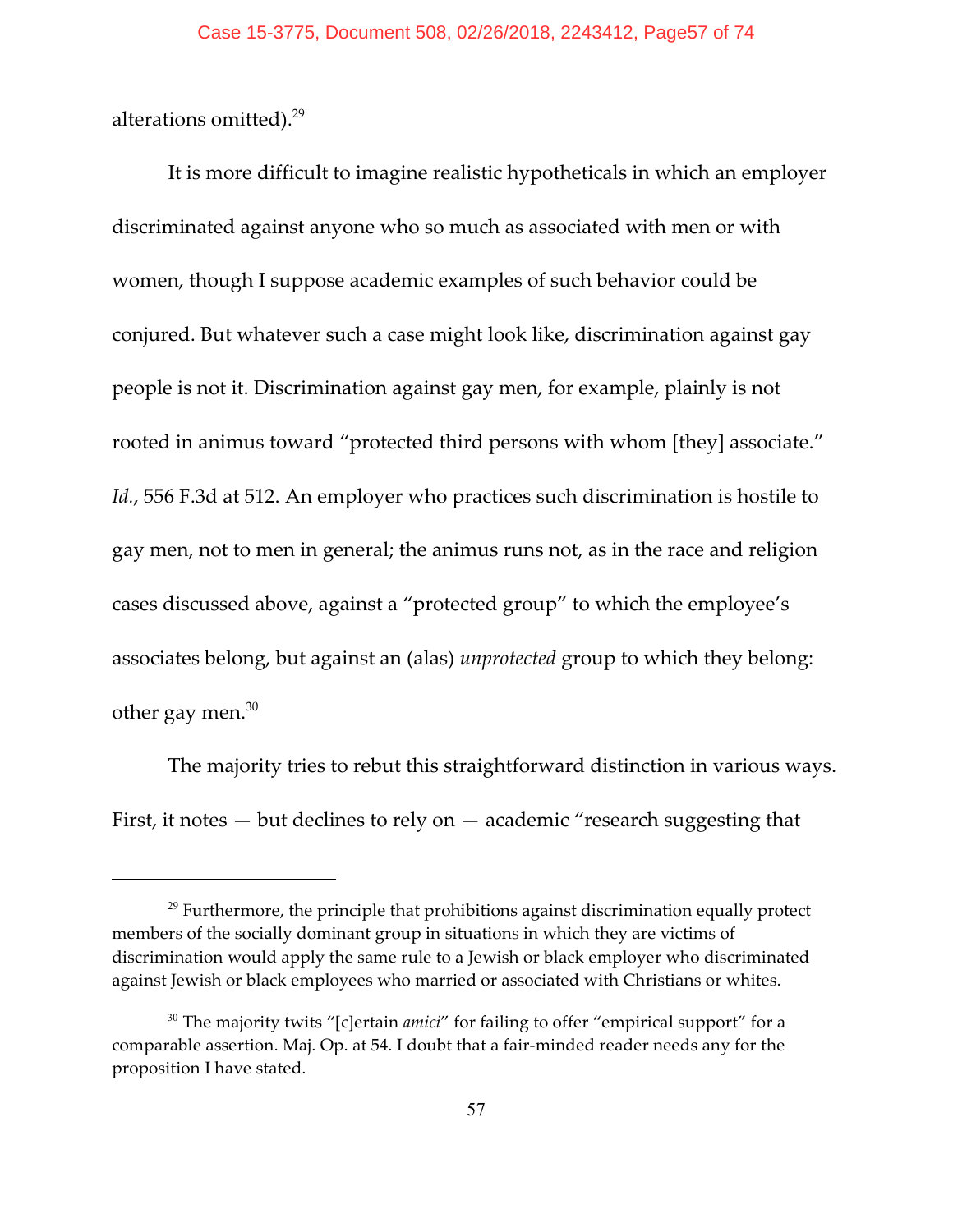sexual orientation discrimination has deep misogynistic roots." Maj. Op. at 54. It is certainly plausible to me that the "deep roots" of hostility to homosexuals are in some way related to the same sorts of beliefs about the proper roles of men and women in family life that underlie at least some employment discrimination against women. *See, e.g.*, Andrew Koppelman, *Why Discrimination Against Lesbians and Gay Men Is Sex Discrimination*, 69 N.Y.U. L. Rev. 197, 234 (1994) (noting that "[i]t should be clear from ordinary experience that the stigmatization of the homosexual has *something* to do with the homosexual's supposed deviance from traditional sex roles") (emphasis in original). It may also be that the "roots" of all forms of discrimination against people who are different in some way from a socially defined dominant group can be found in similar psychological processes of discomfort with change or difference, or with "authoritarian personality traits" $31$  — or that there are other links among different forms of prejudice. And it can plausibly be argued that homosexual men have historically been derided because they were seen as abdicating their masculinity, and therefore the advantage they have over women. *See, e.g.*, Joseph H. Pleck, *Men's*

 $31$  Sociologists have theorized that individuals with authoritarian personalities are most likely to be prejudiced against marginalized groups because they are rigid thinkers who obey authority, see the world as black and white, and enforce strict adherence to social hierarchies. Theodor W. Adorno et al., *The Authoritarian Personality* 228 (1st ed. 1950).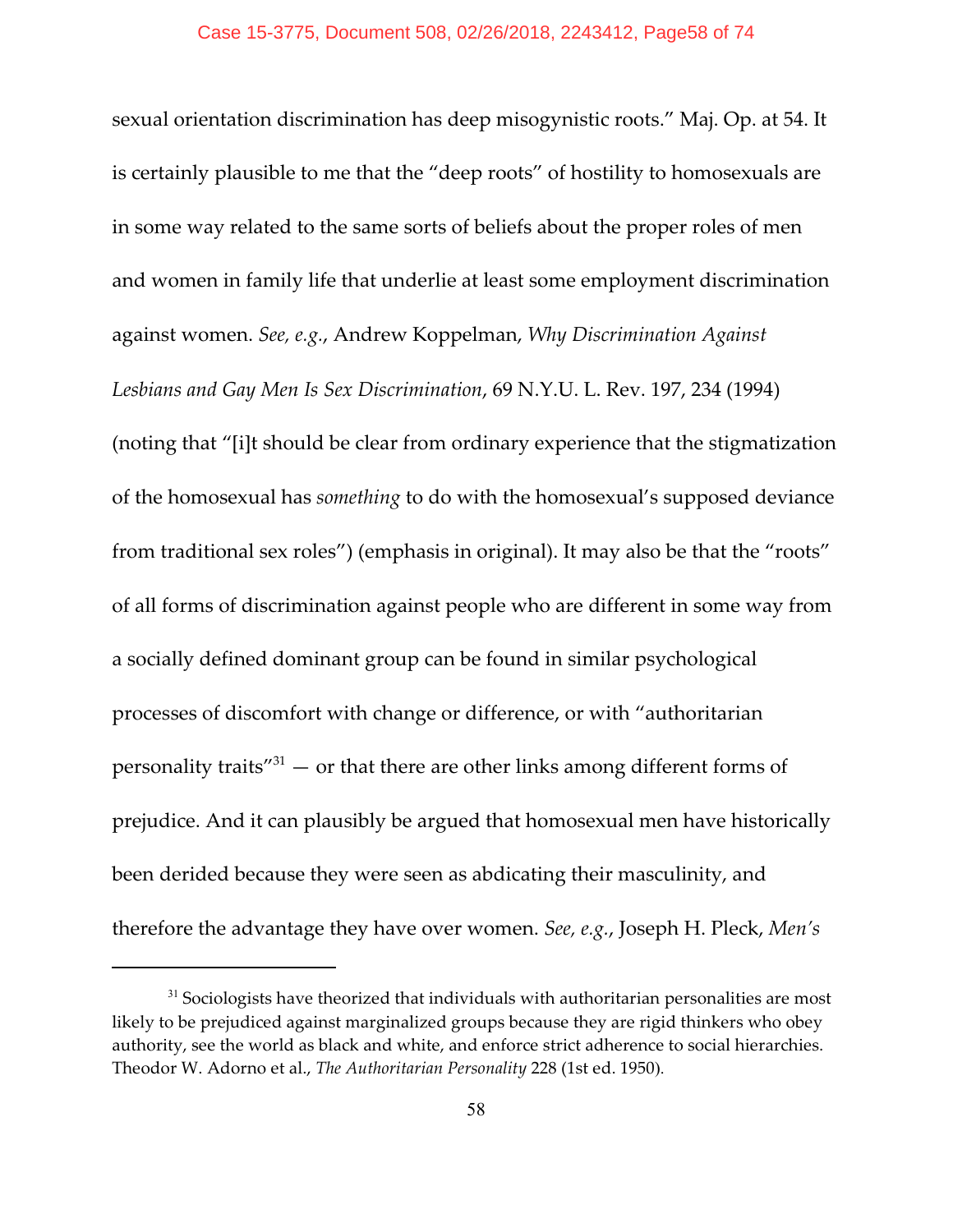*Power with Women, Other Men, and Society: A Men's Movement Analysis*, *in* The American Man 417, 424 (Elizabeth H. Pleck & Joseph H. Pleck eds., 1980).

But the majority is right not to go searching for such roots, whatever they might be, because legislation is not typically concerned, and Title VII manifestly is not concerned, with defining and eliminating the "deep roots" of biased attitudes. Congress legislates against concrete behavior that represents a perceived social problem. Title VII does not prohibit "misogyny" or "sexism," nor does it undertake to revise individuals' ideas (religious or secular) about how families are best structured. Rather, it prohibits overt acts: discrimination in hiring, promotion, and the terms and conditions of employment based on sex. $^{\rm 32}$ Similarly, states, like those in our Circuit, that have prohibited discrimination based on sexual orientation do not seek to eradicate disapproval of homosexual practices (whether rooted in religious belief or misogyny or some other theory, or caused by some conditioned or other visceral reaction). People may believe what they like, but they may not discriminate in employment against those whose

 $32$  This is not to deny that such legislation may be supported in part by the hope that once individuals from different backgrounds have occasion to interact with one another, they will see beyond stereotypes and preconceived notions about how an entire class of people "is," and the ignorance and bigotry that initially motivated discrimination will be lessened. But any such purpose cannot warrant extending the categories of discrimination that Congress has outlawed to any other category that shares similar "roots" to prohibited practices.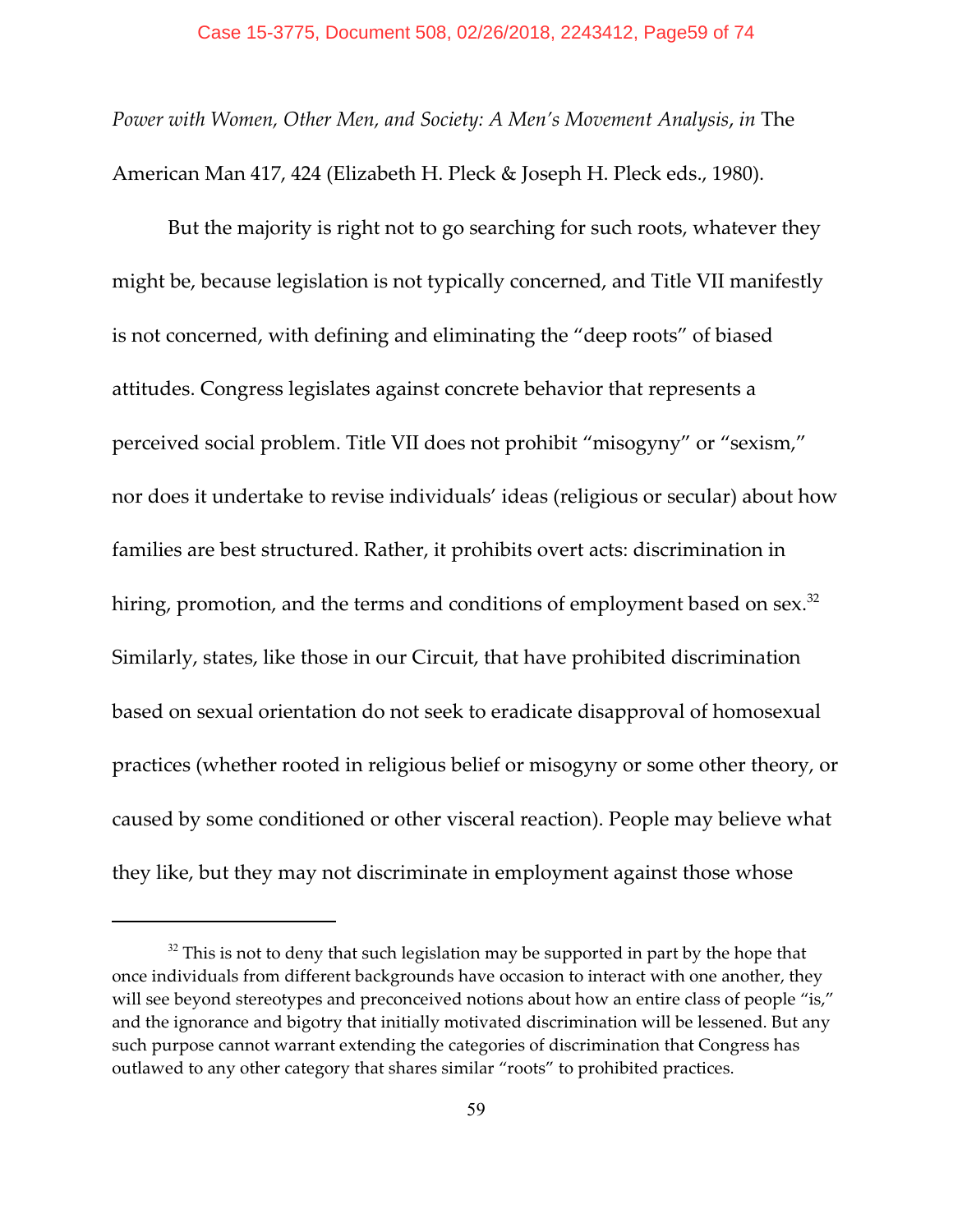characteristics or behaviors place them within the ambit of a protected category. Unlike those states, though, Congress has not enacted such a prohibition, and the fact that some of us believe that sexual orientation discrimination is unfair for much the same reasons that we disapprove of sex discrimination does not change that reality.

Second, the majority suggests that my analysis of associational discrimination is "squarely foreclosed by" cases like *Oncale*. Maj. Op. at 55. It is not. As noted above, I do not maintain that Title VII prohibits only those practices that its framers might have been principally concerned with, or only what was "traditionally," *id*., seen as sex discrimination. To reiterate: sexual harassment plays a large role in hindering women's entry into, and advancement in, the workplace, and thus it is no surprise that courts have interpreted Title VII to prohibit it. And because Title VII protects both men and women from such practices, it does not matter whether the victim is male or female. Sexual harassment in the workplace quite literally imposes conditions of employment on one sex that are not imposed on the other, and it does not matter whether the employer who perpetrates such discriminatory disadvantage is male or female, or of the same or different sex than the employee. The victim of discrimination in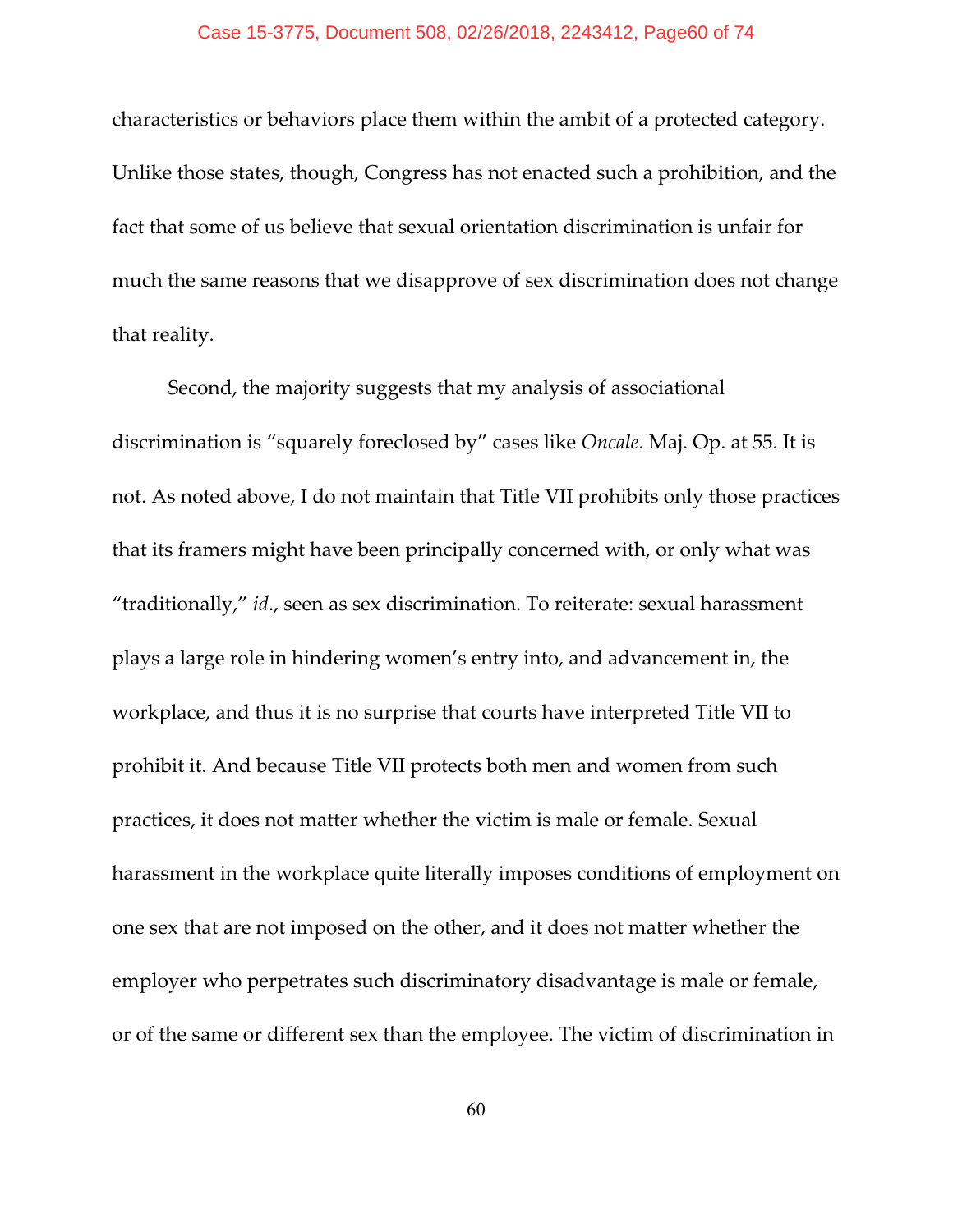### Case 15-3775, Document 508, 02/26/2018, 2243412, Page61 of 74

such situations is selected by his or her sex, and the disadvantage is imposed on him or her by reason of his or her membership in the protected class. It is not a question of what is "traditionally conceptualized as sexism." Maj. Op. at 55. It is a question of the public meaning of the words adopted by Congress in light of the social problem it was addressing when it chose those words.

# $\mathcal{C}_{\mathcal{C}}$

In the end, perhaps all of these arguments, on both sides, boil down to a disagreement about how discrimination on the basis of sexual orientation should be conceptualized. Whether based on linguistic arguments or associational theories or notions of stereotyping, the majority's arguments attempt to draw theoretical links between one kind of discrimination and another: to find ways to reconceptualize discrimination on the basis of sexual orientation as discrimination on the basis of sex. It is hard to believe that there would be much appetite for this kind of recharacterization if the law expressly prohibited sexual orientation discrimination, or that any opponent of sexual orientation discrimination would oppose the addition of sexual orientation to the list of protected characteristics in Title VII on the ground that to do so would be redundant or would express a misunderstanding of the nature of discrimination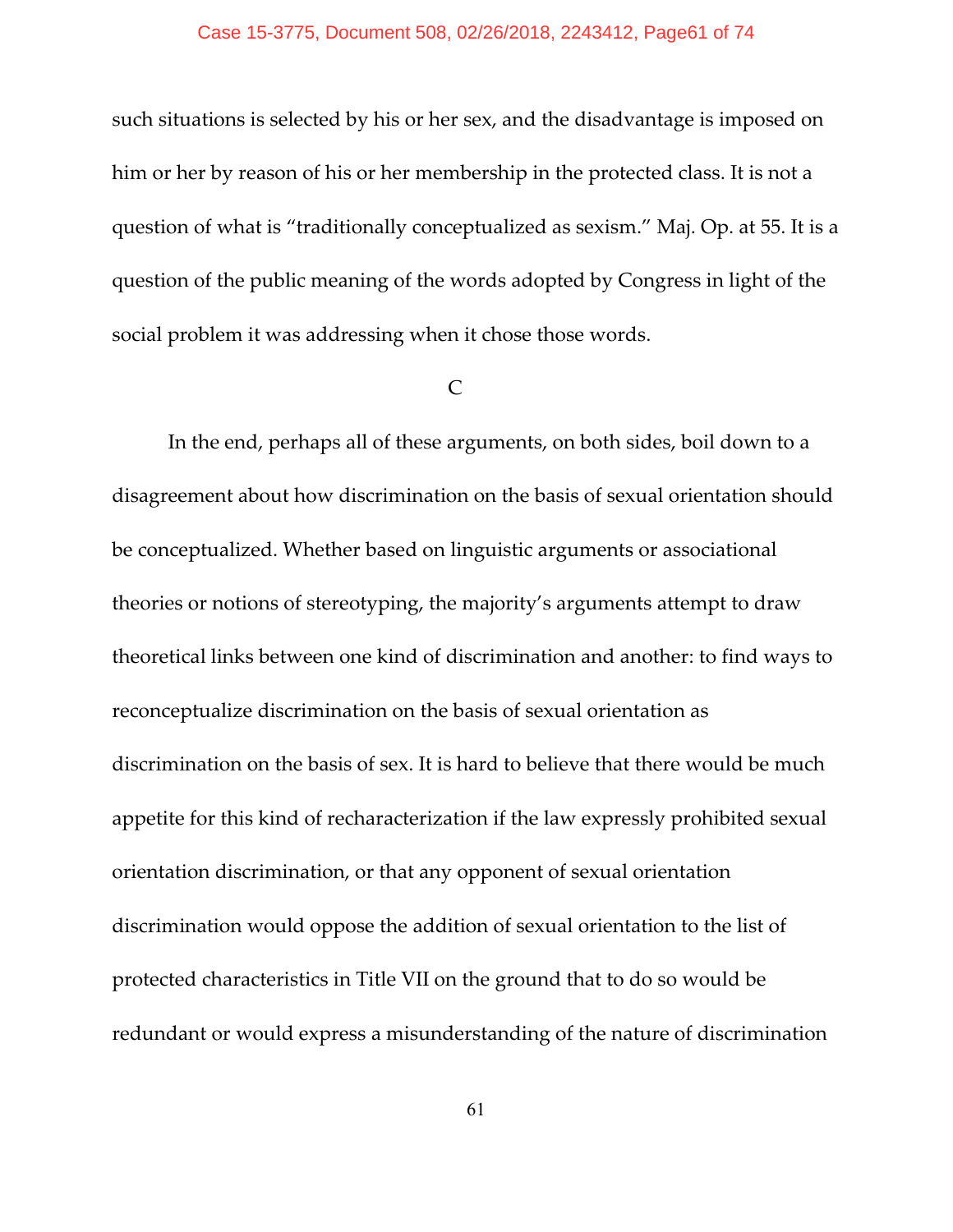#### Case 15-3775, Document 508, 02/26/2018, 2243412, Page62 of 74

against men and women who are gay. I believe that the vast majority of people in our society — both those who are hostile to homosexuals and those who deplore such hostility — understand bias against or disapproval of those who are sexually attracted to persons of their own sex as a distinct type of prejudice, and not as merely a form of discrimination against either men or women on the basis of sex.

The majority asserts that discrimination against gay people is nothing more than a subspecies of discrimination against one or the other gender. Discrimination against gay men and lesbians is wrong, however, because it denies the dignity and equality of gay men and lesbians, and not because, in a purely formal sense, it can be said to treat men differently from women. It is understandable that those who seek to achieve legal protection for gay people victimized by discrimination search for innovative arguments to classify workplace bias against gays as a form of discrimination that is already prohibited by federal law. But the arguments advanced by the majority ignore the evident meaning of the language of Title VII, the social realities that distinguish between the kinds of biases that the statute sought to exclude from the workplace from those it did not, and the distinctive nature of anti-gay prejudice. Accordingly,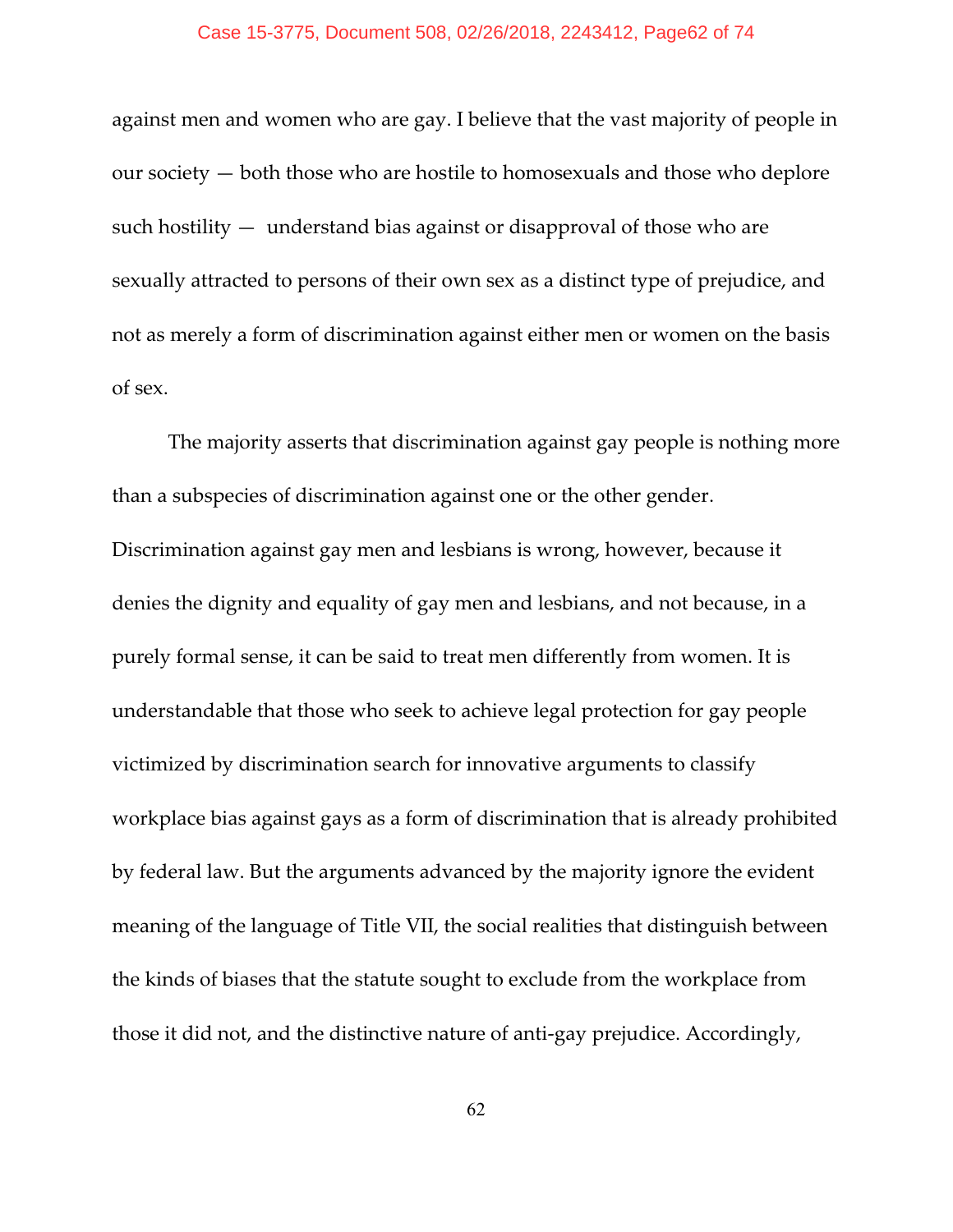## Case 15-3775, Document 508, 02/26/2018, 2243412, Page63 of 74

much as I might wish it were otherwise, I must conclude that those arguments fail.

# IV

The law with respect to the rights of gay people has advanced considerably since 1964. Much of that development has been by state legislation. As noted above, for example, twenty-two states now prohibit, by explicit legislative pronouncement, employment discrimination on the basis of sexual orientation. *See supra* note 21. But other advances have come by means of Supreme Court decisions interpreting the Constitution. Perhaps the most striking advance, from the vantage of the early 1960s, has been the legalization of same-sex marriage as a matter of constitutional law.<sup>33</sup>

Nothing that I have said in this opinion should be interpreted as expressing any disagreement with the line of cases running from *Lawrence v. Texas*, 539 U.S. 558 (2003) (invalidating criminal prohibitions of consensual sexual relations between members of the same sex), through *Obergefell v. Hodges*, – U.S. –, 135 S. Ct. 2584 (2015) (holding that persons of the same sex have a

<sup>&</sup>lt;sup>33</sup> Both the majority, see Maj. Op. at 66-67 n.33, and Judge Sack, see Concurring Op. of Sack, *J.*, at 1, cite these dramatic, and to me welcome, changes in the law. But these changes, both legislative and constitutional, stem from changes in social attitudes toward gay people, not from any change in, or improved understanding of, the meaning of "sex discrimination."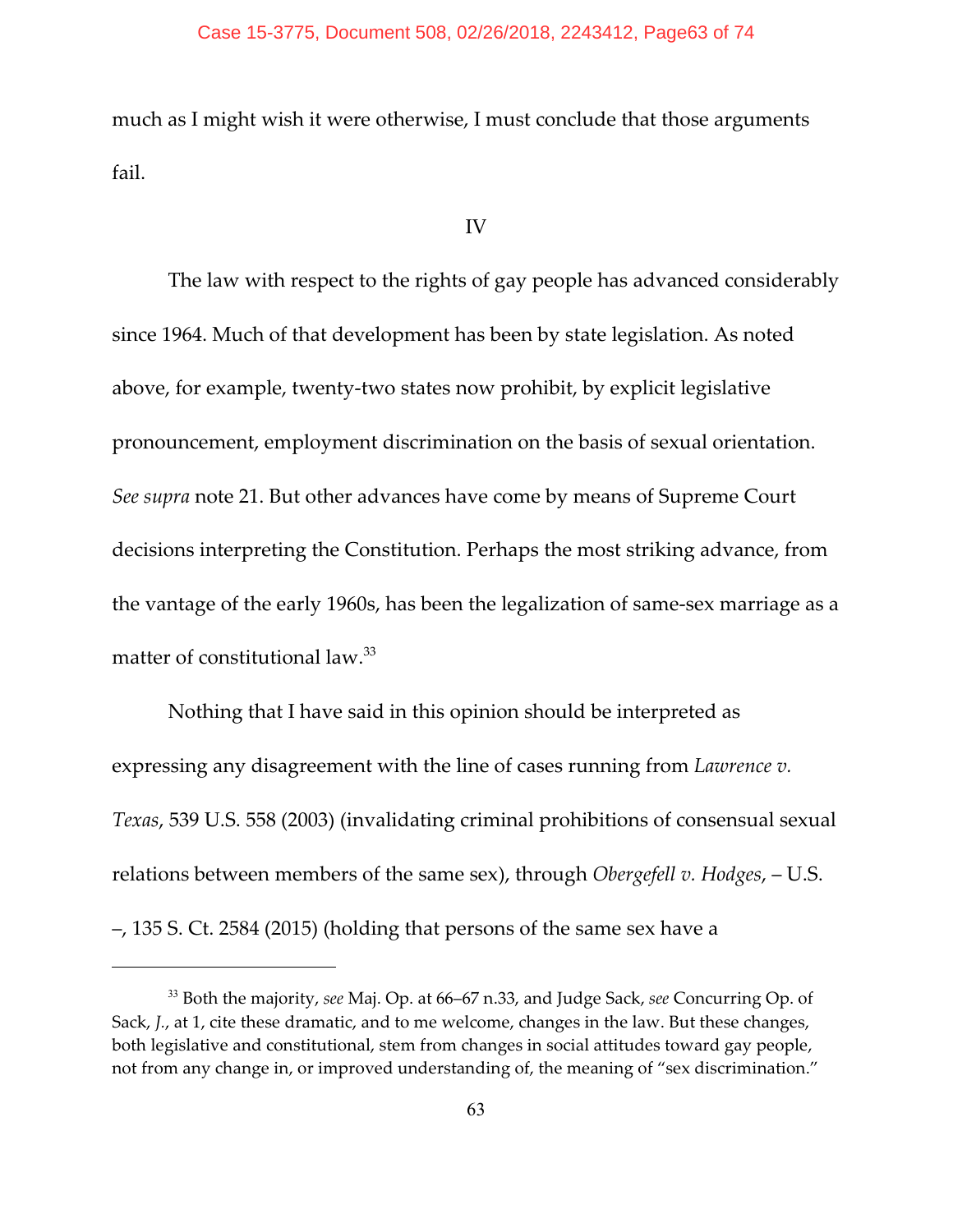constitutional right to marry). But those cases provide no support for the plaintiff's position in this case, or for the method of interpretation utilized by the majority.

For one thing, it is noteworthy that none of the Supreme Court's landmark constitutional decisions upholding the rights of gay Americans depend on the argument that laws disadvantaging homosexuals constitute merely a species of the denial of equal protection of the laws on the basis of gender, or attempt to assimilate discrimination against gay people to the kinds of sex discrimination that were found to violate equal protection in cases like *Frontiero v. Richardson*, 411 U.S. 677 (1973), *Craig v. Boren*, 429 U.S. 190 (1976), and *Orr v. Orr*, 440 U.S. 268 (1979), in the 1970s. $34$  Instead, the Court's gay rights cases were based on the guarantee of "liberty" embodied in the Fourteenth Amendment.

There is also a more fundamental difference. The Supreme Court's decisions in this area are based on the Constitution of the United States, rather than a specific statute, and the role of the courts in interpreting the Constitution

 $34$  That is particularly noteworthy given that one of the pioneering academic assertions of a right to same-sex marriage argued that the prohibition of discrimination based on sex in the Equal Rights Amendment (then before the states for ratification) would invalidate laws prohibiting same-sex marriage. Note, *The Legality of Homosexual Marriage*, 82 Yale L.J. 573, 583–88 (1973).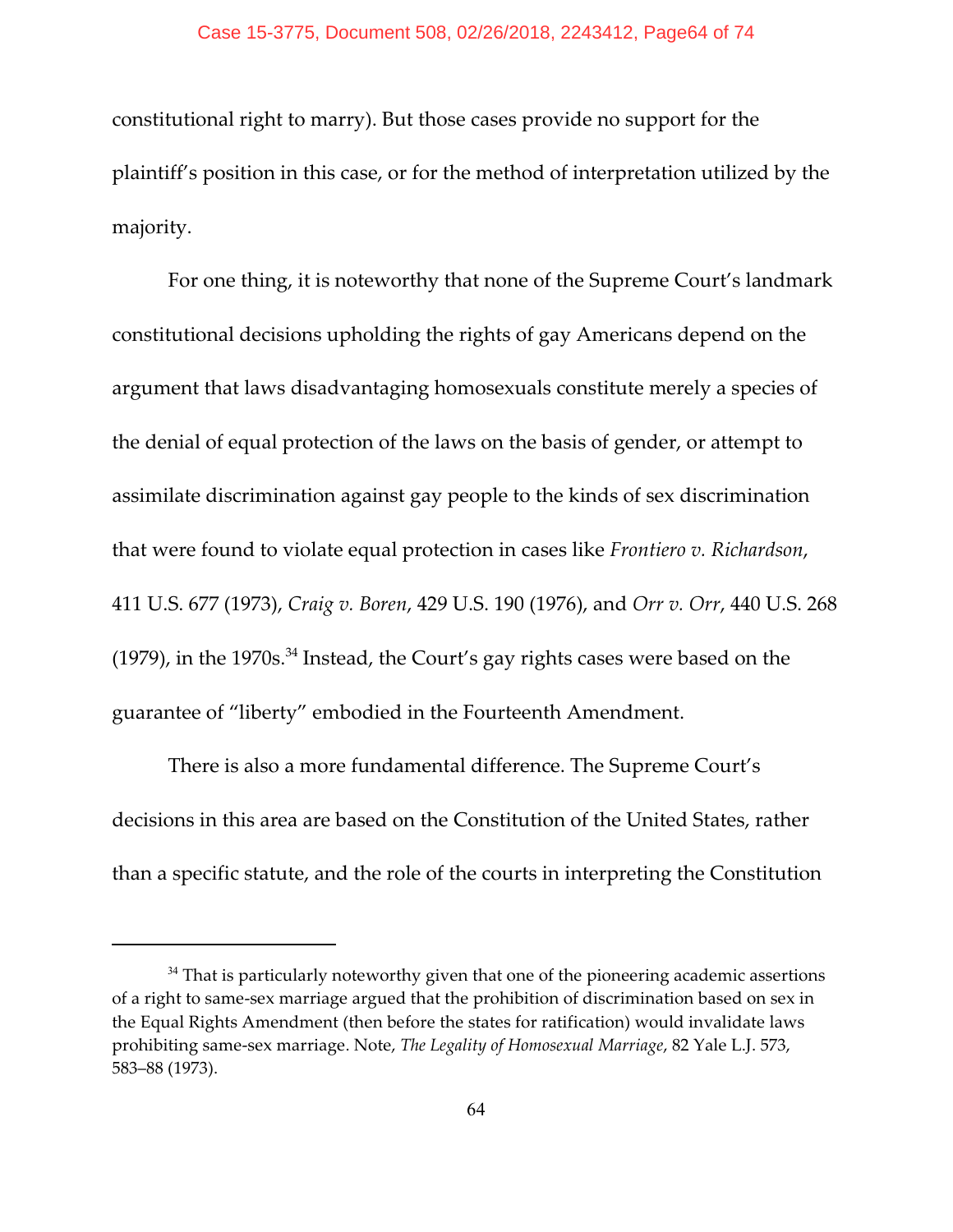### Case 15-3775, Document 508, 02/26/2018, 2243412, Page65 of 74

is distinctively different from their role in interpreting acts of Congress. There are several reasons for this.

First, the entire point of the Constitution is to delimit the powers that have been granted by the people to their government. Our Constitution creates a republican form of government, in which the democratically elected representatives of the majority of the people are granted the power to set policy. But the powers of those representatives are constrained by a written text, which prevents a popular majority — both in the federal Congress and, since the Civil War Amendments, in state legislatures — from violating certain fundamental rights. As every law student reads in his or her first-year constitutional law class, "[t]he powers of the legislature are defined and limited; and that those limits may not be mistaken, or forgotten, the constitution is written." *Marbury v. Madison*, 1 Cranch 137, 176 (1803). To the extent that the courts exercise a non-democratic or counter-majoritarian power, they do so in the name of those rights. *See City of Richmond v. J.A. Croson Co.*, 488 U.S. 469, 495 (1989) (quoting *United States v. Carolene Products*, 304 U.S. 144, 153 n.4 (1938) to explain that "one aspect of the judiciary's role under the Equal Protection Clause is to protect 'discrete and insular minorities' from majoritarian prejudice or indifference"). Particular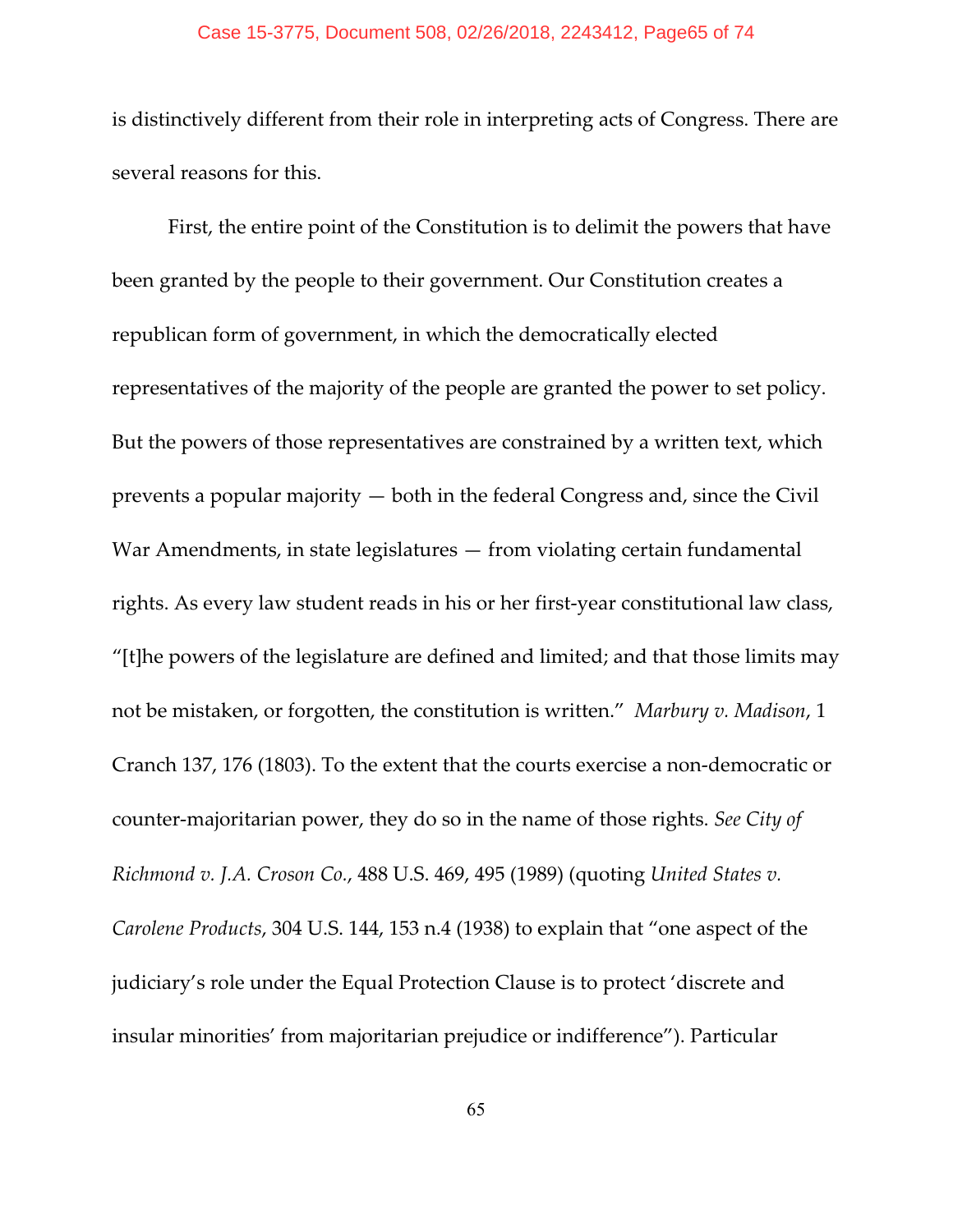exercises of that power, including the gay rights decisions of this new millennium, may be controversial, and fierce disagreements exist over the legitimacy of various methods of constitutional interpretation. And it is *not* controversial that the power to assess the constitutionality of legislation must be exercised with restraint, and with a due deference to the judgments of elected officials who themselves have taken an oath to defend the Constitution. But it has long been generally accepted that the courts have a special role to play in defending the liberties enshrined in the Constitution against encroachment even by the people's elected representatives. *See City of Boerne v. Flores*, 521 U.S. 507, 536 (1997) (explaining that "Congress' discretion [to enact legislation] is not unlimited, however, and the courts retain the power, as they have since *Marbury v. Madison*, to determine if Congress has exceeded its authority under the Constitution").

Within the limits imposed by constitutional principles, however, the will of the majority, as expressed in legislation adopted by the people's representatives, governs. As the Supreme Court has instructed, the role of courts with respect to statutes is simply "to apply the statute as it is written  $-$  even if we think some other approach might accord with good policy." *Sandifer v. U.S. Steel Corp*., – U.S.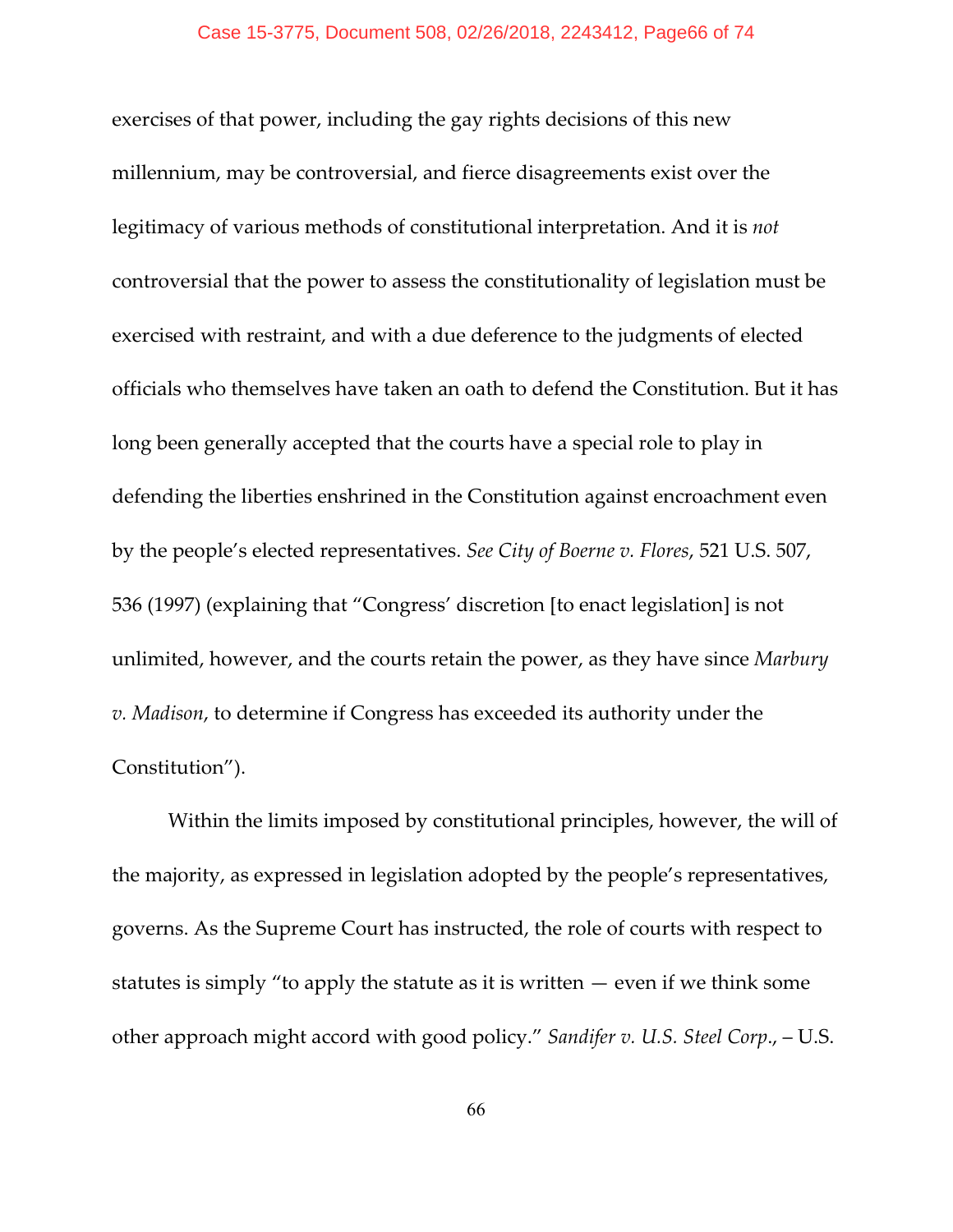–, 134 S. Ct. 870, 878 (2014), quoting *Burrage v. United States*, – U.S. –, 134 S. Ct. 881, 892 (2014). Just last Term, a unanimous Supreme Court foreclosed judicial efforts to "update" statutes, declaring that, although "reasonable people can disagree" whether, following the passage of time, "Congress should reenter the field and alter the judgments it made in the past[ $,$ ]... the proper role of the judiciary in that process . . . [is] to apply, not amend, the work of the People's representatives." *Henson v. Santander Consumer USA Inc.*, – U.S. –, 137 S. Ct. 1718, 1725–26 (2017). In interpreting statutes, courts must not merely show deference or restraint; their obligation is to do their best to understand, in a socially and politically realistic way, what decisions the democratic branches of government have embodied in the language they voted for (and what they have not), and to interpret statutes accordingly in deciding cases.

Second, the rights conferred by the Constitution are written in broad language. As the great Chief Justice Marshall commented, our Constitution is "one of enumeration, and not of definition." *Gibbons v. Ogden*, 22 U.S. 1, 72 (1824). Examples are easily cited: The Constitution does not contain a list of specific punishments that are too cruel to be imposed; it prohibits, in general language, "cruel and unusual punishments." U.S. Const. amend. VIII. It does not enact a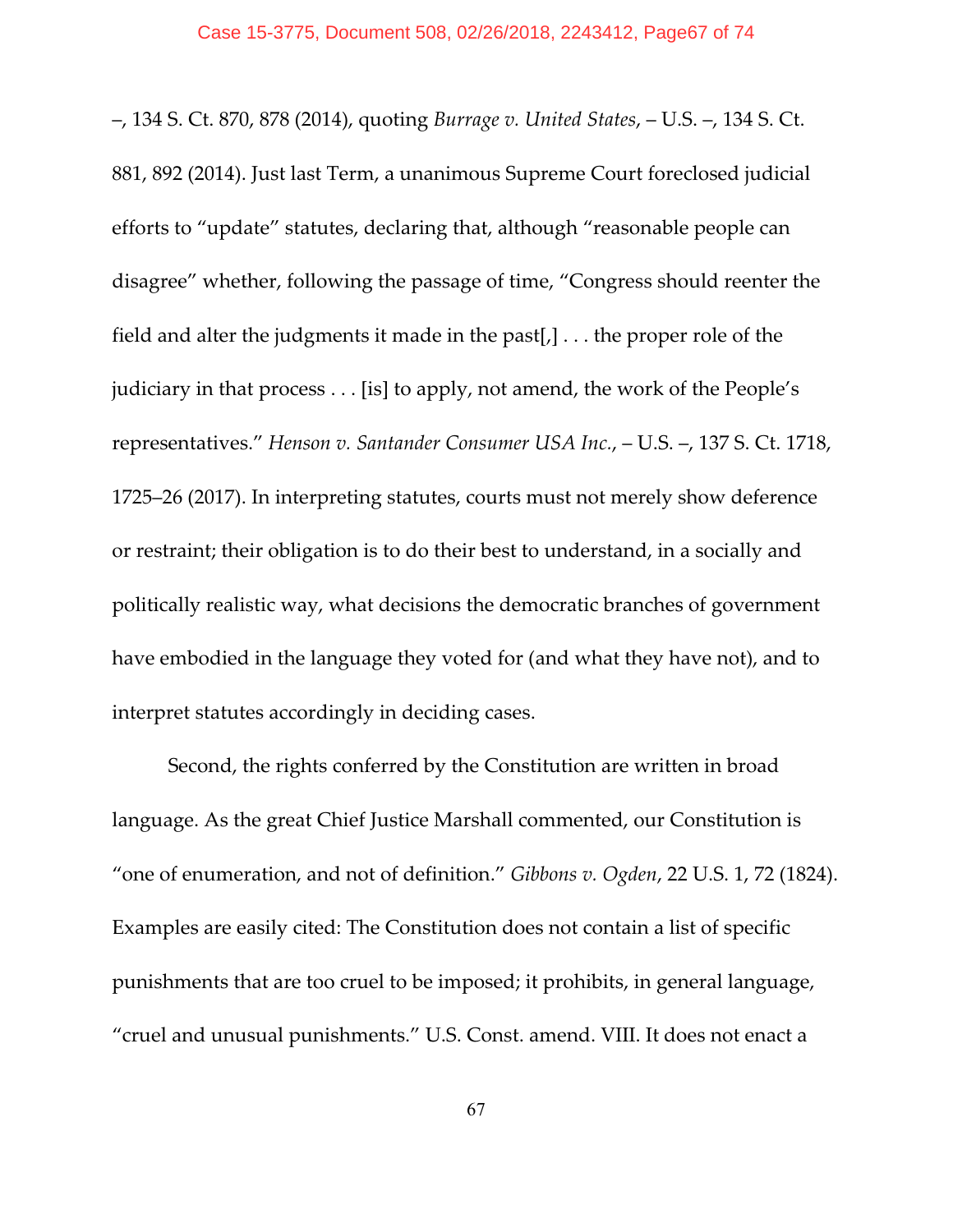### Case 15-3775, Document 508, 02/26/2018, 2243412, Page68 of 74

code of police procedure that explains exactly what kinds of searches the police may conduct, under what particular circumstances; it prohibits "unreasonable searches and seizures." U.S. Const. amend. IV. It does not, as relevant here, identify particular types of discriminatory actions by state governments that it undertakes to forbid; it demands that those governments provide to all people within our borders "the equal protection of the laws." U.S. Const. amend. XIV.

Legislation, in contrast, can and often does set policy in minute detail. It does not necessarily concern itself with deep general principles. Rather, legislators are entitled to pick and choose which problems to address, and how far to go in addressing them. Within the limits of constitutional guarantees, Congress is given "wide latitude" to legislate, *City of Boerne*, 521 U.S. at 520, but courts must struggle to define those limits by giving coherent meaning to broad constitutional principles. The majestic guarantee of equal protection in the Fourteenth Amendment is a very different kind of pronouncement than the prohibition, in Title VII, of specific kinds of discrimination, by a specified subset of employers, based on clearly defined categories. The language of the Constitution thus allows a broader scope for interpretation.

Third, and following in part from above, the Constitution requires some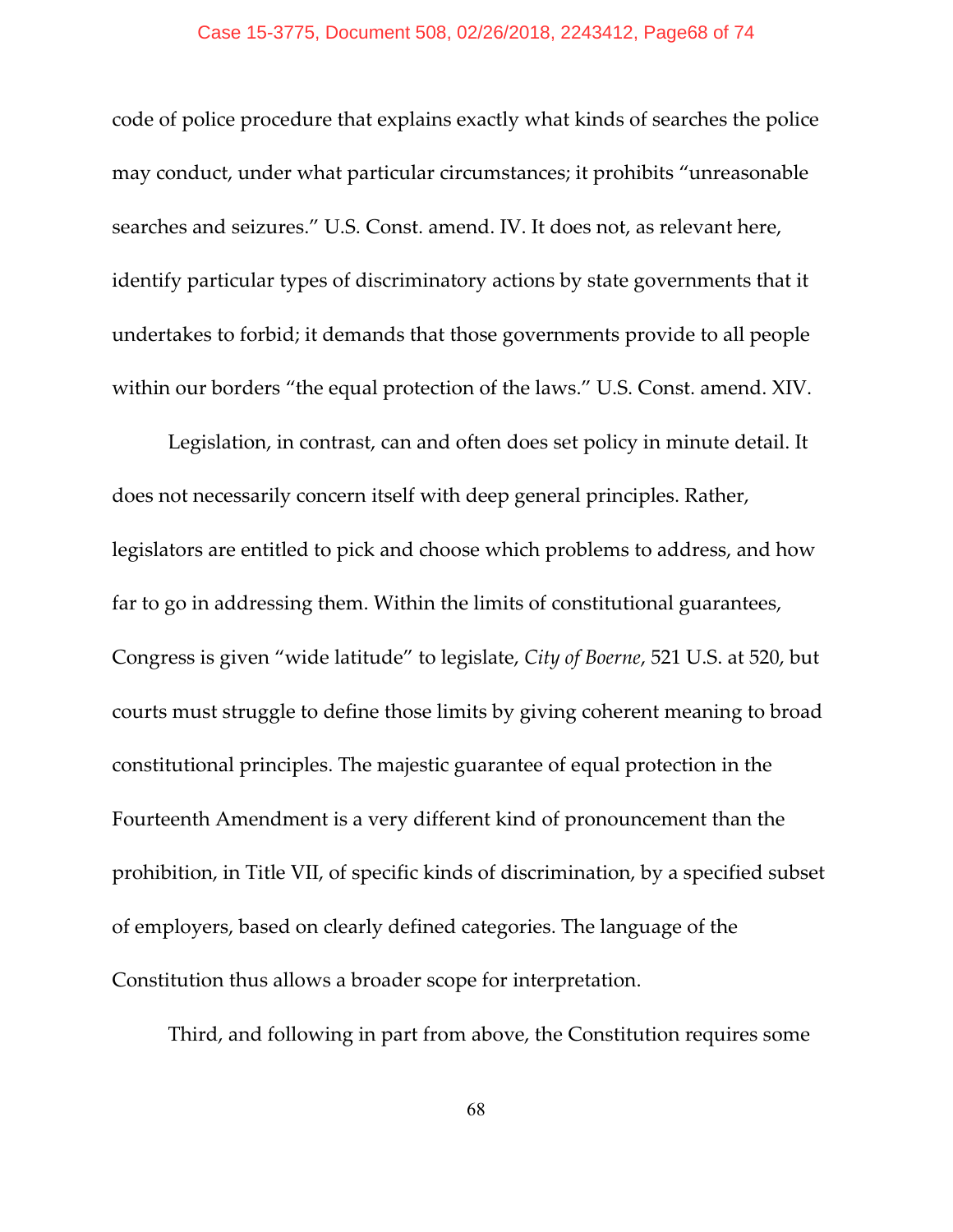flexibility of interpretation, because it is intended to endure; it was deliberately designed to be difficult to amend. $35$  It is difficult to amend because the framers believed that certain principles were foundational and, for practical purposes, all but eternal, and should not be subject to the political winds of the moment. A constitution is, to quote Chief Justice Marshall yet again,"framed for ages to come, and is designed to approach immortality as nearly as human institutions can approach it." *Cohens v. State of Virginia*, 19 U.S. 264, 387 (1821). The choice of broad language reflects the framers' goal: they did not choose to prohibit "cruel and unusual punishments," rather than listing prohibited punishments, simply to save space, on the assumption that future courts could consult extraconstitutional sources to identify what particular penalties they had in mind; they did so in order to enshrine a general principle, leaving its instantiation and elaboration to future interpreters.

Those enduring principles would not, could not, endure if they were incapable of adaptation  $-$  at times via judicial interpretation  $-$  to new social circumstances, as well as new understandings of old problems. That idea is not

 $35$  Scholars have noted that an exceedingly small fraction of the population could conceivably block ratification of a constitutional amendment, despite overwhelming majority support for such an amendment. *See, e.g.*, Akhil Reed Amar, *Philadelphia Revisited: Amending the Constitution Outside Article V*, 55 U. Chi. L. Rev. 1043, 1060 (1988).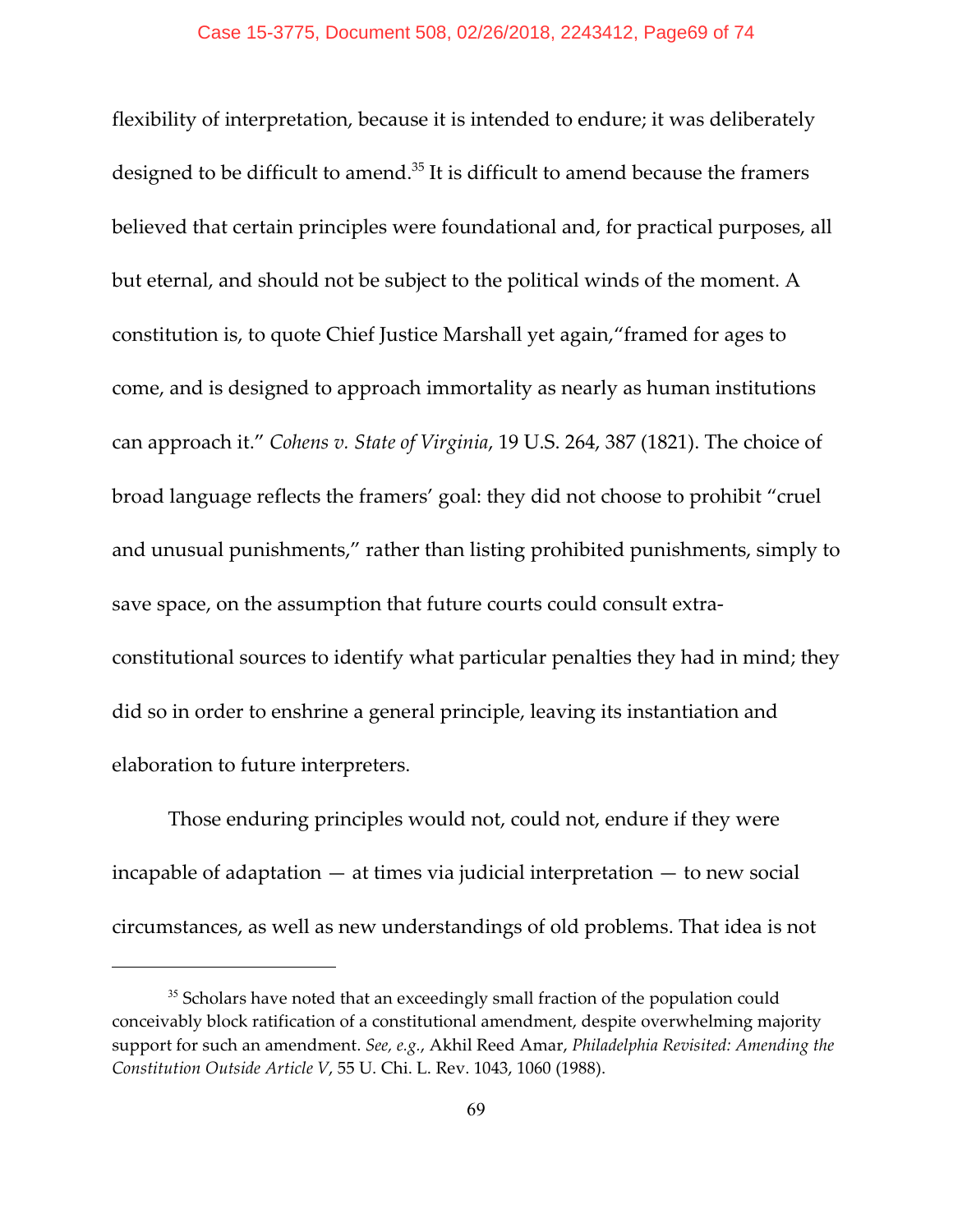### Case 15-3775, Document 508, 02/26/2018, 2243412, Page70 of 74

new. In 1910, the Supreme Court wrote, in the context of the Eighth Amendment, that "[t]ime works changes, brings into existence new conditions and purposes. Therefore a principle, to be vital, must be capable of wider application than the mischief which gave it birth. This is peculiarly true of constitutions." *Weems v. United States*, 217 U.S. 349, 373 (1910). More recently, in *Obergefell*, the Court noted that "in interpreting the Equal Protection Clause, the Court has recognized that new insights and societal understandings can reveal unjustified inequality within our most fundamental institutions that once passed unnoticed and unchallenged." 135 S. Ct. at 2603.

Legislation, on the other hand, is not intended to last forever. It must be consistent with constitutional principles, and ideally it will be inspired by a principled concept of ordered liberty. But it nevertheless remains the domain of practical political compromise. Congress and the state legislatures are in frequent session, and are capable — notwithstanding criticisms of "gridlock" and praise of "checks and balances"  $-$  of acting to repeal, extend, or modify prior enactments. In interpreting the Constitution, courts speak to the ages; in interpreting legislation, federal courts speak to  $-$  and essentially for  $-$  Congress, which can always correct our mistakes, or revise legislation in light of changing political and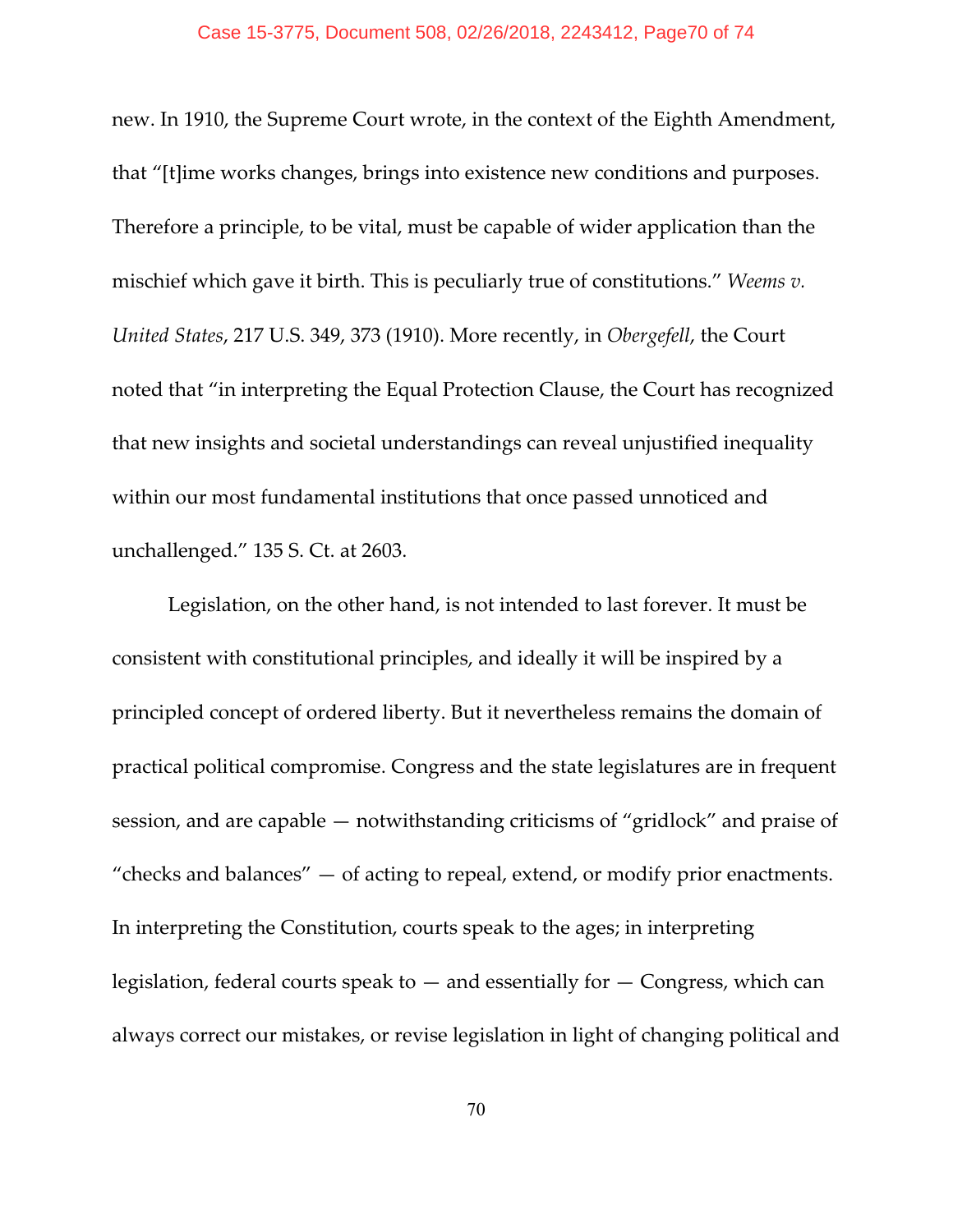social realities.

Finally, the Constitution, as noted above, is designed, with very limited exceptions, $36$  to govern the government. The commands of equal protection and respect for liberties that can only be denied by due process of law tell us how a government must behave when it regulates the people who created it. Legislation, however, generally governs the people themselves, in their relation with each other.

The question of how the government, acting at the behest of a possibly temporary political majority, is permitted to treat the people it governs, is a different question, and is answered by reference to different principles, than the question of what obligations should be imposed on private citizens. The former question must ultimately be answered by courts under the principles adopted in the Constitution. The latter is entrusted primarily to the legislative process. Courts interpreting statutes are not in the business of imposing on private actors new rules that have not been embodied in legislative decision. It is for that reason

 $36$  A significant exception is the Thirteenth Amendment, which "[b]y its own unaided force . . . abolished slavery, and established universal freedom." *Civil Rights Cases*, 109 U.S. 3, 20 (1883); *see Jones v. Alfred H. Mayer Co.*, 392 U.S. 409, 437–44 (1968) (explaining that the Amendment reaches, and authorizes Congress to reach in implementing legislation, private conduct).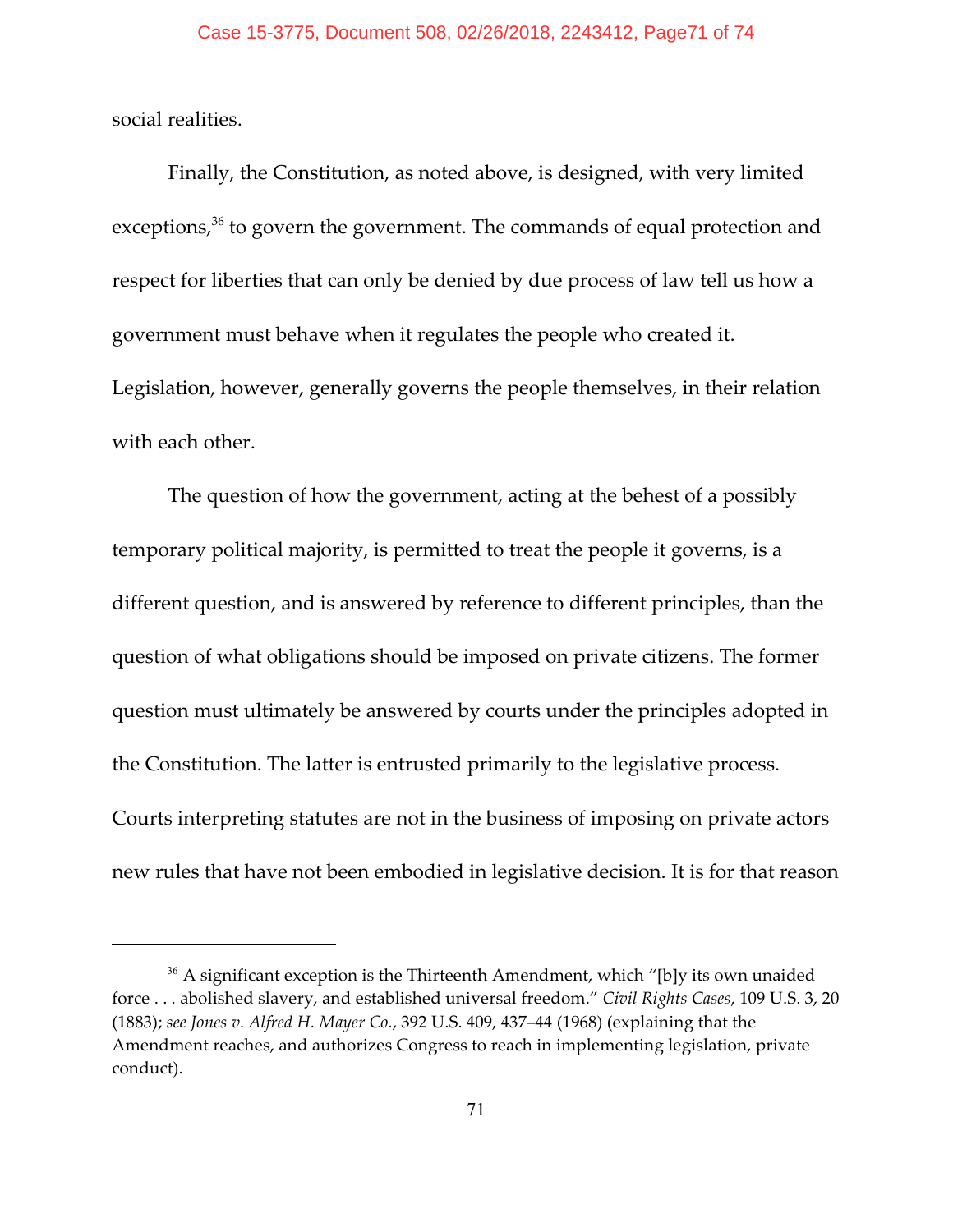## Case 15-3775, Document 508, 02/26/2018, 2243412, Page72 of 74

that segregation in public facilities was struck down by constitutional command, long before segregation of private facilities was prohibited by federal legislation adopted by Congress. Whether or not the Fifth and Fourteenth Amendments have something to say about whether *the state and federal governments* may discriminate in employment against gay Americans — a question that is not before us, and about which I express no view  $-$  it is the prerogative of Congress or a state legislature to decide whether private employers may do so.

In its *amicus* submission, the EEOC quite reasonably asks whether it is just that a gay employee can be married on Sunday, and fired on Monday discriminated against at his or her job for exercising a right that is protected by the Constitution. Brief of the Equal Employment Opportunity Commission as *Amicus Curiae* 22.<sup>37</sup> I would answer that it is not just. But at the same time, I recognize that the law does not prohibit every injustice. The Constitution protects the liberty of gay people to marry against deprivation by their government, but it does not promise freedom from discrimination by their fellow citizens. That is hardly a novel proposition: absent Title VII, the same injustice could have been inflicted on the Lovings themselves. The Constitution protected them against

 $37$  The majority notes the same "paradox." Maj. Op. at 66–67 n.33.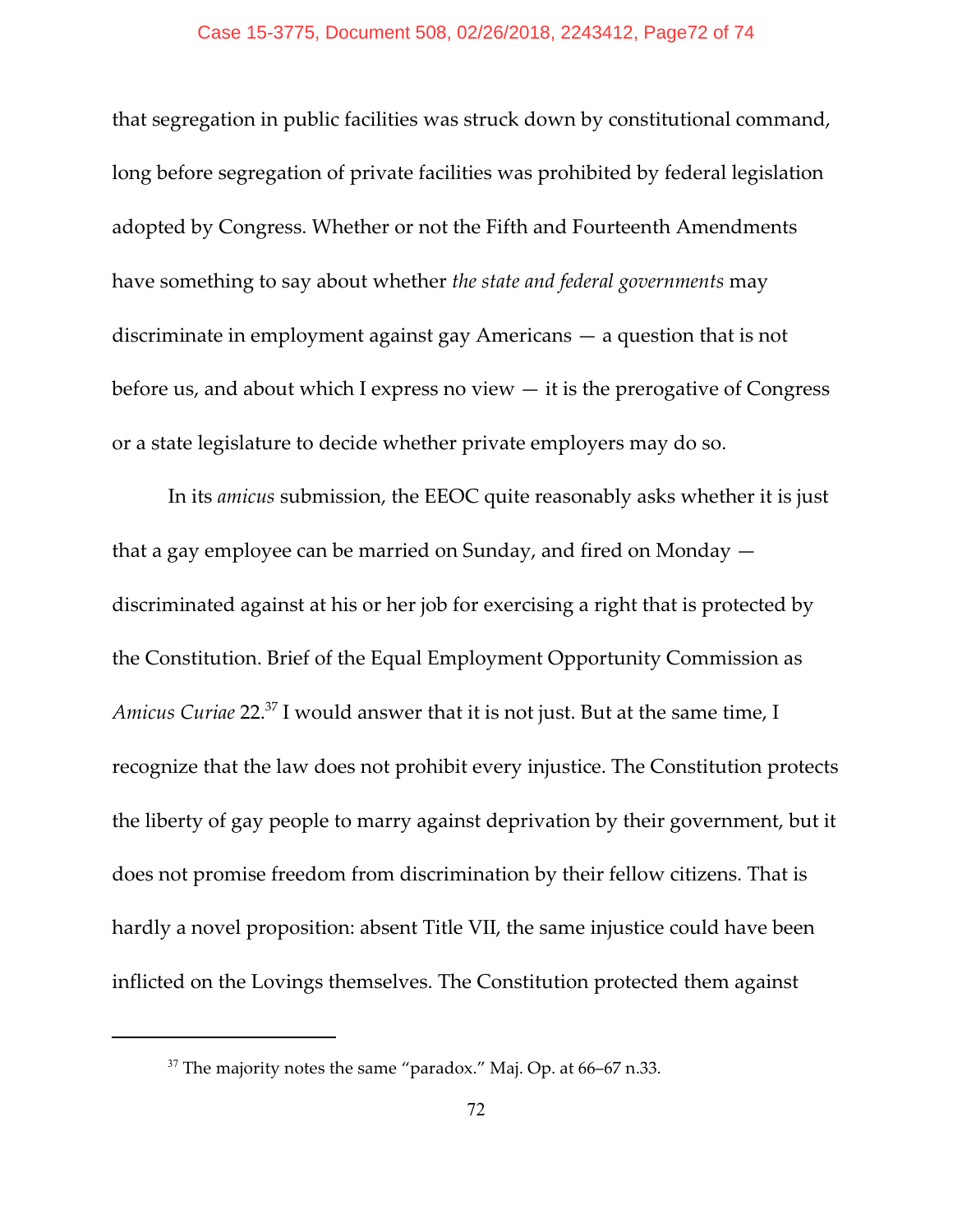## Case 15-3775, Document 508, 02/26/2018, 2243412, Page73 of 74

*governmental* discrimination, but (except for specific vestiges of slavery prohibited by the Thirteenth Amendment) only an act of Congress can prohibit one individual from discriminating against another in housing, public accommodations, and employment. It is well to remember that whether to prohibit race and sex discrimination was a controversial political question in 1964. Imposing an obligation on private employers to treat women and minorities fairly required political organizing and a political fight.

At the end of the day, to paraphrase Chief Justice Marshall, in interpreting statutes we must never forget that it is *not* a Constitution we are expounding. *Cf. M'Culloch v. Maryland*, 17 U.S. 316, 407 (1819). When interpreting an act of Congress, we need to respect the choices made by Congress about which social problems to address, and how to address them. In 1964, Congress — belatedly prohibited employment discrimination based on race, sex, religion, ethnicity, and national origin. Many states have similarly recognized the injustice of discrimination on the basis of sexual orientation. In doing so, they have called such discrimination by its right name, and taken a firm and explicit stand against it. I hope that one day soon Congress will join them, and adopt that principle on a national basis. But it has not done so yet.